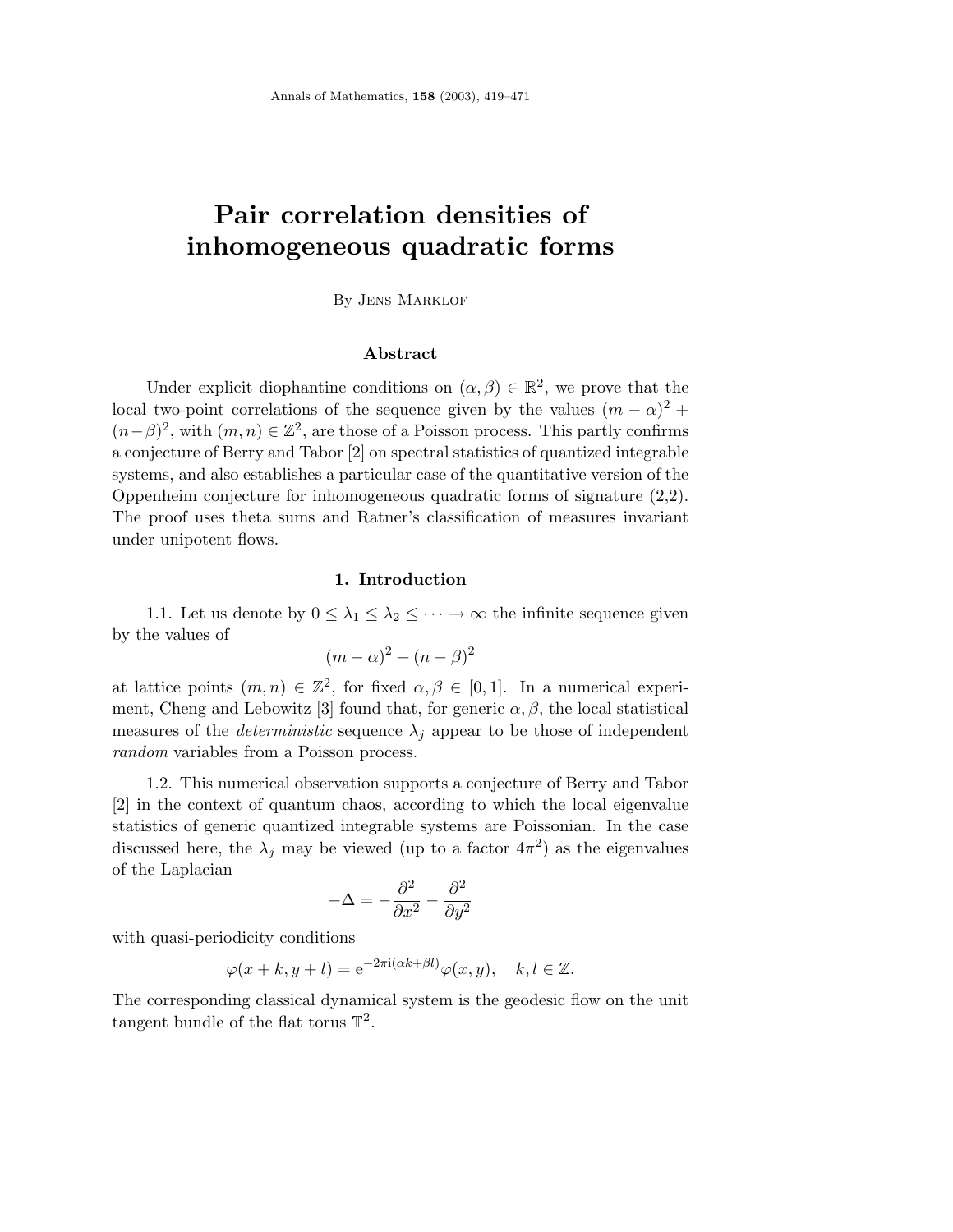1.3. The asymptotic density of the sequence of  $\lambda_j$  is  $\pi$ , according to the well known formula for the number of lattice points in a large, shifted circle:

$$
#{j: \lambda_j \leq \lambda} = #{(m, n) \in \mathbb{Z}^2 : (m - \alpha)^2 + (n - \beta)^2 \leq \lambda} \sim \pi\lambda
$$

for  $\lambda \to \infty$ . The rate of convergence is discussed in detail by Kendall [11].

1.4. More generally, suppose we have a sequence  $\lambda_1 \leq \lambda_2 \leq \cdots \to \infty$  of mean density D, i.e.,

$$
\lim_{\lambda \to \infty} \frac{1}{\lambda} \# \{ j : \lambda_j \le \lambda \} = D.
$$

For a given interval  $[a, b] \subset \mathbb{R}$ , the *pair correlation function* is then defined as

$$
R_2[a, b](\lambda) = \frac{1}{D\lambda} \# \{ j \neq k : \lambda_j \leq \lambda, \ \lambda_k \leq \lambda, \ a \leq \lambda_j - \lambda_k \leq b \}.
$$

The following result is classical.

1.5. THEOREM. If the  $\lambda_j$  come from a Poisson process with mean density D,

$$
\lim_{\lambda \to \infty} R_2[a, b](\lambda) = D(b - a)
$$

almost surely.

1.6. We will assume throughout most of the paper that  $\alpha, \beta, 1$  are linearly independent over  $\mathbb{Q}$ . This makes sure that there are no systematic degeneracies in the sequence, which would contradict the independence we wish to establish. The symmetries leading to those degeneracies can, however, be removed without much difficulty. This will be illustrated in Appendix A.

1.7. We shall need a mild diophantine condition on  $\alpha$ . An irrational number  $\alpha \in \mathbb{R}$  is called *diophantine* if there exist constants  $\kappa, C > 0$  such that

$$
\left|\alpha-\frac{p}{q}\right|>\frac{C}{q^\kappa}
$$

for all  $p, q \in \mathbb{Z}$ . The smallest possible value of  $\kappa$  is  $\kappa = 2$  [26]. We will say  $\alpha$ is of type  $\kappa$ .

1.8. THEOREM. Suppose  $\alpha, \beta, 1$  are linearly independent over  $\mathbb{Q}$ , and assume  $\alpha$  is diophantine. Then

$$
\lim_{\lambda \to \infty} R_2[a, b](\lambda) = \pi(b - a).
$$

This proves the Berry-Tabor conjecture for the spectral two-point correlations of the Laplacian in 1.2.

It is well known that almost all  $\alpha$  (in the measure-theoretic sense) are diophantine [26]. We therefore have the following corollary.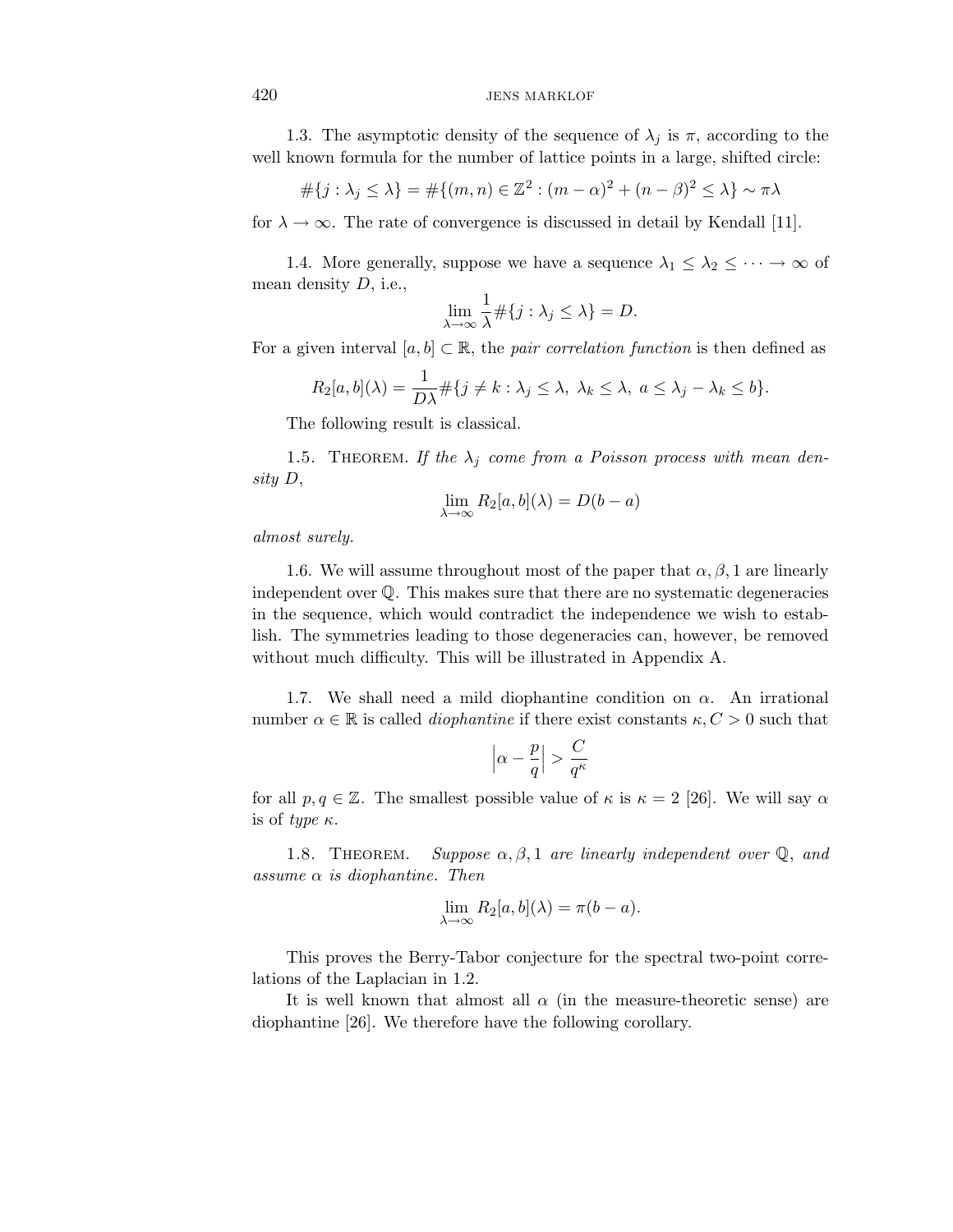1.9. COROLLARY. Let  $\alpha, \beta$  be independent uniformly distributed random variables in [0, 1]. Then

$$
\lim_{\lambda \to \infty} R_2[a, b](\lambda) = \pi(b - a)
$$

almost surely.

1.10. Remark. In [4], Cheng, Lebowitz and Major proved convergence of the expectation value<sup>1</sup>

$$
\lim_{\lambda \to \infty} \mathbb{E} R_2[a, b](\lambda) = \pi(b - a),
$$

that is, on average over  $\alpha, \beta$ .

1.11. Remark. Notice that Theorem 1.8 is much stronger than the corollary. It provides explicit examples of "random" deterministic sequences that satisfy the pair correlation conjecture. An admissible choice is for instance  $\alpha = \sqrt{2}, \, \beta = \sqrt{3}$  [26].

1.12. The statement of Theorem 1.8 does not hold for any rational  $\alpha, \beta$ , where the pair correlation function is unbounded (see Appendix A.10 for details). This can be used to show that for generic  $(\alpha, \beta)$  (in the topological sense) the pair correlation function does not converge to a uniform density:

1.13. THEOREM. For any  $a > 0$ , there exists a set  $C \subset \mathbb{T}^2$  of second Baire category, for which the following holds.<sup>2</sup>

(i) For  $(\alpha, \beta) \in C$ , there exist arbitrarily large  $\lambda$  such that

$$
R_2[-a,a](\lambda) \ge \frac{\log \lambda}{\log \log \log \lambda}.
$$

(ii) For  $(\alpha, \beta) \in C$ , there exists an infinite sequence  $L_1 < L_2 < \cdots \rightarrow \infty$ such that

$$
\lim_{j \to \infty} R_2[-a, a](L_j) = 2\pi a.
$$

In the above,  $\log \log \lambda$  may be replaced by any slowly increasing positive function  $\nu(\lambda) \leq \log \log \log \lambda$  with  $\nu(\lambda) \to \infty$   $(\lambda \to \infty)$ .

1.14. The above results can be extended to the pair correlation densities of forms  $(m_1 - \alpha_1)^2 + \ldots + (m_k - \alpha_k)^2$  in more than two variables; see [16] for details.

<sup>&</sup>lt;sup>1</sup>They consider a slightly different statistic, the number of lattice points in a random circular strip of fixed area. The variance of this distribution is very closely related to our pair correlation function.

<sup>2</sup>A set of first Baire category is a countable union of nowhere dense sets. Sets of second category are all those sets which are not of first category.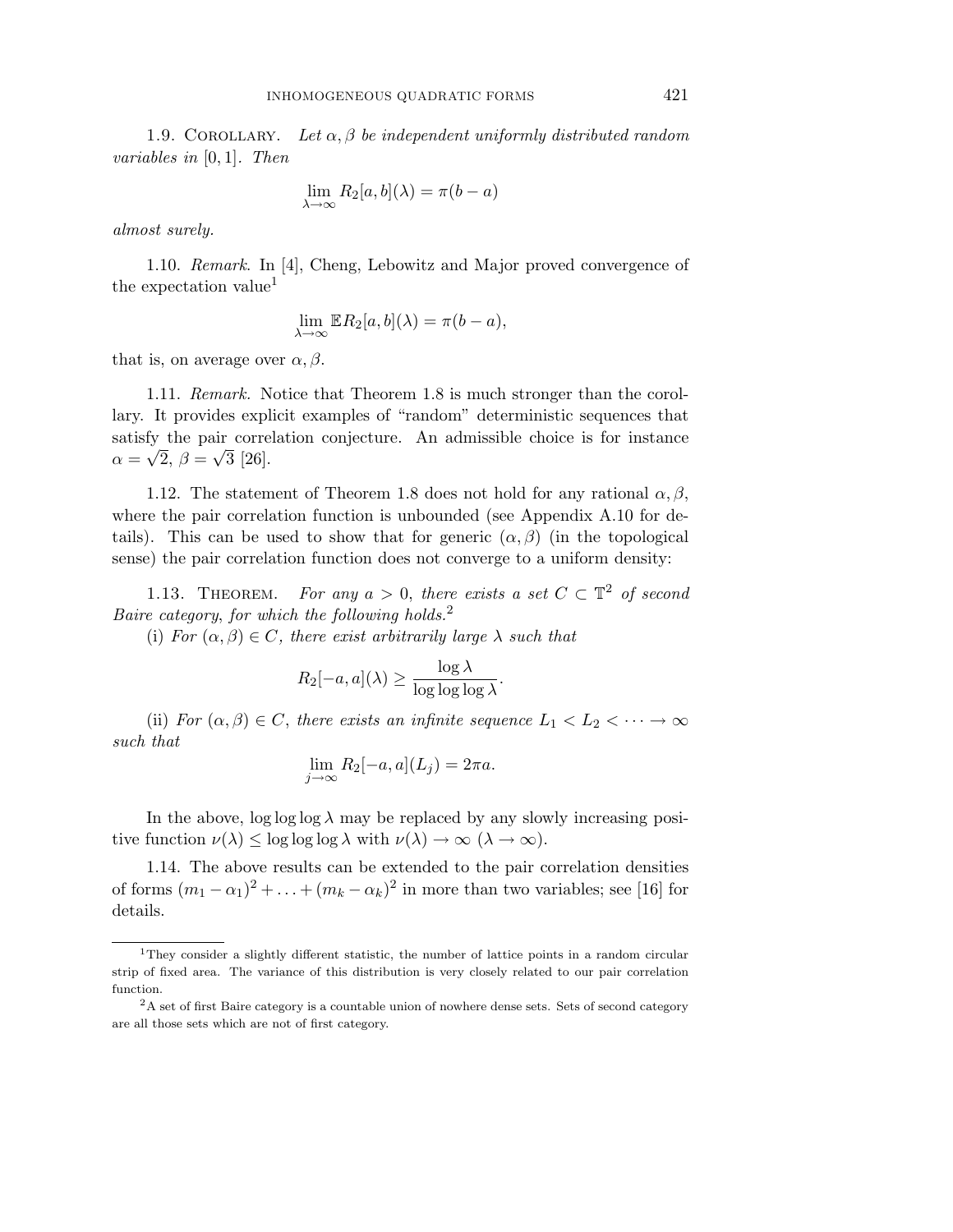1.15. A brief review. After its formulation in 1977, Sarnak [25] was the first to prove the Berry-Tabor conjecture for the pair correlation of almost all positive definite binary quadratic forms

$$
\alpha m^2 + \beta mn + \gamma n^2, \quad m, n \in \mathbb{Z}
$$

("almost all" in the measure-theoretic sense). These values represent the eigenvalues of the Laplacian on a flat torus. His proof uses averaging techniques to reduce the pair correlation problem to estimating the number of solutions of systems of diophantine equations. The almost-everywhere result then follows from a variant of the Borel-Cantelli argument. For further related examples of sequences whose pair correlation function converges to the uniform density almost everywhere in parameter space, see [20], [22], [30], [31], [34]. Results on higher correlations have been obtained recently in [21], [23], [32].

Eskin, Margulis and Mozes [8] have recently given explicit diophantine conditions under which the pair correlation function of the above binary quadratic forms is Poisson. Their approach uses ergodic-theoretic methods based on Ratner's classification of measures invariant under unipotent flows. This will also be the key ingredient in our proof for the inhomogeneous set-up. New in the approach presented here is the application of theta sums [13], [14],  $|15|$ .

The pair correlation problem for binary quadratic forms may be viewed as a special case of the quantitative version of the Oppenheim conjecture for forms of signature  $(2,2)$ , which is particularly difficult [7].

Acknowledgments. I thank A. Eskin, F. Götze, G. Margulis, S. Mozes, Z. Rudnick and N. Shah for very helpful discussions and correspondence. Part of this research was carried out during visits at the Universities of Bielefeld and Tel Aviv, with financial support from SFB 343 "Diskrete Strukturen in der Mathematik" and the Hermann Minkowski Center for Geometry, respectively. I have also highly appreciated the referees' and A. Strömbergsson's comments and suggestions on the first version of this paper.

#### **2. The plan**

2.1. The plan is first to smooth the pair correlation function, i.e., to consider

$$
R_2(\psi_1, \psi_2, h, \lambda) = \frac{1}{\pi \lambda} \sum_{j,k} \psi_1 \left(\frac{\lambda_j}{\lambda}\right) \psi_2 \left(\frac{\lambda_k}{\lambda}\right) \hat{h}(\lambda_j - \lambda_k).
$$

Here  $\psi_1, \psi_2 \in \mathcal{S}(\mathbb{R}_+)$  are real-valued, and  $\mathcal{S}(\mathbb{R}_+)$  denotes the Schwartz class of infinitely differentiable functions of the half line  $\mathbb{R}_+$  (including the origin), which, as well as their derivatives, decrease rapidly at  $+\infty$ . It is helpful to think of  $\psi_1, \psi_2$  as smoothed characteristic functions, i.e., positive and with compact support. Note that h is the Fourier transform of a compactly sup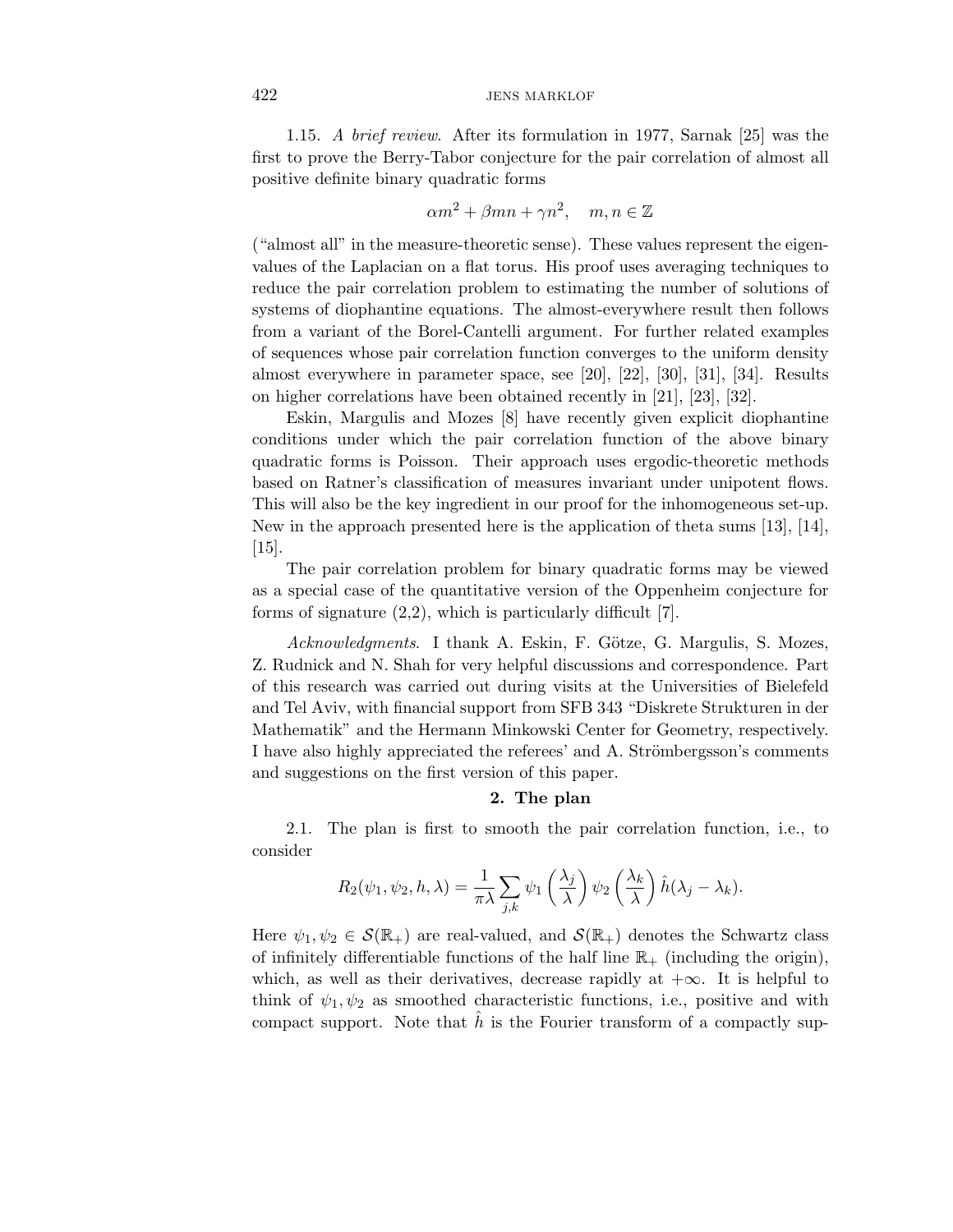ported function  $h \in C(\mathbb{R})$ , defined by

$$
\hat{h}(s) = \int_{\mathbb{R}} h(u)e(\frac{1}{2}us) du,
$$

with the shorthand  $e(z) := e^{2\pi i z}$ .

We will prove the following (Section 8).

2.2. THEOREM. Let  $\psi_1, \psi_2 \in \mathcal{S}(\mathbb{R}_+)$  be real-valued, and  $h \in \mathcal{C}(\mathbb{R})$  with compact support. Suppose  $\alpha, \beta, 1$  are linearly independent over  $\mathbb{Q}$ , and assume  $\alpha$  is diophantine. Then

$$
\lim_{\lambda \to \infty} R_2(\psi_1, \psi_2, h, \lambda) = \left\{ \hat{h}(0) + \pi \int_{\mathbb{R}} \hat{h}(s) ds \right\} \int_0^\infty \psi_1(r) \psi_2(r) dr.
$$

The first term comes straight from the terms  $j = k$ ; the second one is the more interesting.

Theorem 2.2 implies Theorem 1.8 by a standard approximation argument (Section 8).

2.3. Using the Fourier transform we may write

$$
R_2(\psi_1, \psi_2, h, \lambda) = \frac{1}{\pi \lambda} \int_{\mathbb{R}} \Big( \sum_j \psi_1 \Big( \frac{\lambda_j}{\lambda} \Big) e(\frac{1}{2} \lambda_j u) \Big) \overline{\Big( \sum_j \psi_2 \Big( \frac{\lambda_j}{\lambda} \Big) e(\frac{1}{2} \lambda_j u) \Big)} h(u) \, du.
$$

We will show that the inner sums can be viewed as a theta sum (see 4.14 for details)

$$
\theta_{\psi}(u,\lambda) = \frac{1}{\sqrt{\lambda}} \sum_{j} \psi\left(\frac{\lambda_j}{\lambda}\right) e(\frac{1}{2}\lambda_j u)
$$

living on a certain manifold  $\Sigma$  of finite volume (Sections 3 and 4). The integration in

$$
R_2(\psi_1, \psi_2, h, \lambda) = \frac{1}{\pi} \int_{\mathbb{R}} \theta_{\psi_1}(u, \lambda) \overline{\theta_{\psi_2}(u, \lambda)} h(u) du
$$

will then be identified with an orbit of a unipotent flow on  $\Sigma$ , which becomes equidistributed as  $\lambda \to \infty$ . The equidistribution follows from Ratner's classification of measures invariant under the unipotent flow (Section 5). A crucial subtlety is that  $\Sigma$  is noncompact, and that the theta sum is unbounded on this noncompact space. This requires careful estimates which guarantee that no positive mass of the above integral over a small arc of the orbit escapes to infinity (Section 6).

The only exception is a small neighbourhood of  $u = 0$ , where in fact a positive mass escapes to infinity, giving a contribution

$$
2\pi^2 h(0) \int_0^\infty \psi_1(r)\psi_2(r) dr = \pi^2 \int_{\mathbb{R}} \hat{h}(s) ds \int_0^\infty \psi_1(r)\psi_2(r) dr,
$$

which is the second term in Theorem 2.2.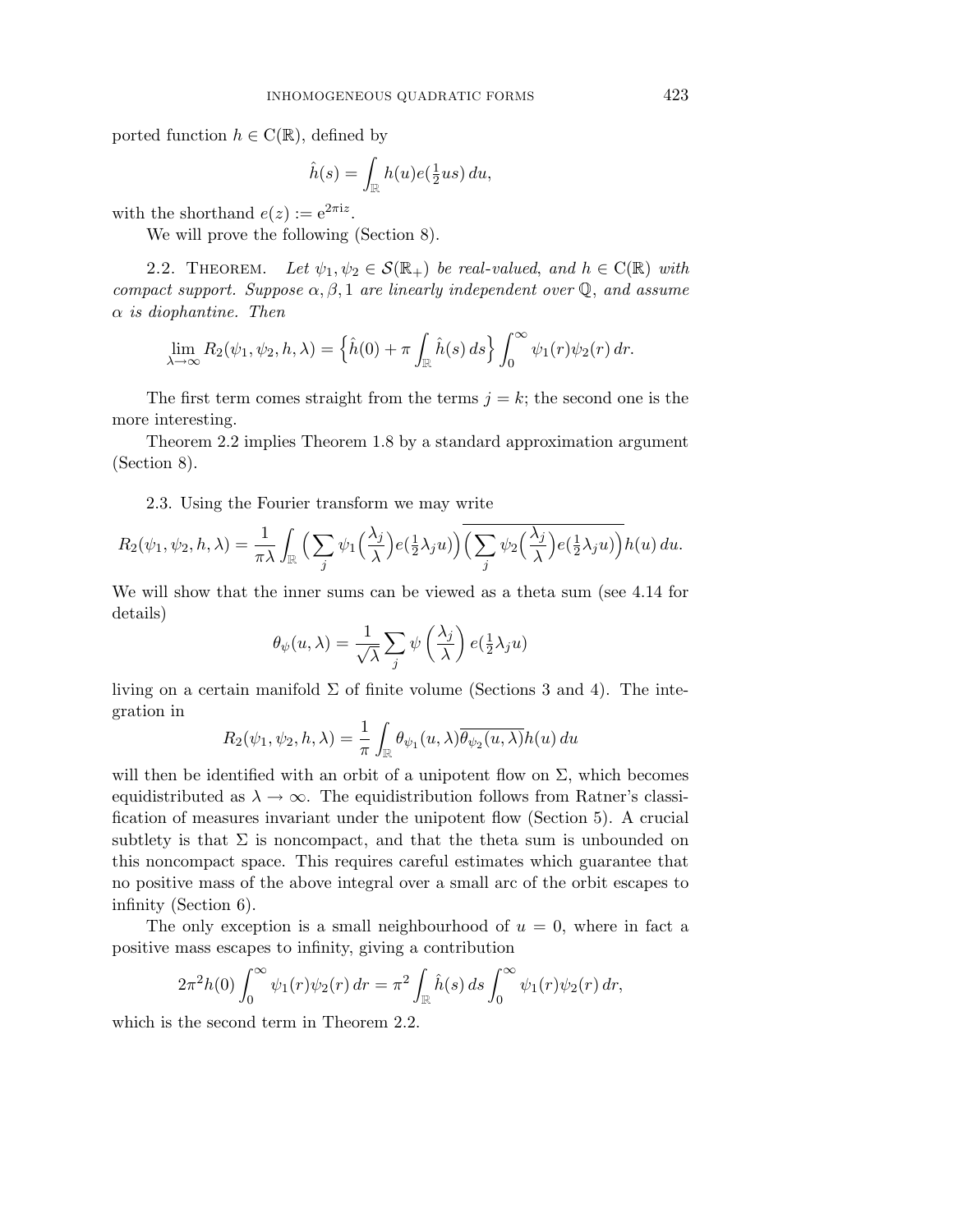The remaining part of the orbit becomes equidistributed under the above diophantine conditions, which yields

$$
\frac{1}{\mu(\Sigma)}\int_{\Sigma}\theta_{\psi_1}\overline{\theta_{\psi_2}}d\mu\int_{\mathbb{R}}h(u)\,du,
$$

where  $\mu$  is the invariant measure (Section 7). The first integral can be calculated quite easily (Section 8). It is

$$
\frac{1}{\mu(\Sigma)} \int_{\Sigma} \theta_{\psi_1} \overline{\theta_{\psi_2}} d\mu \int_{\mathbb{R}} h(u) du = \pi \int_0^{\infty} \psi_1(r) \psi_2(r) dr \int_{\mathbb{R}} h(u) du,
$$

which finally yields

$$
\pi \hat{h}(0) \int_0^\infty \psi_1(r) \psi_2(r) \, dr,
$$

the first term in Theorem 2.2.

The proof of Theorem 1.13, which provides a set of counterexamples to the convergence to uniform density, is given in Section 9.

#### **3. Schr¨odinger and Shale-Weil representation**

3.1. Let  $\omega$  be the standard symplectic form on  $\mathbb{R}^{2k}$ , i.e.,

$$
\omega(\xi, \xi') = \mathbf{x} \cdot \mathbf{y}' - \mathbf{y} \cdot \mathbf{x}',
$$

where

$$
\boldsymbol{\xi} = \begin{pmatrix} \mathbf{x} \\ \mathbf{y} \end{pmatrix}, \quad \boldsymbol{\xi}' = \begin{pmatrix} \mathbf{x}' \\ \mathbf{y}' \end{pmatrix}, \quad \mathbf{x}, \mathbf{y}, \mathbf{x}', \mathbf{y}' \in \mathbb{R}^k.
$$

The Heisenberg group  $\mathbb{H}(\mathbb{R}^k)$  is then defined as the set  $\mathbb{R}^{2k} \times \mathbb{R}$  with multiplication law [12]

$$
(\xi, t)(\xi', t') = (\xi + \xi', t + t' + \frac{1}{2}\omega(\xi, \xi')).
$$

Note that we have the decomposition

$$
\left(\left(\begin{array}{c}\mathbf{x}\\ \mathbf{y}\end{array}\right),t\right)=\left(\left(\begin{array}{c}\mathbf{x}\\ \mathbf{0}\end{array}\right),0\right)\left(\left(\begin{array}{c}\mathbf{0}\\ \mathbf{y}\end{array}\right),0\right)(\mathbf{0},t-\frac{1}{2}\mathbf{x}\cdot\mathbf{y}).
$$

3.2. The Schrödinger representation of  $\mathbb{H}(\mathbb{R}^k)$  on  $f \in L^2(\mathbb{R}^k)$  is given by (cf. [12, p. 15])

$$
\begin{bmatrix} W \left( \begin{pmatrix} \mathbf{x} \\ \mathbf{0} \end{pmatrix}, 0 \right) f \end{bmatrix} (\mathbf{w}) = e(\mathbf{x} \cdot \mathbf{w}) f(\mathbf{w}), \quad \text{with } \mathbf{x}, \mathbf{w} \in \mathbb{R}^{k},
$$

$$
\begin{bmatrix} W \left( \begin{pmatrix} \mathbf{0} \\ \mathbf{y} \end{pmatrix}, 0 \right) f \end{bmatrix} (\mathbf{w}) = f(\mathbf{w} - \mathbf{y}), \quad \text{with } \mathbf{y}, \mathbf{w} \in \mathbb{R}^{k},
$$

$$
W(\mathbf{0}, t) = e(t) \text{ id}, \quad \text{with } t \in \mathbb{R}.
$$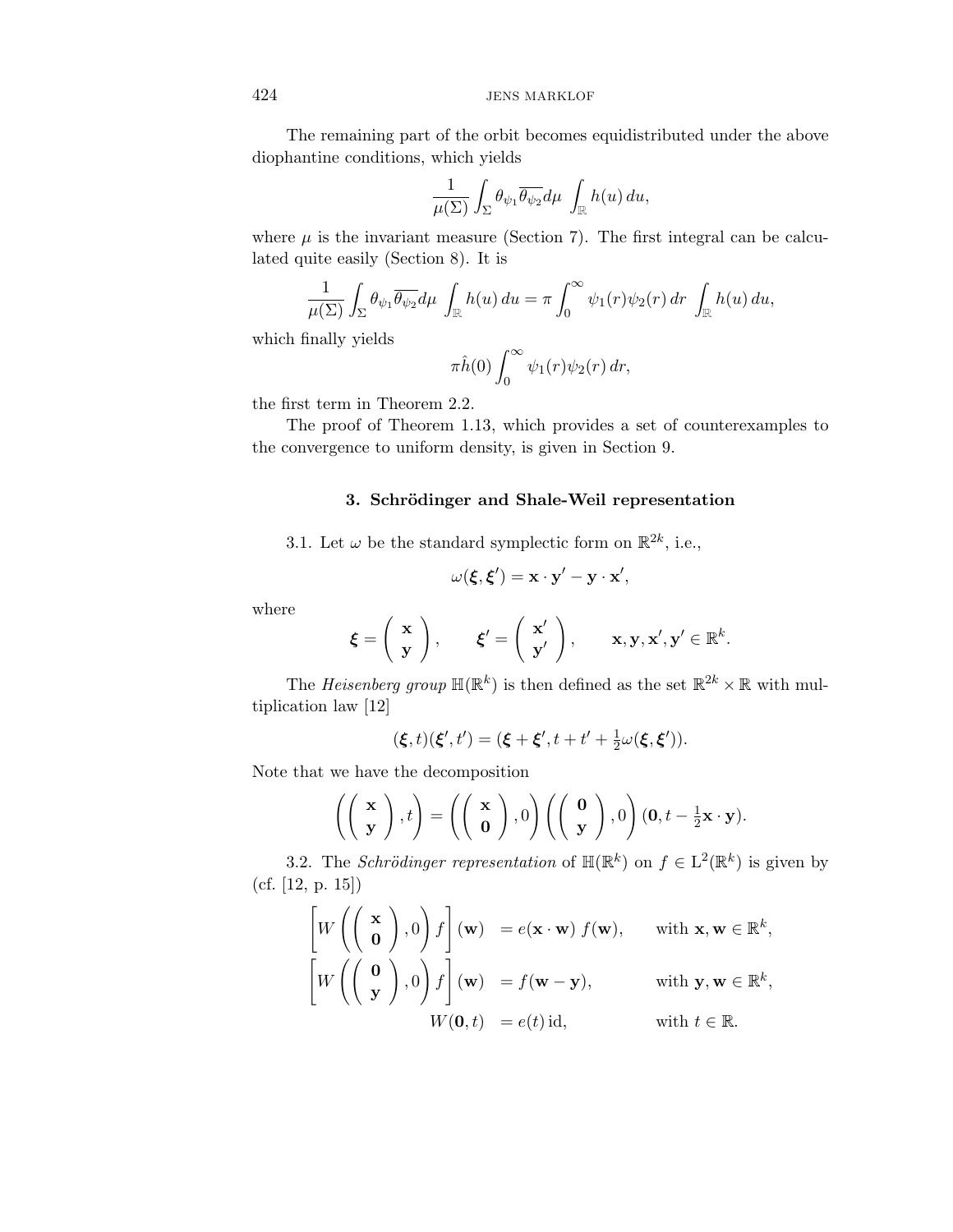Therefore for a general element  $(\boldsymbol{\xi}, t)$  in  $\mathbb{H}(\mathbb{R}^k)$ 

$$
\left[W\left(\left(\begin{array}{c}\mathbf{x}\\ \mathbf{y}\end{array}\right),t\right)f\right](\mathbf{w})=e(t-\frac{1}{2}\mathbf{x}\cdot\mathbf{y})\;e(\mathbf{x}\cdot\mathbf{w})\;f(\mathbf{w}-\mathbf{y}).
$$

3.3. For every element M in the symplectic group  $Sp(k, \mathbb{R})$  of  $\mathbb{R}^{2k}$ , we can define a new representation  $W_M$  of  $\mathbb{H}(\mathbb{R}^k)$  by

$$
W_M(\xi,t) = W(M\xi,t).
$$

All such representations are irreducible and, by the Stone-von Neumann theorem, unitarily equivalent (see [12] for details). That is, for each  $M \in Sp(k, \mathbb{R})$ there exists a unitary operator  $R(M)$  such that

$$
R(M) W(\xi, t) R(M)^{-1} = W(M\xi, t).
$$

The  $R(M)$  is determined up to a unitary phase factor and defines the projective Shale-Weil representation of the symplectic group. Projective means that

$$
R(MM') = c(M, M')R(M)R(M')
$$

with cocycle  $c(M, M') \in \mathbb{C}$ ,  $|c(M, M')| = 1$ , but  $c(M, M') \neq 1$  in general.

3.4. For our present purpose it suffices to consider the group  $SL(2, \mathbb{R})$ which is embedded in  $Sp(k, \mathbb{R})$  by

$$
\left(\begin{array}{cc} a & b \\ c & d \end{array}\right) \mapsto \left(\begin{array}{cc} a \, 1_k & b \, 1_k \\ c \, 1_k & d \, 1_k \end{array}\right)
$$

where  $1_k$  is the  $k \times k$  unit matrix.

The action of  $M \in SL(2, \mathbb{R})$  on  $\xi \in \mathbb{R}^{2k}$  is then given by

$$
M\xi = \left(\begin{array}{c} a\mathbf{x} + b\mathbf{y} \\ c\mathbf{x} + d\mathbf{y} \end{array}\right), \quad \text{with } M = \left(\begin{array}{cc} a & b \\ c & d \end{array}\right), \quad \xi = \left(\begin{array}{c} \mathbf{x} \\ \mathbf{y} \end{array}\right).
$$

3.5. For  $M \in SL(2,\mathbb{R}) \hookrightarrow Sp(k,\mathbb{R})$  we have the explicit representations (see [12, p. 61f]).

$$
[R(M)f]({\bf w})
$$

$$
= \begin{cases} |a|^{k/2} e(\frac{1}{2} \|\mathbf{w}\|^2 ab) f(a\mathbf{w}) & (c=0) \\ |c|^{-k/2} \int_{\mathbb{R}^k} e\left[\frac{\frac{1}{2}(a \|\mathbf{w}\|^2 + d\|\mathbf{w}'\|^2) - \mathbf{w} \cdot \mathbf{w}'}{c}\right] f(\mathbf{w}') d\mathbf{w}' & (c \neq 0). \end{cases}
$$

Here  $\|\cdot\|$  denotes the euclidean norm in  $\mathbb{R}^k$ ,

$$
\|\mathbf{x}\| = \sqrt{x_1^2 + \dots + x_k^2}.
$$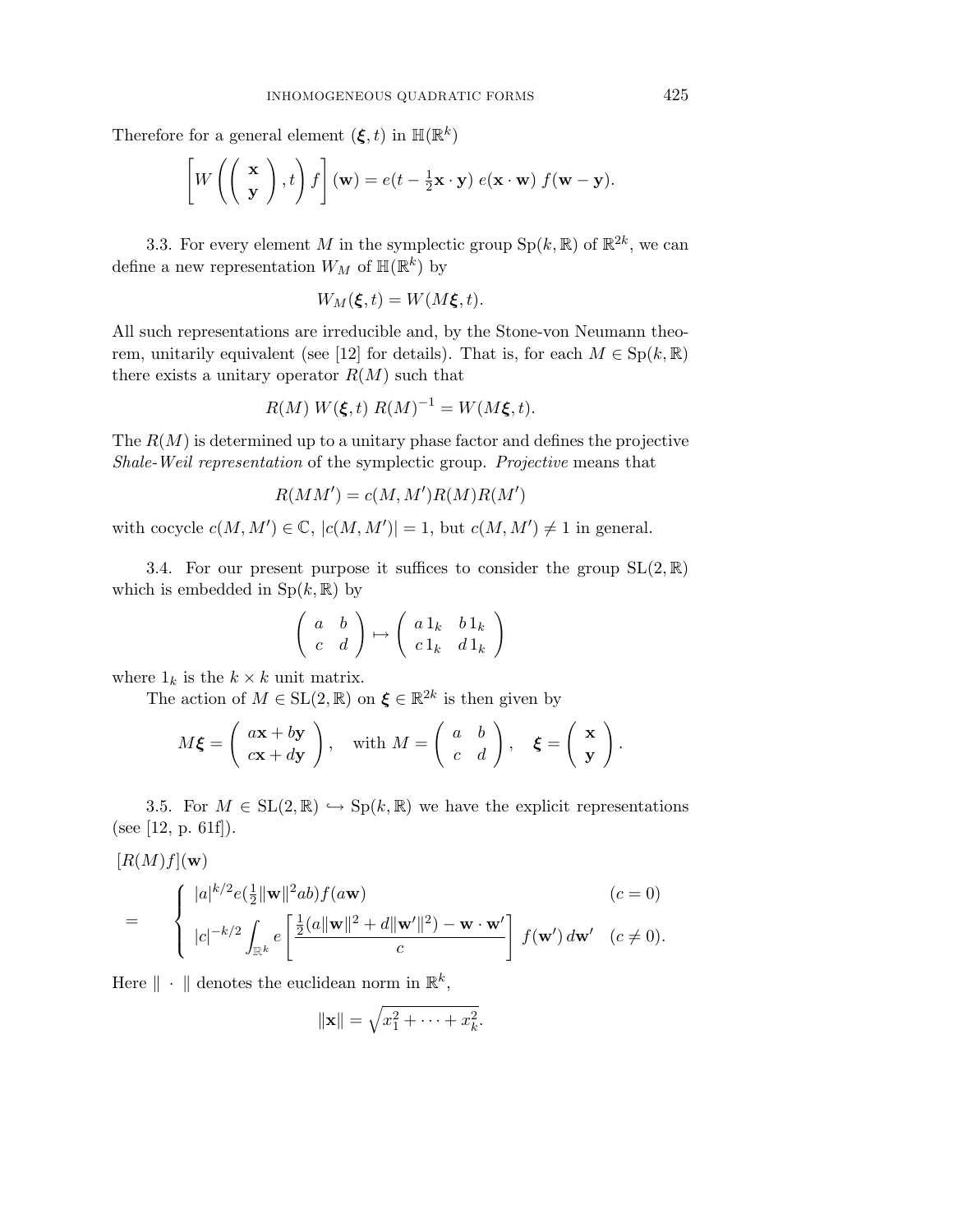3.6. If

$$
M_1 = \left(\begin{array}{cc} a_1 & b_1 \\ c_1 & d_1 \end{array}\right), \quad M_2 = \left(\begin{array}{cc} a_2 & b_2 \\ c_2 & d_2 \end{array}\right), \quad M_3 = \left(\begin{array}{cc} a_3 & b_3 \\ c_3 & d_3 \end{array}\right) \in \text{SL}(2, \mathbb{R}),
$$

with  $M_1M_2 = M_3$ , the corresponding cocycle is

$$
c(M_1, M_2) = e^{-i\pi k \operatorname{sign}(c_1 c_2 c_3)/4},
$$

where

$$
sign(x) = \begin{cases} -1 & (x < 0) \\ 0 & (x = 0) \\ 1 & (x > 0). \end{cases}
$$

3.7. In the special case when

$$
M_1 = \begin{pmatrix} \cos \phi_1 & -\sin \phi_1 \\ \sin \phi_1 & \cos \phi_1 \end{pmatrix}, \quad M_2 = \begin{pmatrix} \cos \phi_2 & -\sin \phi_2 \\ \sin \phi_2 & \cos \phi_2 \end{pmatrix},
$$

we find

$$
c(M_1, M_2) = e^{-i\pi k(\sigma_{\phi_1} + \sigma_{\phi_2} - \sigma_{\phi_1 + \phi_2})/4}
$$

where

$$
\sigma_{\phi} = \begin{cases} 2\nu & \text{if } \phi = \nu \pi, \\ 2\nu + 1 & \text{if } \nu \pi < \phi < (\nu + 1)\pi. \end{cases}
$$

3.8. Every  $M \in SL(2, \mathbb{R})$  admits the unique Iwasawa decomposition

$$
M = \begin{pmatrix} 1 & u \\ 0 & 1 \end{pmatrix} \begin{pmatrix} v^{1/2} & 0 \\ 0 & v^{-1/2} \end{pmatrix} \begin{pmatrix} \cos \phi & -\sin \phi \\ \sin \phi & \cos \phi \end{pmatrix} = (\tau, \phi),
$$

where  $\tau = u + iv \in \mathfrak{H}, \phi \in [0, 2\pi)$ . This parametrization leads to the well known action of  $SL(2, \mathbb{R})$  on  $\mathfrak{H} \times [0, 2\pi)$ ,

$$
\begin{pmatrix} a & b \ c & d \end{pmatrix} (\tau, \phi) = (\frac{a\tau + b}{c\tau + d}, \phi + \arg(c\tau + d) \mod 2\pi).
$$

We will sometimes use the convenient notation  $(M\tau,\phi_M) := M(\tau,\phi)$  and  $u_M := \text{Re}(M\tau), v_M := \text{Im}(M\tau).$ 

3.9. The (projective) Shale-Weil representation of  $SL(2,\mathbb{R})$  reads in these coordinates

$$
[R(\tau,\phi)f](\mathbf{w}) = [R(\tau,0)R(\mathbf{i},\phi)f](\mathbf{w}) = v^{k/4}e(\frac{1}{2}\|\mathbf{w}\|^2u)[R(\mathbf{i},\phi)f](v^{1/2}\mathbf{w})
$$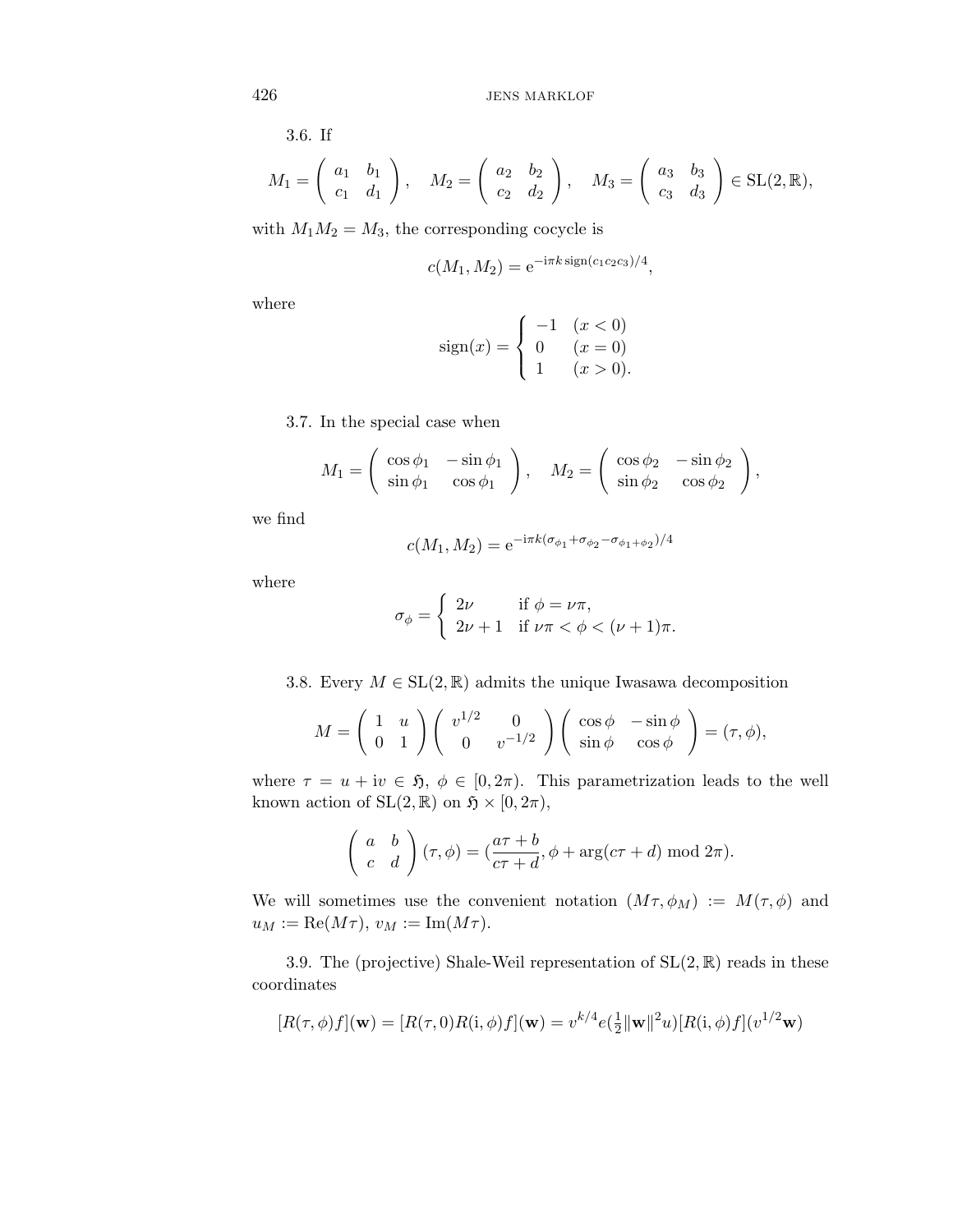and

$$
[R(i, \phi) f](\mathbf{w})
$$
  
= 
$$
\begin{cases} f(\mathbf{w}) & (\phi = 0 \text{ mod } 2\pi) \\ f(-\mathbf{w}) & (\phi = \pi \text{ mod } 2\pi) \\ |\sin \phi|^{-k/2} \int_{\mathbb{R}^k} e\left[\frac{\frac{1}{2}(\|\mathbf{w}\|^2 + \|\mathbf{w}'\|^2) \cos \phi - \mathbf{w} \cdot \mathbf{w}'}{\sin \phi}\right] & f(\mathbf{w}') d\mathbf{w}' \\ (\phi \neq 0 \text{ mod } \pi). \end{cases}
$$

Note that  $R(i, \pi/2) = \mathcal{F}$  is the Fourier transform.

3.10. For Schwartz functions  $f \in \mathcal{S}(\mathbb{R}^k)$ ,  $\lim_{\phi \to 0 \pm} |\sin \phi|^{-k/2} \int$  $\frac{e}{\mathbb{R}^k}$  $\int \frac{1}{2} (\|\mathbf{w}\|^2 + \|\mathbf{w}'\|^2) \cos \phi - \mathbf{w} \cdot \mathbf{w}'$  $\sin \phi$  $\int f(\mathbf{w}') d\mathbf{w}'$  $= e^{\pm i\pi k\pi/4} f(\mathbf{w}),$ 

and hence this projective representation is in general discontinuous at  $\phi = \nu \pi$ ,  $\nu \in \mathbb{Z}$ . This can be overcome by setting

$$
\tilde{R}(\tau,\phi) = e^{-i\pi k \sigma_{\phi}/4} R(\tau,\phi).
$$

In fact,  $\ddot{R}$  corresponds to a unitary representation of the double cover of  $SL(2,\mathbb{R})$  [12]. This means in particular that (compare 3.7)

$$
\tilde{R}(i, \phi)\tilde{R}(i, \phi') = \tilde{R}(i, \phi + \phi'),
$$

where  $\phi \in [0, 4\pi)$  parametrizes the double cover of  $SO(2) \subset SL(2, \mathbb{R})$ .

#### **4. Theta sums**

4.1. The Jacobi group is defined as the semidirect product [1]

$$
\mathrm{Sp}(k,\mathbb{R})\ltimes \mathbb{H}(\mathbb{R}^k)
$$

with multiplication law

$$
(M; \xi, t)(M'; \xi', t') = (MM'; \xi + M\xi', t + t' + \frac{1}{2}\omega(\xi, M\xi')).
$$

This definition is motivated by the fact that, since

$$
R(M)W(\xi',t') = W(M\xi',t')R(M),
$$

(recall 3.3) we have

$$
W(\xi, t)R(M) W(\xi', t')R(M')
$$
  
=  $W(\xi, t)W(M\xi', t') R(M)R(M')$   
=  $c(M, M')^{-1} W(\xi + M\xi', t + t' + \frac{1}{2}\omega(\xi, M\xi')) R(MM').$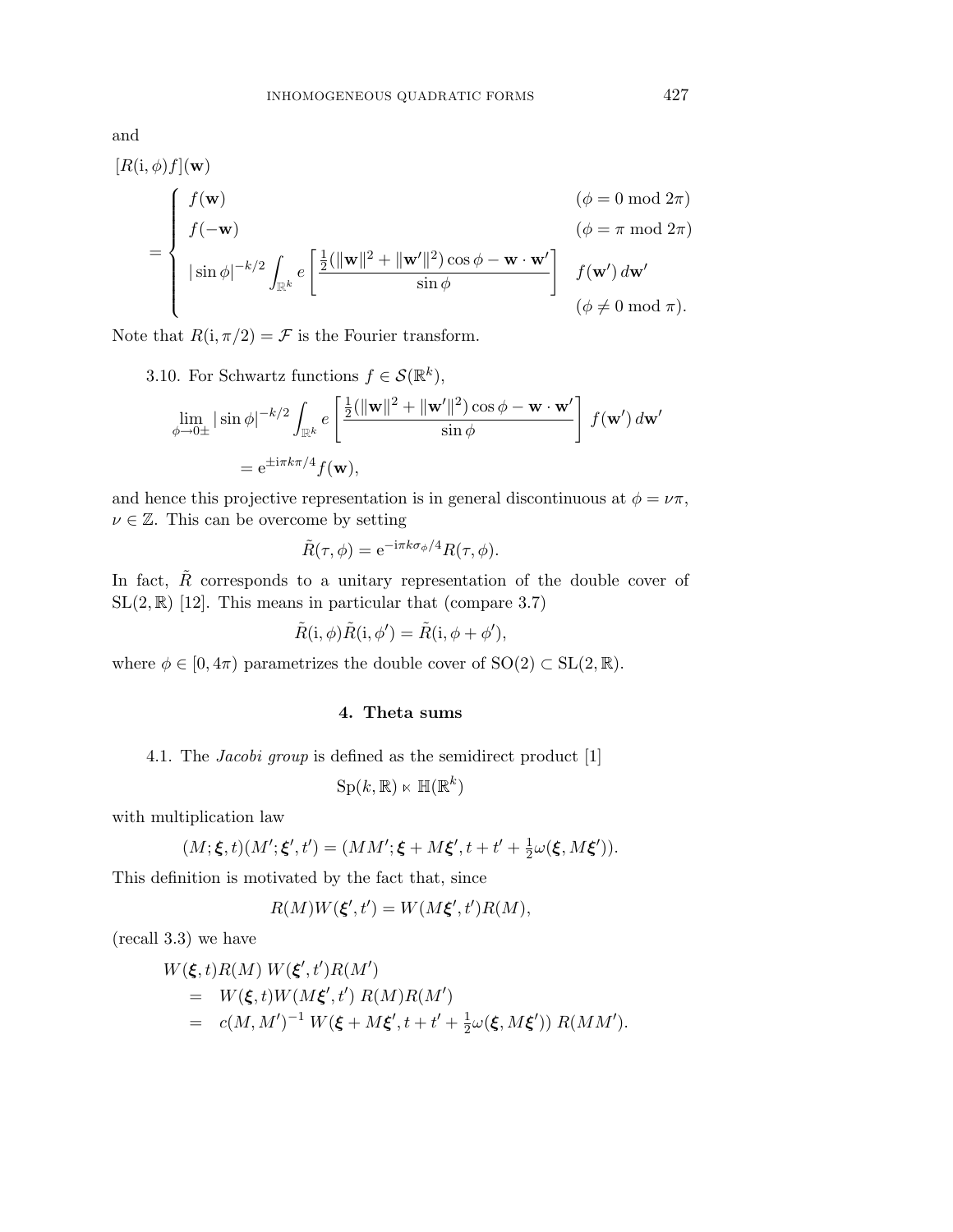Hence

$$
R(M; \xi, t) = W(\xi, t)R(M)
$$

defines a projective representation of the Jacobi group, with cocycle  $c(M, M')$ as above, the so-called *Schrödinger*-Weil representation  $[1]$ .

Let us also put

$$
\tilde{R}(\tau,\phi;\boldsymbol{\xi},t)=W(\boldsymbol{\xi},t)\tilde{R}(\tau,\phi).
$$

4.2. Jacobi's theta sum. We define Jacobi's theta sum for  $f \in \mathcal{S}(\mathbb{R}^k)$  by

,

$$
\Theta_f(\tau, \phi; \boldsymbol{\xi}, t) = \sum_{\mathbf{m} \in \mathbb{Z}^k} [\tilde{R}(\tau, \phi; \boldsymbol{\xi}, t) f](\mathbf{m}).
$$

More explicitly, for  $\tau = u + iv$ ,  $\xi =$  $\left( x \right)$ **y**

$$
\Theta_f(\tau,\phi;\boldsymbol{\xi},t)=v^{k/4}e(t-\tfrac{1}{2}\mathbf{x}\cdot\mathbf{y})\sum_{\mathbf{m}\in\mathbb{Z}^k}f_\phi((\mathbf{m}-\mathbf{y})v^{1/2})e(\tfrac{1}{2}\|\mathbf{m}-\mathbf{y}\|^2u+\mathbf{m}\cdot\mathbf{x}),
$$

where

$$
f_{\phi} = \tilde{R}(i, \phi) f.
$$

It is easily seen that if  $f \in \mathcal{S}(\mathbb{R}^k)$  then  $f_{\phi} \in \mathcal{S}(\mathbb{R}^k)$  for  $\phi$  fixed, and thus also  $\tilde{R}(\tau,\phi;\boldsymbol{\xi},t)f \in \mathcal{S}(\mathbb{R}^k)$  for fixed  $(\tau,\phi;\boldsymbol{\xi},t)$ . This guarantees rapid convergence of the above series. We have the following uniform bound.

4.3. LEMMA. Let  $f_{\phi} = \tilde{R}(i, \phi) f$ , with  $f \in \mathcal{S}(\mathbb{R}^k)$ . Then, for any  $R > 1$ , there is a constant  $c_R$  such that for all  $\mathbf{w} \in \mathbb{R}^k$ ,  $\phi \in \mathbb{R}$ ,

$$
|f_{\phi}(\mathbf{w})| \leq c_R (1 + \|\mathbf{w}\|)^{-R}.
$$

*Proof.* Since  $f \in \mathcal{S}(\mathbb{R}^k)$ , we can use repeated integration by parts to show that

$$
\left| |\sin \phi|^{-k/2} \int_{\mathbb{R}^k} e\left[ \frac{\frac{1}{2}(\|\mathbf{w}\|^2 + \|\mathbf{w}'\|^2) \cos \phi - \mathbf{w} \cdot \mathbf{w}'}{\sin \phi} \right] f(\mathbf{w}') d\mathbf{w}' \right| \le c_R' (1 + \|\mathbf{w}\|)^{-R}
$$
  
uniformly for all  $\phi \notin (\nu \pi - \frac{1}{100}, \nu \pi + \frac{1}{100}), \nu \in \mathbb{Z}$ . That is,

$$
|f_{\phi}(\mathbf{w})| \leq c_R'(1 + \|\mathbf{w}\|)^{-R}
$$

in the above range.

Furthermore  $f_{\pi/2}$  is up to a phase factor  $e^{i\pi k}$  the Fourier transform of f and therefore of Schwartz class as well. Again, after integration by parts,

$$
\left| \sin \phi \right|^{-k/2} \int_{\mathbb{R}^k} e \left[ \frac{\frac{1}{2} (\|\mathbf{w}\|^2 + \|\mathbf{w}'\|^2) \cos \phi - \mathbf{w} \cdot \mathbf{w}'}{\sin \phi} \right] f_{\pi/2}(\mathbf{w}') d\mathbf{w}' \right|
$$
  

$$
\leq c_R'' (1 + \|\mathbf{w}\|)^{-R}
$$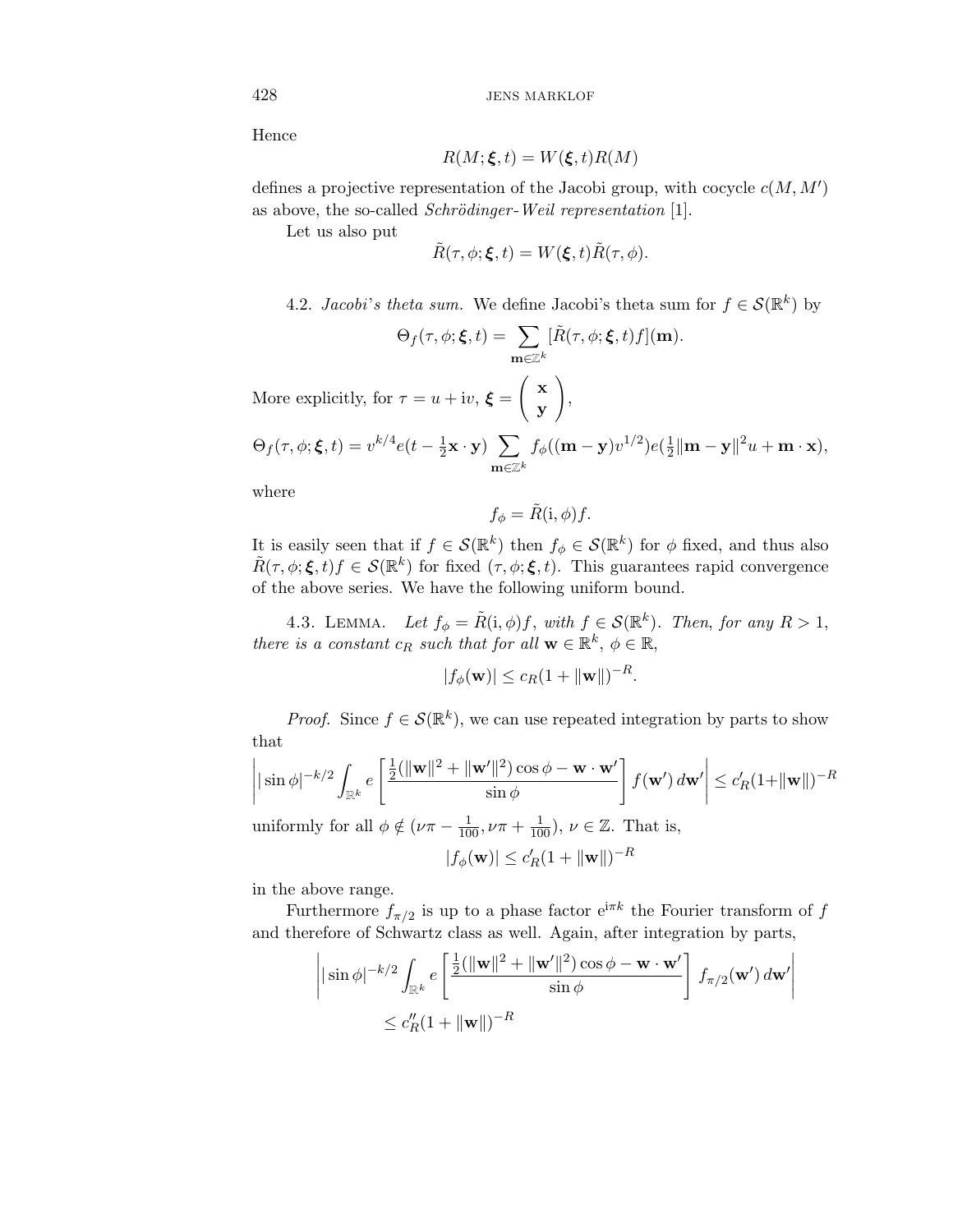for all  $\phi \notin (\nu \pi - \frac{1}{100}, \nu \pi + \frac{1}{100}), \nu \in \mathbb{Z}$ . This means  $|f_{\phi+\pi/2}(\mathbf{w})| \leq c_R''(1 + \|\mathbf{w}\|)^{-R}$ 

in the above range, or, by replacement of 
$$
\phi \mapsto \phi - \pi/2
$$
,

$$
|f_{\phi}(\mathbf{w})| \le c_R'' (1 + \|\mathbf{w}\|)^{-R},
$$

for all  $\phi \notin (\nu \pi + \frac{1}{2}\pi - \frac{1}{100}, \nu \pi + \frac{1}{2}\pi + \frac{1}{100}), \nu \in \mathbb{Z}$ .

Clearly for each  $\phi \in \mathbb{R}$  at least one of the bounds applies; we put  $c_R =$  $\max\{c'_R, c''_R\}.$  $\Box$ 

4.4. The following transformation formulas are crucial for our further investigations:

Jacobi 1.

$$
\Theta_f\left(-\frac{1}{\tau}, \phi + \arg \tau; \left(\begin{array}{c} -\mathbf{y} \\ \mathbf{x} \end{array}\right), t\right) = e^{-i\pi k/4} \Theta_f\left(\tau, \phi; \left(\begin{array}{c} \mathbf{x} \\ \mathbf{y} \end{array}\right), t\right).
$$

*Proof.* The Poisson summation formula states that for any  $f \in \mathcal{S}(\mathbb{R}^k)$ ,

$$
\sum_{\mathbf{m}\in\mathbb{Z}^k}[\mathcal{F}f](\mathbf{m})=\sum_{\mathbf{m}\in\mathbb{Z}^k}f(\mathbf{m})
$$

where  $\mathcal F$  is the Fourier transform. Because

$$
\mathcal{F} = R(i, \pi/2) = R(S), \quad S = \begin{pmatrix} 0 & -1 \\ 1 & 0 \end{pmatrix},
$$

and secondly  $\tilde{R}(\tau,\phi;\boldsymbol{\xi},t)f \in \mathcal{S}(\mathbb{R}^k)$  for fixed  $(\tau,\phi;\boldsymbol{\xi},t)$ , the Poisson summation formula yields

$$
\sum_{\mathbf{m}\in\mathbb{Z}^k}[R(S)\tilde{R}(\tau,\phi;\boldsymbol{\xi},t)f](\mathbf{m})=\sum_{\mathbf{m}\in\mathbb{Z}^k}[\tilde{R}(\tau,\phi;\boldsymbol{\xi},t)f](\mathbf{m}).
$$

We have

$$
R(S)\tilde{R}(\tau,\phi;\xi,t) = R(S)W(\xi,t)\tilde{R}(\tau,0)\tilde{R}(i,\phi) = W(S\xi,t)R(S)R(\tau,0)\tilde{R}(i,\phi);
$$

furthermore

$$
R(S)R(\tau,0) = R\left(-\frac{1}{\tau}, \arg \tau\right) = R\left(-\frac{1}{\tau}, 0\right)R(\mathbf{i}, \arg \tau),
$$

since  $(\tau,0)$  and  $\left(-\frac{1}{\tau},0\right)$  are upper triangular matrices, and hence the corresponding cocycles are trivial, i.e., equal to 1 (recall 3.6). Finally, since  $0 < \arg \tau < \pi$  for  $\tau \in \mathfrak{H}$ ,

$$
R(i, \arg \tau) \tilde{R}(i, \phi) = e^{i\pi k/4} \tilde{R}(i, \arg \tau) \tilde{R}(i, \phi) = e^{i\pi k/4} \tilde{R}(i, \phi + \arg \tau).
$$

Collecting all terms, we find

$$
R(S)\tilde{R}(\tau,\phi;\boldsymbol{\xi},t) = e^{i\pi k/4}\tilde{R}\left(-\frac{1}{\tau},\phi+\arg\tau;S\boldsymbol{\xi},t\right),\,
$$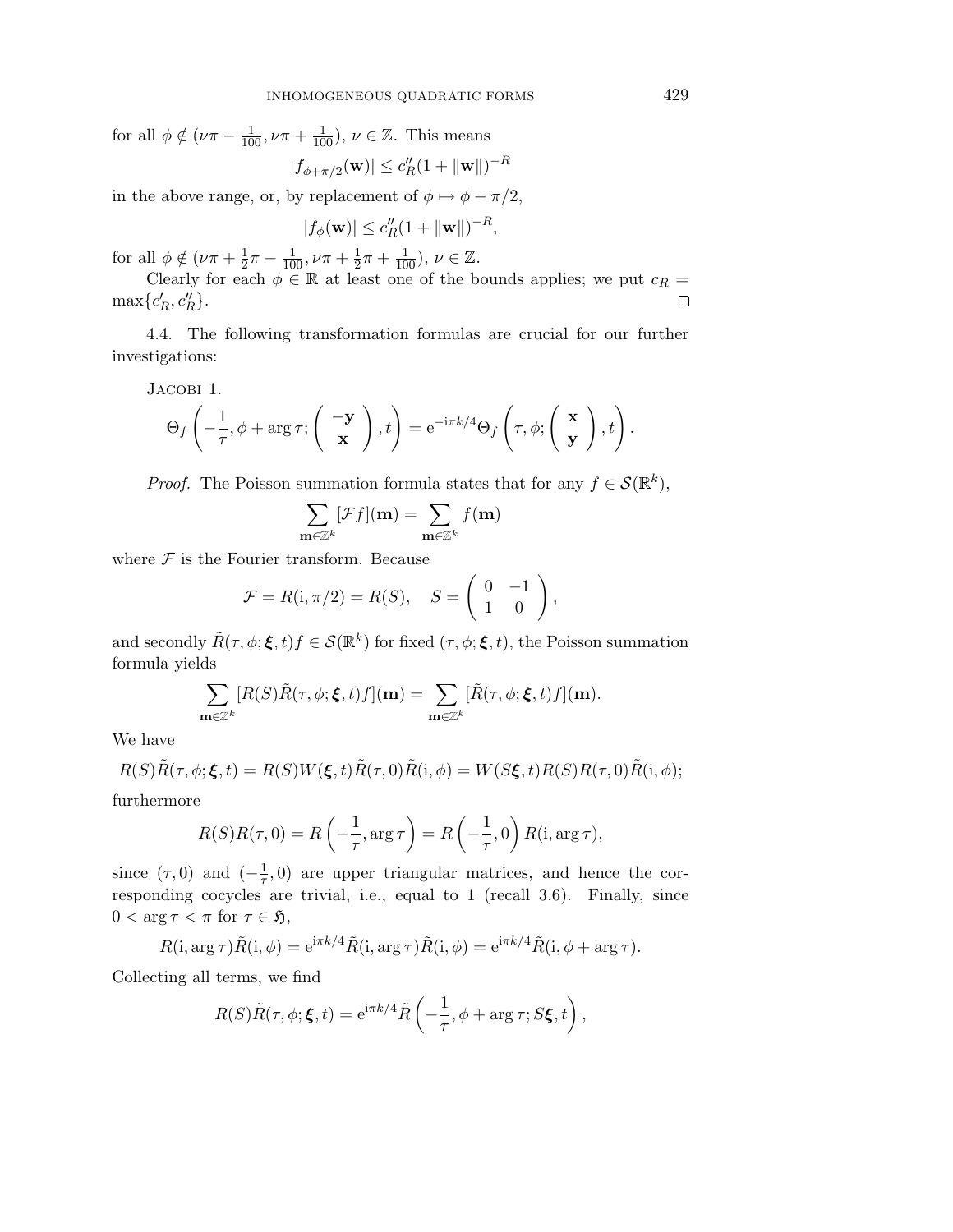and hence

$$
\sum_{\mathbf{m}\in\mathbb{Z}^k} \left[ \tilde{R}\left( -\frac{1}{\tau}, \phi + \arg \tau; S\xi, t \right) f \right](\mathbf{m}) = e^{-i\pi k/4} \sum_{\mathbf{m}\in\mathbb{Z}^k} [\tilde{R}(\tau, \phi; \xi, t) f](\mathbf{m}),
$$
  
which proves the claim.

which proves the claim.

JACOBI 2.  
\n
$$
\Theta_f\left(\tau+1,\phi;\left(\begin{array}{c} \mathbf{s} \\ \mathbf{0} \end{array}\right)+\left(\begin{array}{c} 1 & 1 \\ 0 & 1 \end{array}\right)\left(\begin{array}{c} \mathbf{x} \\ \mathbf{y} \end{array}\right),t+\tfrac{1}{2}\mathbf{s}\cdot\mathbf{y}\right)=\Theta_f\left(\tau,\phi;\left(\begin{array}{c} \mathbf{x} \\ \mathbf{y} \end{array}\right),t\right),\ldots
$$

with

$$
\mathbf{s} = {}^{\mathrm{t}}(\tfrac{1}{2}, \tfrac{1}{2}, \ldots, \tfrac{1}{2}) \in \mathbb{R}^k.
$$

*Proof.* Clearly for any  $f \in \mathcal{S}(\mathbb{R}^k)$ 

$$
\sum_{\mathbf{m}\in\mathbb{Z}^k}\left[\tilde{R}\left(\mathbf{i}+1,0;\left(\begin{array}{c}\mathbf{s}\\ \mathbf{0}\end{array}\right),0\right)f\right](\mathbf{m})=\sum_{\mathbf{m}\in\mathbb{Z}^k}f(\mathbf{m}),
$$

and hence also (replace  $f$  with  $\tilde{R}(\tau,\phi;\pmb{\xi},t)f)$ 

$$
\sum_{\mathbf{m}\in\mathbb{Z}^k}\left[\tilde{R}\left(\mathbf{i}+1,0;\left(\begin{array}{c}\mathbf{s}\\ \mathbf{0}\end{array}\right),0\right)\tilde{R}(\tau,\phi;\boldsymbol{\xi},t)f\right](\mathbf{m})=\sum_{\mathbf{m}\in\mathbb{Z}^k}[\tilde{R}(\tau,\phi;\boldsymbol{\xi},t)f](\mathbf{m}).
$$

We conclude by noticing

$$
\tilde{R}\left(\mathbf{i}+1,0;\left(\begin{array}{c}\mathbf{s}\\ \mathbf{0}\end{array}\right),0\right)\tilde{R}\left(\tau,\phi;\left(\begin{array}{c}\mathbf{x}\\ \mathbf{y}\end{array}\right),t\right) \n= \tilde{R}\left(\tau+1,\phi;\left(\begin{array}{c}\mathbf{s}\\ \mathbf{0}\end{array}\right)+\left(\begin{array}{cc}1&1\\ 0&1\end{array}\right)\left(\begin{array}{c}\mathbf{x}\\ \mathbf{y}\end{array}\right),t+\frac{1}{2}\mathbf{s}\cdot\mathbf{y}\right),
$$

where we have used that  $c((i, 0), (\tau, \phi)) = 1$  since  $(i, 0)$  is an upper triangular matrix; cf. 3.6.  $\Box$ 

Jacobi 3.

$$
\Theta_f\left(\tau,\phi;\left(\begin{array}{c}\mathbf{k}\\1\end{array}\right)+\boldsymbol{\xi},r+t+\tfrac{1}{2}\omega\left(\left(\begin{array}{c}\mathbf{k}\\1\end{array}\right),\boldsymbol{\xi}\right)\right)=(-1)^{\mathbf{k}\cdot\mathbf{l}}\,\Theta_f(\tau,\phi;\boldsymbol{\xi},t)
$$

for any **k**, **l**  $\in \mathbb{Z}^k$ ,  $r \in \mathbb{Z}$ .

*Proof.* By virtue of 3.2 we have for all  $f$ 

$$
\sum_{\mathbf{m}\in\mathbb{Z}^k}\left[W\left(\left(\begin{array}{c}\mathbf{k}\\1\end{array}\right),r\right)f\right](\mathbf{m})=e(-\frac{1}{2}\mathbf{k}\cdot\mathbf{l})\sum_{\mathbf{m}\in\mathbb{Z}^k}f(\mathbf{m}),
$$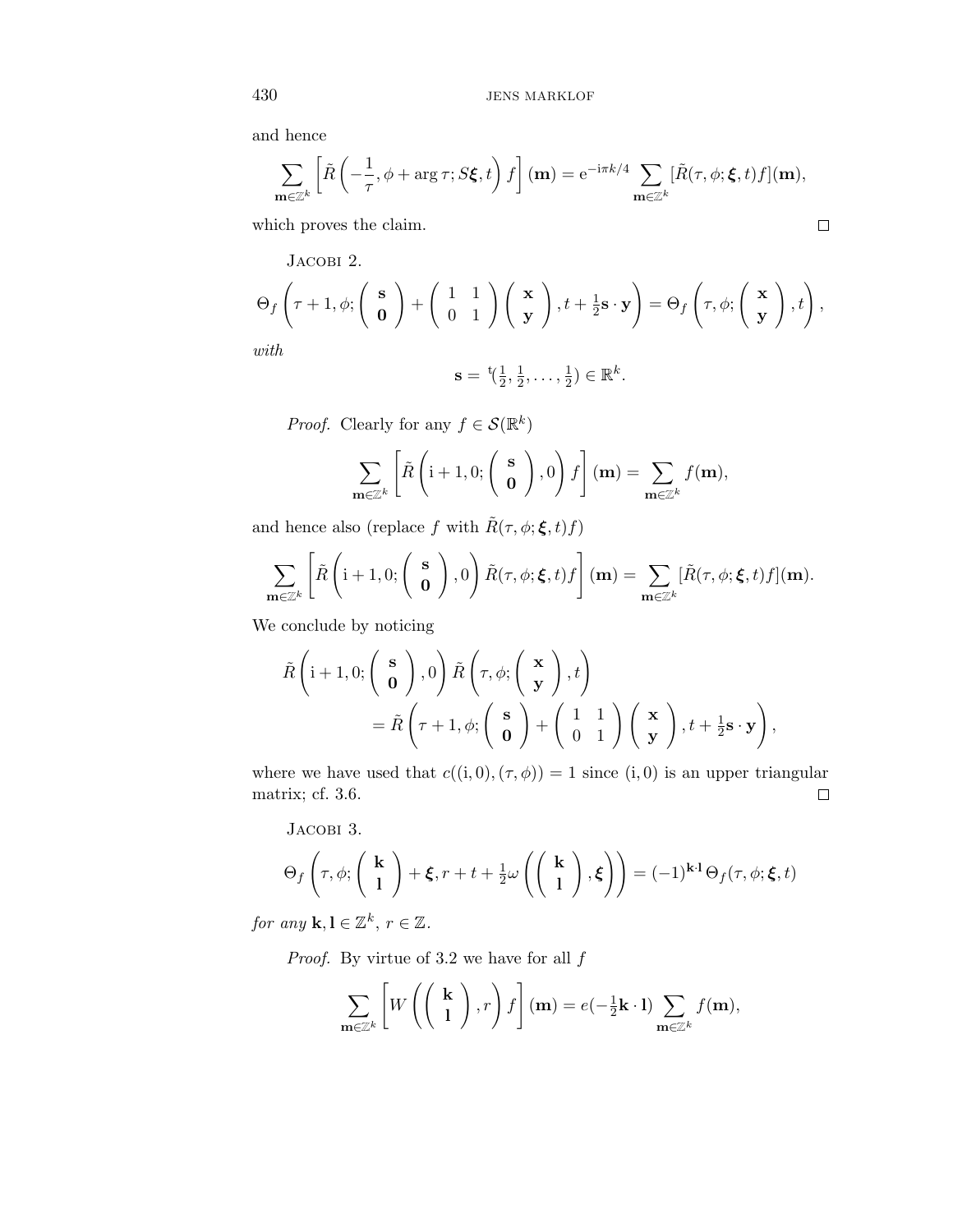and therefore, replacing f with  $W(\xi, t)\tilde{R}(\tau, \phi)f$ ,

$$
\sum_{\mathbf{m}\in\mathbb{Z}^k} \left[W\left(\begin{pmatrix} \mathbf{k} \\ 1 \end{pmatrix}, r\right) W(\boldsymbol{\xi}, t) \tilde{R}(\tau, \phi) f\right](\mathbf{m})
$$
  
=  $e(-\frac{1}{2}\mathbf{k} \cdot \mathbf{l}) \sum_{\mathbf{m}\in\mathbb{Z}^k} [W(\boldsymbol{\xi}, t) \tilde{R}(\tau, \phi) f](\mathbf{m}),$ 

which gives the desired result.

4.5. In what follows, we shall only need to consider products of theta sums of the form

$$
\Theta_f(\tau,\phi;\boldsymbol{\xi},t)\overline{\Theta_g(\tau,\phi;\boldsymbol{\xi},t)},
$$

where  $f,g \in \mathcal{S}(\mathbb{R}^k)$ . Clearly such combinations do not depend on the t-variable. Let us therefore define the semi-direct product group

$$
G^k = \mathrm{SL}(2, \mathbb{R}) \ltimes \mathbb{R}^{2k}
$$

with multiplication law

$$
(M; \xi)(M'; \xi') = (MM'; \xi + M\xi'),
$$

and put

$$
\Theta_f(\tau,\phi;\boldsymbol{\xi})=v^{k/4}\sum_{\mathbf{m}\in\mathbb{Z}^k}f_\phi((\mathbf{m}-\mathbf{y})v^{1/2})e(\tfrac{1}{2}\|\mathbf{m}-\mathbf{y}\|^2u+\mathbf{m}\cdot\mathbf{x}).
$$

By virtue of Lemma 4.3 and the Iwasawa parametrization 3.8,  $\Theta_f \overline{\Theta_g}$  is a continuous  $\mathbb{C}$ -valued function on  $G^k$ .

4.6. A short calculation yields that the set

$$
\Gamma^k = \left\{ \left( \left( \begin{array}{cc} a & b \\ c & d \end{array} \right) ; \left( \begin{array}{c} ab\mathbf{s} \\ cds \end{array} \right) + \mathbf{m} \right) : \left( \begin{array}{cc} a & b \\ c & d \end{array} \right) \in \text{SL}(2, \mathbb{Z}), \ \mathbf{m} \in \mathbb{Z}^{2k} \right\} \subset G^k,
$$

with  $\mathbf{s} = {}^t(\frac{1}{2}, \frac{1}{2}, \ldots, \frac{1}{2}) \in \mathbb{R}^k$ , is closed under multiplication and inversion, and therefore forms a subgroup of  $G^k$ . Note also that the subgroup

$$
N = \{1\} \ltimes \mathbb{Z}^{2k}
$$

is normal in  $\Gamma^k$ .

4.7. LEMMA.  $\Gamma^k$  is generated by the elements

$$
\left(\left(\begin{array}{cc}0 & -1 \\ 1 & 0\end{array}\right); \mathbf{0}\right), \quad \left(\left(\begin{array}{cc}1 & 1 \\ 0 & 1\end{array}\right); \left(\begin{array}{c}\mathbf{s} \\ \mathbf{0}\end{array}\right)\right), \quad \left(\left(\begin{array}{cc}1 & 0 \\ 0 & 1\end{array}\right); \mathbf{m}\right), \quad \mathbf{m} \in \mathbb{Z}^{2k}.
$$

 $\Box$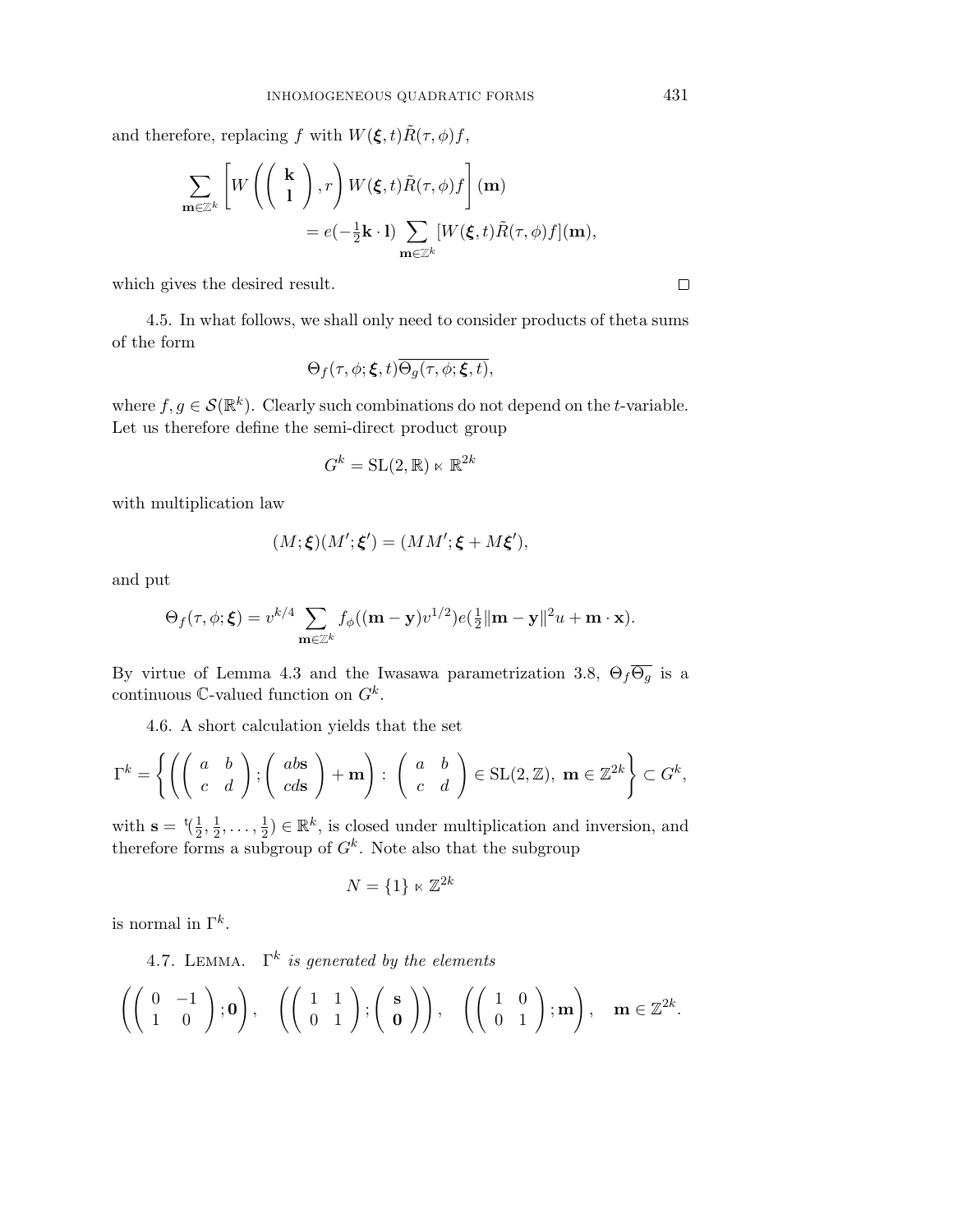Proof. The map

$$
SL(2, \mathbb{Z}) \to N\backslash \Gamma^k, \qquad \begin{pmatrix} a & b \\ c & d \end{pmatrix} \mapsto \left( \begin{pmatrix} a & b \\ c & d \end{pmatrix}; \begin{pmatrix} ab\ s & d \end{pmatrix} + \mathbb{Z}^{2k} \right)
$$

defines a group isomorphism. The matrices  $\begin{pmatrix} 0 & -1 \\ 1 & 0 \end{pmatrix}$  and  $\begin{pmatrix} 1 & 1 \\ 0 & 1 \end{pmatrix}$  generate  $SL(2, \mathbb{Z})$ , hence the lemma.  $\Box$ 

4.8. PROPOSITION. The left action of the group  $\Gamma^k$  on  $G^k$  is properly discontinuous. A fundamental domain of  $\Gamma^k$  in  $G^k$  is given by

$$
\mathcal{F}_{\Gamma^k} = \mathcal{F}_{\mathrm{SL}(2,\mathbb{Z})} \times \{ \phi \in [0,\pi) \} \times \{ \xi \in [-\frac{1}{2},\frac{1}{2})^{2k} \}.
$$

where  $\mathcal{F}_{SL(2,\mathbb{Z})}$  is the fundamental domain in  $\mathfrak{H}$  of the modular group  $SL(2,\mathbb{Z})$ , given by  $\{\tau \in \mathfrak{H} : u \in [-\frac{1}{2}, \frac{1}{2}), |\tau| > 1\}.$ 

*Proof.* As mentioned before, the matrices  $\begin{pmatrix} 0 & -1 \\ 1 & 0 \end{pmatrix}$  and  $\begin{pmatrix} 1 & 1 \\ 0 & 1 \end{pmatrix}$  generate SL(2,  $\mathbb{Z}$ ), which explains  $\mathcal{F}_{SL(2,\mathbb{Z})}$ . Note furthermore that  $\left(\begin{array}{cc} -1 & 0 \\ 0 & -1 \end{array}\right)$  generates the shift  $\phi \mapsto \phi + \pi$ .  $\Box$ 

4.9. PROPOSITION. For  $f, g \in \mathcal{S}(\mathbb{R}^k)$ ,  $\Theta_f(\tau, \phi; \boldsymbol{\xi}) \overline{\Theta_q(\tau, \phi; \boldsymbol{\xi})}$  is invariant under the left action of  $\Gamma^k$ .

Proof. This follows directly from Jacobi 1–3, since the left action of the generators from 4.7 is

$$
\left(\tau, \phi; \left(\begin{array}{c}\mathbf{x}\\ \mathbf{y}\end{array}\right)\right) \mapsto \left(-\frac{1}{\tau}, \phi + \arg \tau; \left(\begin{array}{c}-\mathbf{y}\\ \mathbf{x}\end{array}\right)\right),\
$$

$$
(\tau, \phi; \boldsymbol{\xi}) \mapsto \left(\tau + 1, \phi; \left(\begin{array}{c}\mathbf{s}\\ \mathbf{0}\end{array}\right) + \left(\begin{array}{cc}1 & 1\\ 0 & 1\end{array}\right)\left(\begin{array}{c}\mathbf{x}\\ \mathbf{y}\end{array}\right)\right),
$$

and

$$
(\tau, \phi; \xi) \mapsto (\tau, \phi; \xi + \mathbf{m}),
$$

 $\Box$ 

respectively.

We find the following uniform estimate.

4.10 PROPOSITION. Let  $f, g \in \mathcal{S}(\mathbb{R}^k)$ . For any  $R > 1$ ,

$$
\Theta_f\left(\tau, \phi; \begin{pmatrix} \mathbf{x} \\ \mathbf{y} \end{pmatrix} \right) \overline{\Theta_g\left(\tau, \phi; \begin{pmatrix} \mathbf{x} \\ \mathbf{y} \end{pmatrix} \right)}
$$
  
=  $v^{k/2} \sum_{\mathbf{m} \in \mathbb{Z}^k} f_{\phi}((\mathbf{m} - \mathbf{y})v^{1/2}) \overline{g_{\phi}((\mathbf{m} - \mathbf{y})v^{1/2})} + O_R(v^{-R})$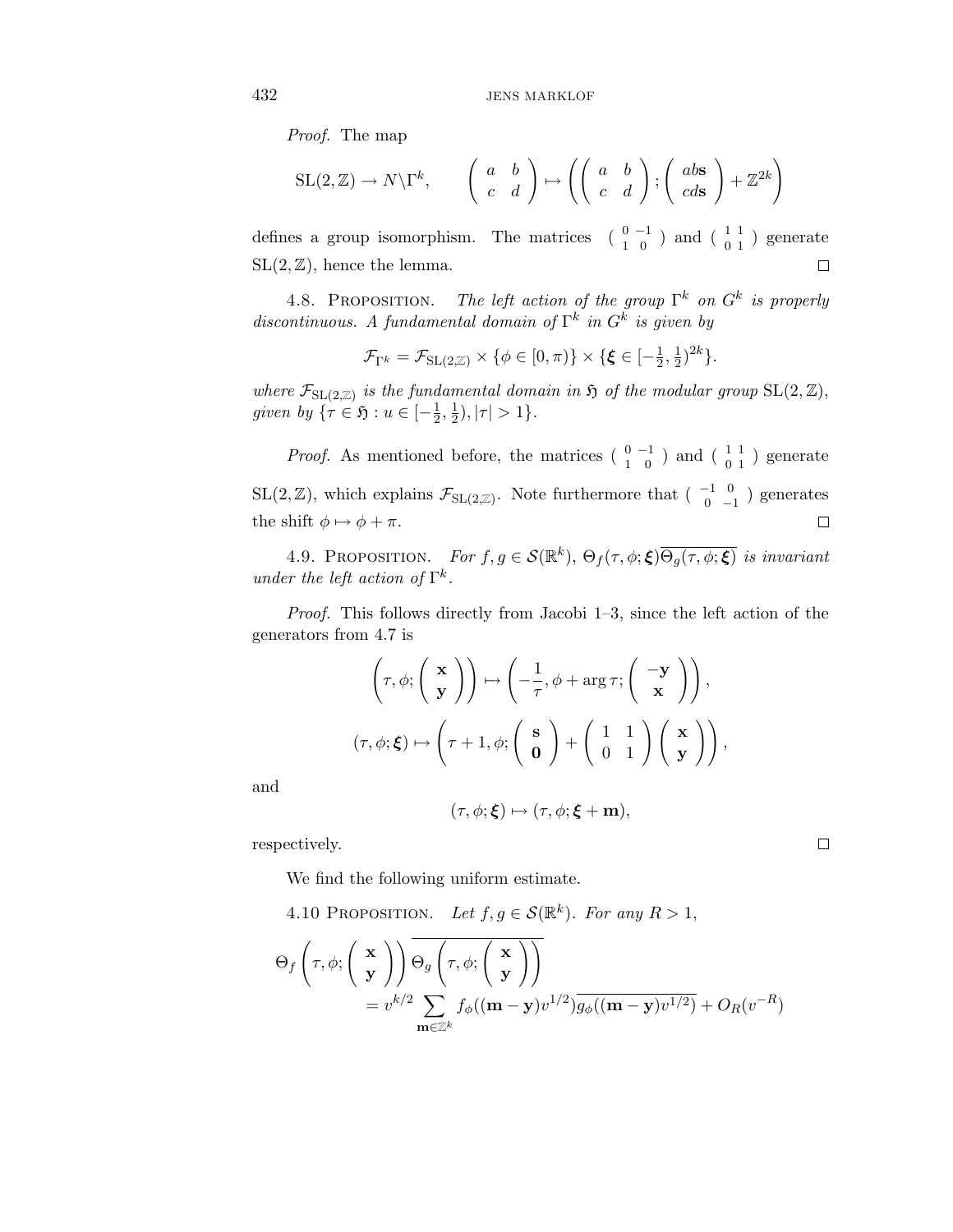uniformly for all  $(\tau, \phi; \boldsymbol{\xi}) \in G^k$  with  $v > \frac{1}{2}$ . In addition,

$$
\Theta_f\left(\tau,\phi;\begin{pmatrix} \mathbf{x} \\ \mathbf{y} \end{pmatrix} \right) \overline{\Theta_g\left(\tau,\phi;\begin{pmatrix} \mathbf{x} \\ \mathbf{y} \end{pmatrix} \right)}
$$
  
=  $v^{k/2} f_{\phi}((\mathbf{n}-\mathbf{y})v^{1/2}) g_{\phi}((\mathbf{n}-\mathbf{y})v^{1/2}) + O_R(v^{-R}),$ 

uniformly for all  $(\tau, \phi; \boldsymbol{\xi}) \in G^k$  with  $v > \frac{1}{2}$ ,  $y \in \mathbf{n} + [-\frac{1}{2}, \frac{1}{2}]^k$  and  $\mathbf{n} \in \mathbb{Z}^k$ .

*Proof.* Suppose  $\mathbf{y} \in \mathbf{n} + \left[-\frac{1}{2}, \frac{1}{2}\right]^k$  for an arbitrary integer  $\mathbf{n} \in \mathbb{Z}^k$ . By virtue of Lemma 4.3 we have for any  $T > 1$ 

$$
|f_{\phi}((\mathbf{m} - \mathbf{y})v^{1/2})| \leq c_T (1 + ||\mathbf{m} - \mathbf{y}||v^{1/2})^{-T} = O_T(||\mathbf{m} - \mathbf{n}||^{-T} v^{-T/2}),
$$

which holds uniformly for  $v > \frac{1}{2}$ ,  $\phi \in \mathbb{R}$  and  $\mathbf{y} \in \mathbf{n} + [-\frac{1}{2}, \frac{1}{2}]^k$ , if  $\mathbf{m} \neq \mathbf{n}$ . Likewise for  $g_{\phi}$ ,

$$
|g_{\phi}((\tilde{\mathbf{m}} - \mathbf{y})v^{1/2})| \leq \tilde{c}_T(1 + ||\tilde{\mathbf{m}} - \mathbf{y}||v^{1/2})^{-T} = O_T(||\tilde{\mathbf{m}} - \mathbf{n}||^{-T}v^{-T/2}),
$$

again uniformly for  $v > \frac{1}{2}$ ,  $\phi \in \mathbb{R}$  and  $\mathbf{y} \in \mathbf{n} + [-\frac{1}{2}, \frac{1}{2}]^k$ , if  $\tilde{\mathbf{m}} \neq \mathbf{n}$ .

Hence the leading order contributions come from terms with  $\tilde{\mathbf{m}} = \mathbf{m}$ , the sum of all other terms contributes  $O_T(v^{-T/2})$ .  $\Box$ 

The following lemmas will be useful later on.

4.11 Lemma. The subgroup

$$
\Gamma_{\theta} \ltimes \mathbb{Z}^{2k},
$$

where

$$
\Gamma_{\theta} = \left\{ \left( \begin{array}{cc} a & b \\ c & d \end{array} \right) \in SL(2, \mathbb{Z}) : ab \equiv cd \equiv 0 \mod 2 \right\}
$$

denotes the theta group, is of index three in  $\Gamma^k$ .

*Proof.* It is well known [9] that  $\Gamma_{\theta}$  is of index three in  $SL(2, \mathbb{Z})$  and

$$
SL(2, \mathbb{Z}) = \bigcup_{j=0}^{2} \Gamma_{\theta} \left( \begin{array}{cc} 0 & -1 \\ 1 & 1 \end{array} \right)^{j}.
$$

By virtue of the group isomorphism employed in the proof of Lemma 4.7, we infer that

$$
\Gamma^k = \bigcup_{j=0}^2 (\Gamma_\theta \ltimes \mathbb{Z}^{2k}) \left( \left( \begin{array}{cc} 0 & -1 \\ 1 & 1 \end{array} \right); \left( \begin{array}{c} \mathbf{0} \\ \mathbf{s} \end{array} \right) \right)^j.
$$

4.12 LEMMA.  $\Gamma^k$  is of finite index in  $\text{SL}(2,\mathbb{Z}) \ltimes (\frac{1}{2}\mathbb{Z})^{2k}$ .

*Proof.* The subgroup  $\Gamma_{\theta} \ltimes \mathbb{Z}^{2k} \subset \Gamma^k$  is of finite index in  $SL(2,\mathbb{Z})\ltimes\mathbb{Z}^{2k}$  and thus also in  $SL(2, \mathbb{Z}) \ltimes (\frac{1}{2}\mathbb{Z})^{2k}$ .  $\Box$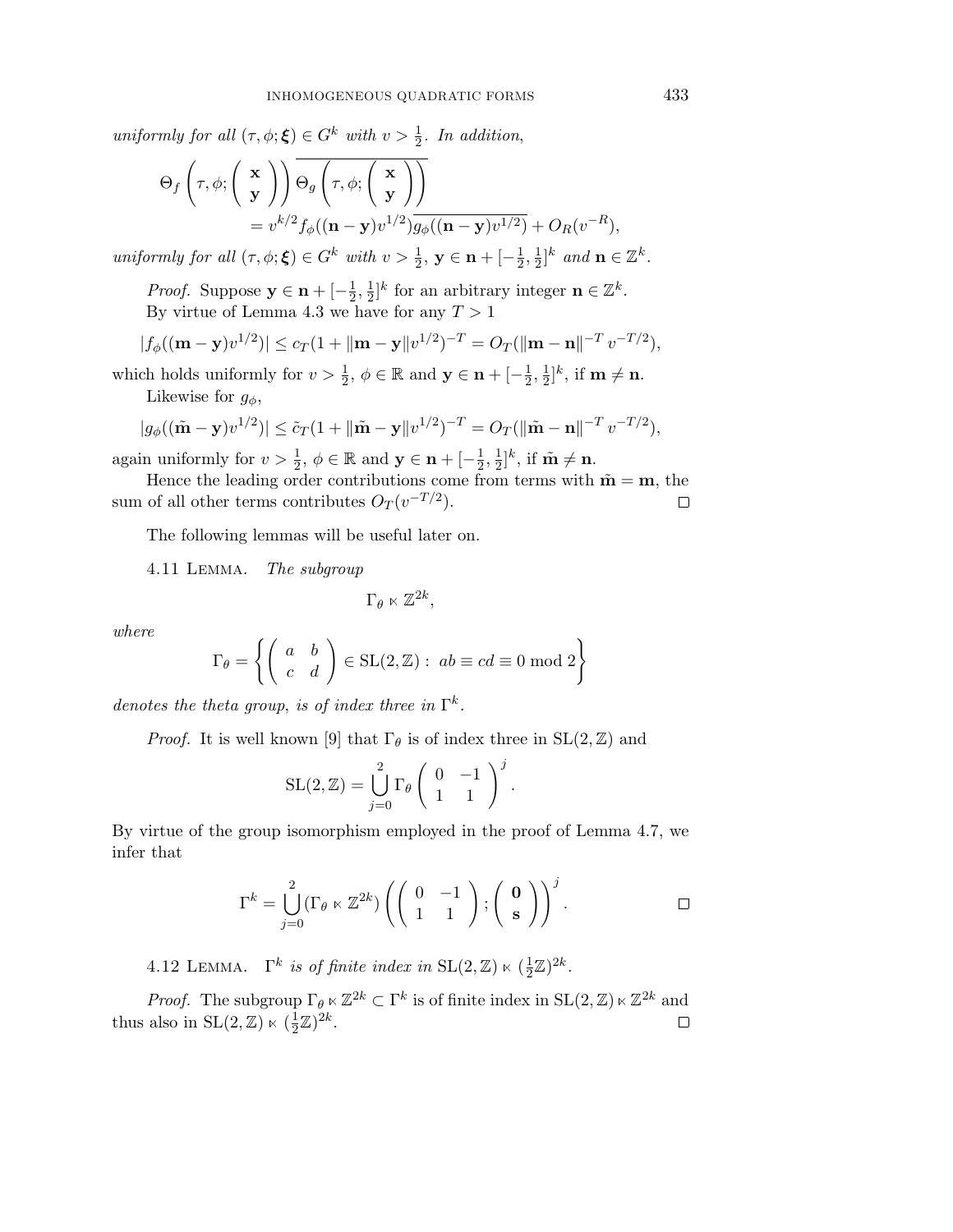4.13. Remark. Note that

$$
SL(2,\mathbb{Z}) \ltimes (\frac{1}{2}\mathbb{Z})^{2k} = \left( \begin{pmatrix} \frac{1}{2} & 0 \\ 0 & \frac{1}{2} \end{pmatrix}; \mathbf{0} \right) (SL(2,\mathbb{Z}) \ltimes \mathbb{Z}^{2k}) \left( \begin{pmatrix} 2 & 0 \\ 0 & 2 \end{pmatrix}; \mathbf{0} \right),
$$
  
SU (9, \mathbb{Z}) \ltimes (\frac{1}{2}\mathbb{Z})^{2k} is isomorphic to SU (9, \mathbb{Z}) \ltimes \mathbb{Z}^{2k}

i.e.,  $SL(2, \mathbb{Z}) \ltimes (\frac{1}{2}\mathbb{Z})^{2k}$  is isomorphic to  $SL(2, \mathbb{Z}) \ltimes \mathbb{Z}^{2k}$ .

4.14. In this paper, we will be interested in the case of quadratic forms in two variables, i.e.,  $k = 2$ . The corresponding theta sum (defined for general k in 4.5) reads then

$$
\Theta_f(\tau, \phi; \xi) = v^{1/2} \sum_{(m,n) \in \mathbb{Z}^2} f_{\phi}((m - y_1)v^{1/2}, (n - y_2)v^{1/2})
$$
  
 
$$
\times e(\frac{1}{2}(m - y_1)^2 u + \frac{1}{2}(n - y_2)^2 u + mx_1 + nx_2),
$$

where  $\boldsymbol{\xi} = {}^{t}(x_1, x_2, y_1, y_2) \in \mathbb{R}^4$ . This theta sum is related to the one introduced in Section 2 by

$$
\theta_{\psi_1}(u,\lambda)\overline{\theta_{\psi_2}(u,\lambda)} = \Theta_f(\tau,\phi;\boldsymbol{\xi})\overline{\Theta_g(\tau,\phi;\boldsymbol{\xi})}
$$

with

$$
\tau = u + i\frac{1}{\lambda}, \qquad \phi = 0, \qquad \xi = {}^{t}(0, 0, \alpha, \beta),
$$

and

$$
f(w_1, w_2) = \psi_1(w_1^2 + w_2^2), \qquad g(w_1, w_2) = \psi_2(w_1^2 + w_2^2).
$$

Recall that  $f_{\phi}|_{\phi=0} = f$  and likewise  $g_{\phi}|_{\phi=0} = g$ .

The crucial advantage in dealing with  $\Theta_f$  rather than the original  $\theta_{\psi}$  is that the extra set of variables allows us to realize  $\Theta_f$  as a function on a finitevolume manifold and to employ ergodic-theoretic techniques.

#### **5. Unipotent flows**

5.1. Put

 $\Psi_0^t =$  $\left(\left(\begin{array}{cc} 1 & t \ 0 & 1 \end{array}\right);{\bf 0} \right)$  $\setminus$ .

For  $t \in \mathbb{R}$ ,  $\Psi_0^t$  generates a unipotent one-parameter-subgroup of  $G^k$ , denoted by  $\Psi_0^{\mathbb{R}}$ . For any lattice  $\Gamma$  in  $G^k$ , we now define the flow  $\Psi^t : \Gamma \backslash G^k \to \Gamma \backslash G^k$  by right translation by  $\Psi_0^t$ ,

$$
\Psi^t(g) := g \Psi_0^t.
$$

Hence for  $g = (M; \boldsymbol{\xi})$  we have

$$
\Psi^t(g) = \left(M\left(\begin{array}{cc} 1 & t \\ 0 & 1 \end{array}\right); \boldsymbol{\xi}\right).
$$

When projected onto  $\Gamma \backslash SL(2, \mathbb{R})$ , this flow becomes the classical horocycle flow.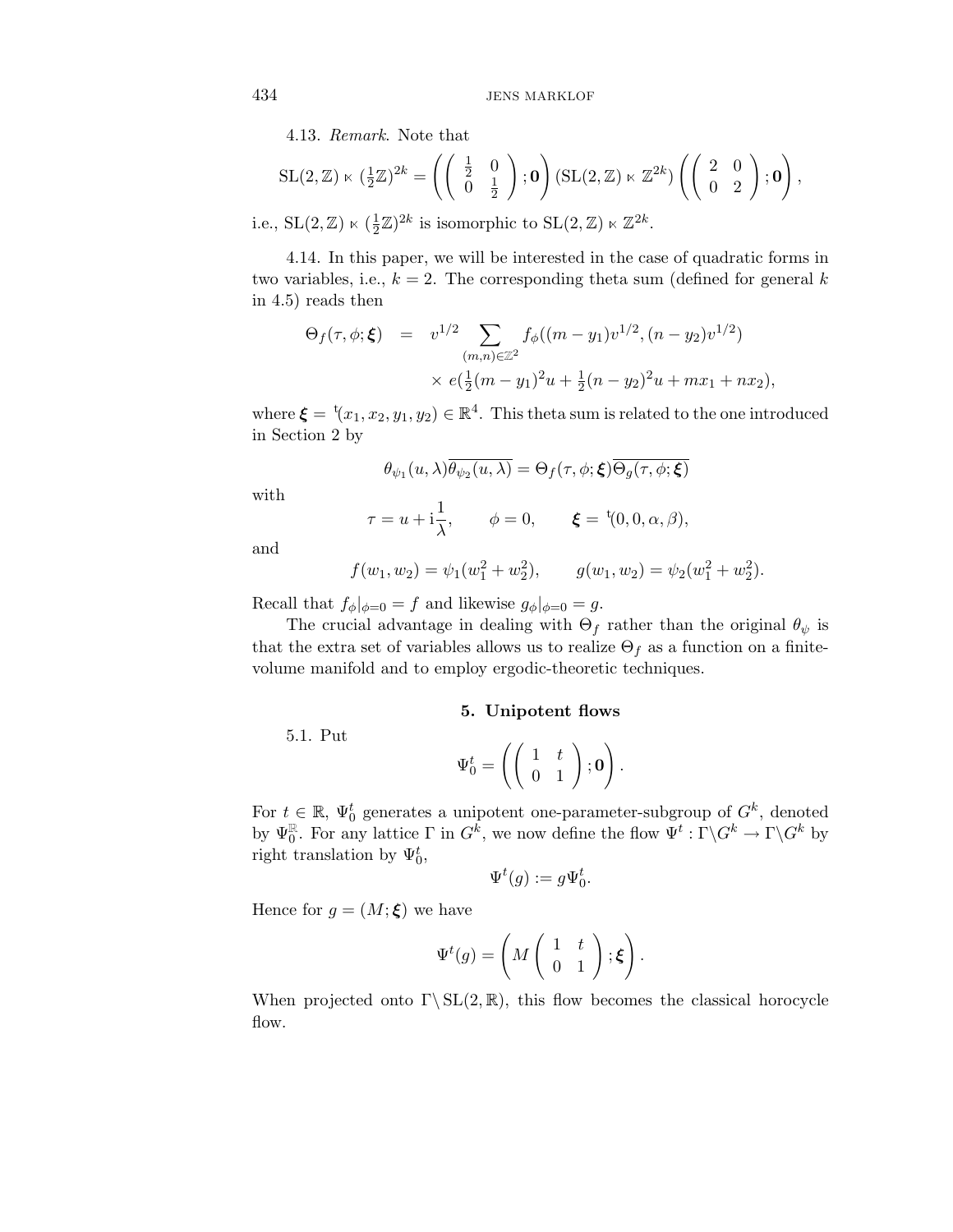5.2. Similarly,

$$
\Phi_0^t = \left( \left( \begin{array}{cc} e^{-t/2} & 0 \\ 0 & e^{t/2} \end{array} \right); \mathbf{0} \right)
$$

,

generates a one-parameter-subgroup of  $G^k$ . The flow  $\Phi^t : \Gamma \backslash G^k \to \Gamma \backslash G^k$ defined by

$$
\Phi^t(g):=g\Phi^t_0,
$$

represents a lift of the classical geodesic flow on  $\Gamma \backslash SL(2, \mathbb{R})$ .

5.3. We are interested in averages of the form

$$
\int F(u+iv,0;\boldsymbol{\xi})\;h(u)\,du
$$

where F is a continuous function  $\Gamma \backslash G^k \to \mathbb{R}$ , and h is a continuous probability density with compact support. Setting  $g_0 = (i, 0; \boldsymbol{\xi})$ , and  $v = e^{-t}$ , we may write the above integral as

$$
\rho_t(F) = \int F(g_0 \Psi_0^u \Phi_0^t) h(u) du = \int F \circ \Phi^t \circ \Psi^u(g_0) h(u) du,
$$

which may therefore be interpreted as the average along an orbit of the unipotent flow  $\Psi^u$ , which is translated by  $\Phi^t$ . Since  $\rho_t(1) = 1$ ,  $\rho_t$  defines a probability measure on  $\Gamma \backslash G^k$ .

5.4. PROPOSITION. Let  $\Gamma$  be a subgroup of  $SL(2,\mathbb{Z})\ltimes\mathbb{Z}^{2k}$  of finite index. Then the family of probability measures  $\{\rho_t: t \geq 0\}$  is relatively compact, i.e., every sequence of measures contains a subsequence which converges weakly to a probability measure on  $\Gamma \backslash G^k$ .

Proof. Consider the function

$$
X_R(\tau) = \sum_{\gamma \in {\{\Gamma_\infty \cup (-1) \Gamma_\infty\}} \backslash {\text{SL}(2,\mathbb{Z})}} \chi_R({\text{Im}}(\gamma \tau)),
$$

where  $\chi_R$  is the characteristic function of the open interval  $(R, \infty)$ , and

$$
\Gamma_{\infty} = \left\{ \left( \begin{array}{cc} 1 & m \\ 0 & 1 \end{array} \right) : m \in \mathbb{Z} \right\} \subset \text{SL}(2, \mathbb{Z}).
$$

For  $u + iv \in \mathcal{F}_{\text{SL}(2,\mathbb{Z})}$ , we thus have

$$
X_R(u + iv) = \begin{cases} 1 & (v > R) \\ 0 & (v \le R). \end{cases}
$$

Because  $\Gamma$  is a finite index subgroup of  $SL(2,\mathbb{Z}) \ltimes \mathbb{Z}^{2k}$ ,  $X_R$  represents the characteristic function of a set in  $\Gamma \backslash G^k$ , whose complement is compact.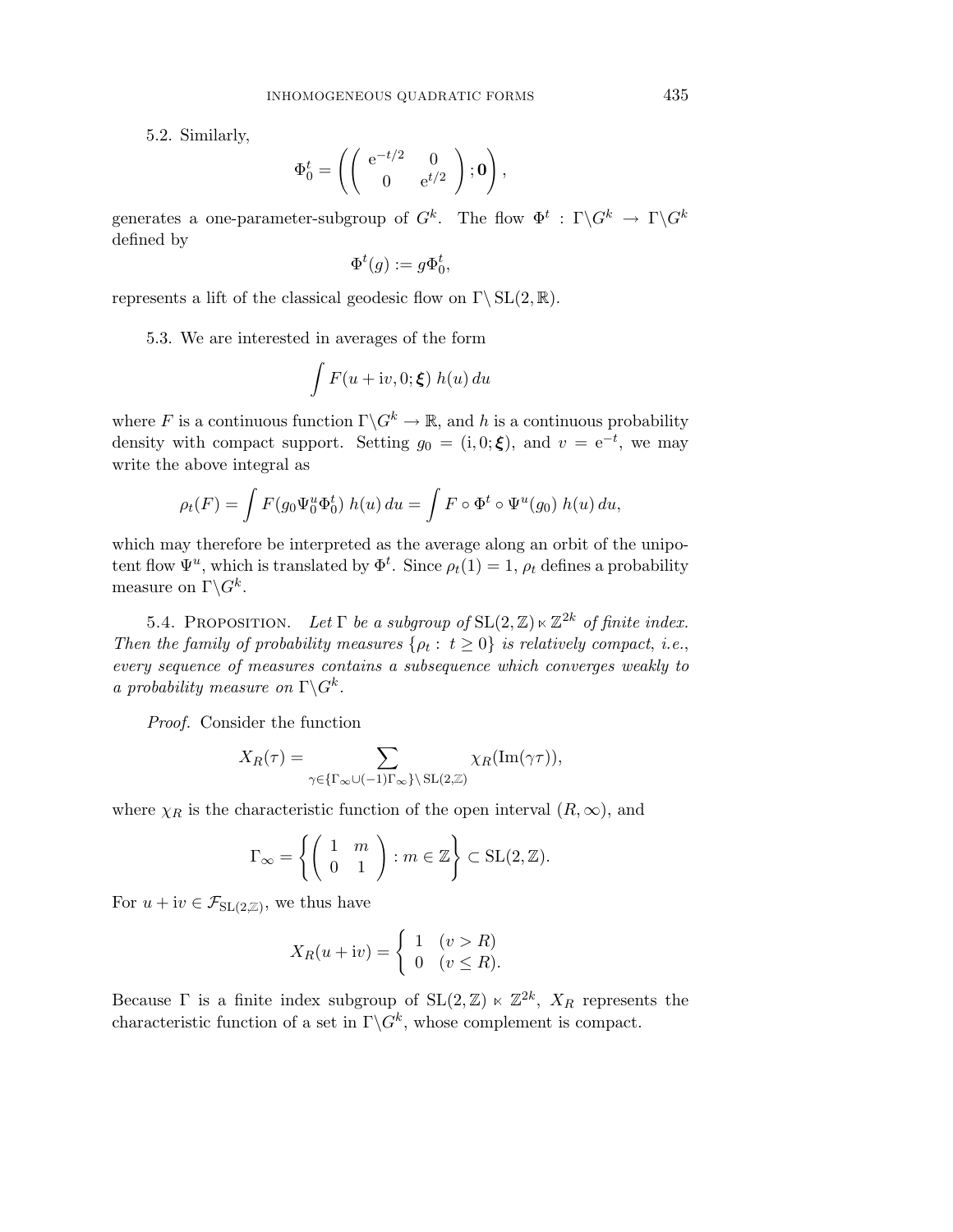By construction, the function  $X_R$  is independent of  $\phi$  and  $\xi$ ; we can therefore apply the equidistribution theorem for arcs of long closed horocycles on Γ\ $\mathfrak{H}$  (see, e.g., [10] and [15, Cor. 5.2]), which yields for  $g_0 = (i, 0; \boldsymbol{\xi})$ ,

$$
\lim_{t \to \infty} \rho_t(X_R) = \lim_{v \to 0} \int X_R(u+iv) \ h(u) \ du = \frac{1}{\mu(\mathcal{F}_{\text{SL}(2,\mathbb{Z})})} \int_{\mathcal{F}_{\text{SL}(2,\mathbb{Z})}} X_R(u+iv) \ \frac{du \ dv}{v^2}.
$$

Now

$$
\int_{\mathcal{F}_{\mathrm{SL}(2,\mathbb{Z})}} X_R(u+\mathrm{i}v) \frac{du\,dv}{v^2} = \int_R^{\infty} \frac{dv}{v^2} = R^{-1}.
$$

Hence, given any  $\varepsilon > 0$ , we find some  $R > 1$  such that

$$
\sup_{t\geq 0}\rho_t(X_R)\leq \varepsilon.
$$

The family of  $\rho_t$  is therefore tight, and the proposition follows from the Helly-Prokhorov theorem [28].  $\Box$ 

5.5. PROPOSITION. If  $\nu$  is a weak limit of a subsequence of the probability measures  $\rho_t$  with  $t \to \infty$ , then  $\nu$  is invariant under the action of  $\Psi^{\mathbb{R}}$ , i.e.,  $\nu \circ \Psi^{\mathbb{R}} = \nu.$ 

*Proof.* Suppose  $\{\rho_{t_i} : i \in \mathbb{N}\}\$ is a convergent subsequence with weak limit  $\nu$ . That is, for any bounded continuous function  $F$ , we have

$$
\lim_{i \to \infty} \rho_{t_i}(F) = \nu(F).
$$

For any fixed  $s \in \mathbb{R}$ , we find

$$
\rho_t(F \circ \Psi^s) = \int F(g_0 \Psi_0^u \Phi_0^t \Psi_0^s) h(u) du = \int F(g_0 \Psi_0^{u+s \exp(-t)} \Phi_0^t) h(u) du
$$
  
= 
$$
\int F(g_0 \Psi_0^u \Phi_0^t) h(u - s \exp(-t)) du.
$$

Furthermore

$$
\left| \rho_t(F \circ \Psi^s) - \rho_t(F) \right| = \left| \int F(g_0 \Psi_0^u \Phi_0^t) \left[ h(u - s \exp(-t)) - h(u) \right] du \right|
$$
  

$$
\leq (\sup |F|) \int \left| h(u - s \exp(-t)) - h(u) \right| du.
$$

Hence, given any  $\varepsilon > 0$ , we find a T such that

$$
|\rho_t(F \circ \Psi^s) - \rho_t(F)| < \varepsilon
$$

for all  $t>T$ . Because the function  $\tilde{F} = F \circ \Psi^s$  (s is fixed) is bounded continuous, the limit

$$
\lim_{i \to \infty} \rho_{t_i}(F \circ \Psi^s) = \nu(F \circ \Psi^s)
$$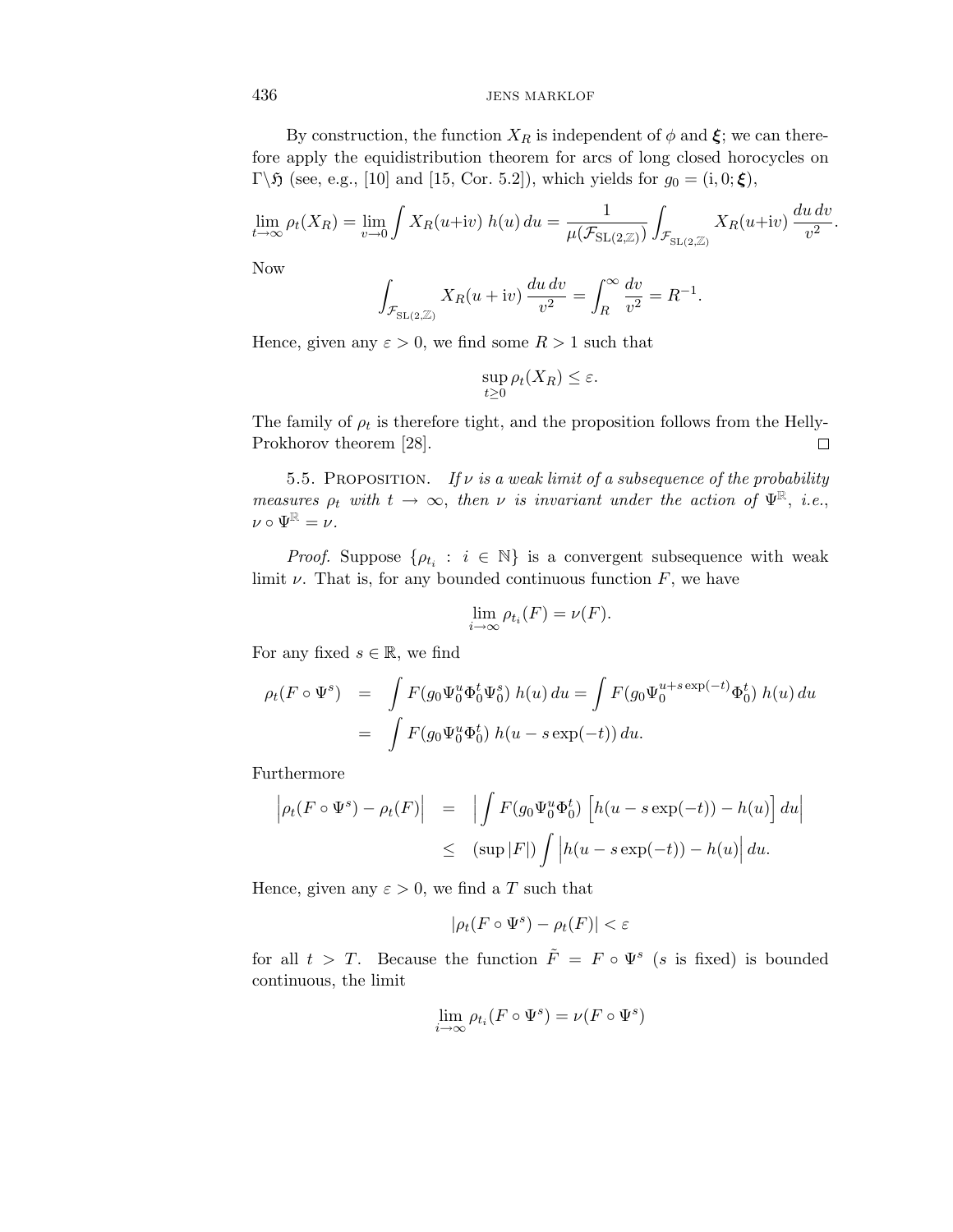exists, and we know from the above inequality that

$$
|\nu(F \circ \Psi^s) - \nu(F)| \le \varepsilon
$$
 for any  $\varepsilon > 0$ . Therefore  $\nu(F \circ \Psi^s) = \nu(F)$ .

5.6. Ratner [18], [19] gives a classification of all ergodic  $\Psi^{\mathbb{R}}$ -invariant measures on  $\Gamma \backslash G^k$ . We will now investigate which of these measures are possible limits of the sequence  $\{\rho_t\}$ . The answer will be unique, translates of orbits of  $\Psi^{\mathbb{R}}$  become equidistributed.

5.7. THEOREM. Let  $\Gamma$  be a subgroup of  $SL(2,\mathbb{Z}) \ltimes \mathbb{Z}^{2k}$  of finite index. Fix some point

$$
g_0 = \left(\mathbf{i}, 0; \left(\begin{array}{c} \mathbf{0} \\ \mathbf{y} \end{array}\right)\right) \in \Gamma \backslash G^k
$$

such that the components of the vector  $(\mathbf{y},1) \in \mathbb{R}^{k+1}$  are linearly independent over Q. Let h be a continuous probability density  $\mathbb{R} \to \mathbb{R}_+$  with compact support. Then, for any bounded continuous function F on  $\Gamma \backslash G^k$ ,

$$
\lim_{t \to \infty} \int_{\mathbb{R}} F \circ \Phi^t \circ \Psi^u(g_0) \ h(u) \ du = \frac{1}{\mu(\Gamma \backslash G^k)} \int_{\Gamma \backslash G^k} F \ d\mu
$$

where  $\mu$  is the Haar measure of  $G^k$ .

This theorem is a special case of Shah's more general Theorem 1.4 in [27] on the equidistribution of translates of unipotent orbits. Because of the simple structure of the Lie groups studied here, the proof of Theorem 5.7 is less involved than in the general context.

5.8. Before we begin with the proof of Theorem 5.7, we consider the special test function

$$
F_{\delta}(M;\boldsymbol{\xi}) = \sum_{\gamma \in \mathrm{SL}(2,\mathbb{Z})} f_{\delta}(\gamma M) \eta_D(\gamma \boldsymbol{\xi}),
$$

with (in the Iwasawa parametrization 3.8)

$$
f_{\delta}(M) = f_{\delta}(\tau, \phi) = \chi_1(u + v \cot \phi) \chi_2(v^{-1/2} \cos \phi) \chi_3(v^{-1/2} \sin \phi)
$$

where  $\chi_i$  (j = 1, 2, 3) is the characteristic function of the interval [ $s_i$ ,  $s_j + \delta_j$ ]. We assume in the following that  $s_i$  ranges over the fixed compact interval  $I_i$ , and that  $I_3$  is furthermore properly contained in  $\mathbb{R}^+$ , i.e.,  $s_3 \geq \overline{s}$  for some constant  $\bar{s} > 0$ . Clearly  $f_{\delta}$  has compact support in SL(2, R). The function  $\eta_D : \mathbb{T}^{2k} \to \mathbb{R}$  is the characteristic function of a domain D in  $\mathbb{T}^{2k}$  with smooth boundary.

Clearly,  $F_{\delta}$  may be viewed as a function on  $\Gamma \backslash G^k$ , for  $\Gamma$  is a subgroup of  $SL(2,\mathbb{Z})\ltimes \mathbb{Z}^{2k}$ .

 $\Box$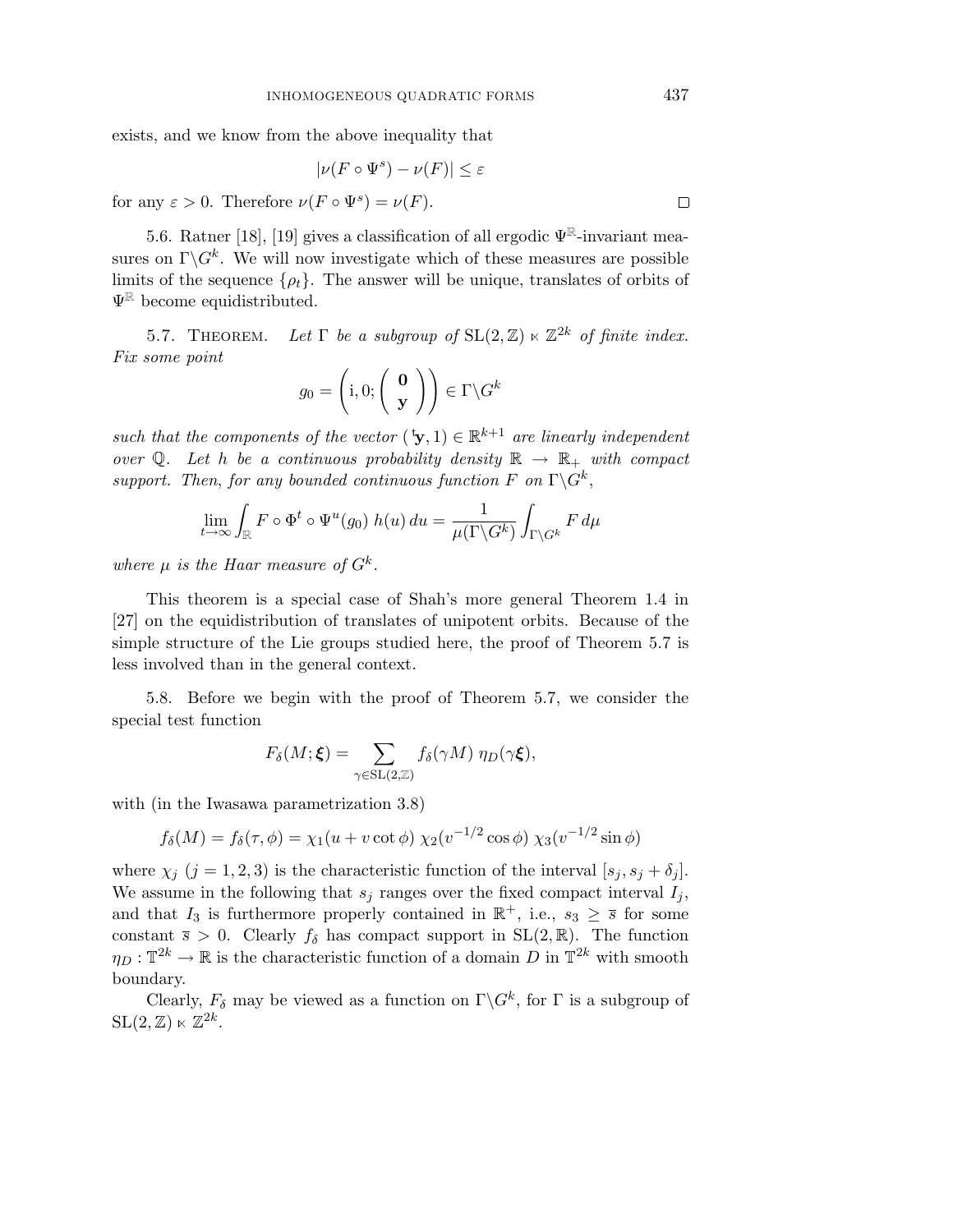5.9. LEMMA. Suppose the components of the vector  $(\mathbf{y},1) \in \mathbb{R}^{k+1}$  are linearly independent over  $\mathbb Q$ . Then, given intervals  $I_1, I_2, I_3$  as above, there exists a constant  $C > 0$  such that, for any domain  $D \subset \mathbb{T}^{2k}$  with smooth boundary,  $\delta_1, \delta_2, \delta_3 > 0$  (sufficiently small) and  $s_1 \in I_1, s_2 \in I_2, s_3 \in I_3$ ,

$$
\limsup_{v\to 0}\int_{\mathbb{R}}F_{\delta}\left(u+iv,0;\left(\begin{array}{c}\mathbf{0}\\ \mathbf{y}\end{array}\right)\right)h(u)\,du\leq C\delta_{1}\delta_{2}(s_{3}+\delta_{3})\int_{\mathbb{T}^{2k}}\eta_{D}(\boldsymbol{\xi})d\boldsymbol{\xi}.
$$

The constant C may depend on the choice of  $h$ ,  $\mathbf{y}, I_1, I_2, I_3$ .

5.10. Proof.

5.10.1. Given any  $\varepsilon > 0$  and any domain  $D \subset \mathbb{T}^{2k}$  with smooth boundary, we can cover D by a large but finite number of nonoverlapping cubes  $C_j \subset \mathbb{T}^{2k}$ , in such a way that

$$
\eta_D \leq \sum_j \eta_{C_j}, \qquad \int_{\mathbb{T}^{2k}} \left( \sum_j \eta_{C_j} - \eta_D \right) d\boldsymbol{\xi} < \varepsilon.
$$

We may therefore assume without loss of generality that  $\eta_D(\boldsymbol{\xi})$  is the characteristic function of an arbitrary cube in  $\mathbb{T}^{2k}$ , i.e.,  $\eta_D(\boldsymbol{\xi}) = \eta_1(\mathbf{x})\eta_2(\mathbf{y})$ , where  $\eta_1, \eta_2$  are characteristic functions of arbitrary cubes in  $\mathbb{T}^k$ .

5.10.2. We recall that for  $\gamma = \begin{pmatrix} a & b \\ c & d \end{pmatrix}$ ,

$$
F_{\delta}\left(u+iv,0;\left(\begin{array}{c}\mathbf{0}\\ \mathbf{y}\end{array}\right)\right)=\sum_{\gamma}f_{\delta}\left(\frac{a(u+iv)+b}{c(u+iv)+d},\arg(c\tau+d)\right)\,\eta_1(b\mathbf{y})\,\eta_2(d\mathbf{y}).
$$

In particular (with  $\phi = 0$ ),

$$
v_{\gamma}^{-1/2} \cos \phi_{\gamma} = v^{-1/2} (cu + d), \qquad v_{\gamma}^{-1/2} \sin \phi_{\gamma} = v^{1/2} c,
$$
  

$$
u_{\gamma} = \text{Re} \frac{a(u + iv) + b}{c(u + iv) + d} = \frac{a}{c} - \frac{1}{c} \frac{cu + d}{|c\tau + d|^2} = \frac{a}{c} - v_{\gamma} \cot \phi_{\gamma}.
$$

One then finds that

$$
F_{\delta}\left(u+iv,0;\left(\begin{array}{c}\mathbf{0}\\ \mathbf{y}\end{array}\right)\right)=\sum_{\gamma}\chi_{1}(\frac{a}{c})\,\chi_{2}(v^{-1/2}(cu+d))\,\chi_{3}(cv^{1/2})\,\eta_{1}(b\mathbf{y})\,\eta_{2}(d\mathbf{y}),
$$

which, after being integrated against  $h(u)du$ , yields

$$
v\sum_{\gamma}\chi_1(\frac{a}{c})\chi_3(cv^{1/2})\eta_1(b\mathbf{y})\eta_2(d\mathbf{y})\int\chi_2(cv^{1/2}t)\,h(vt-\frac{d}{c})\,dt.
$$

The compactness of the support of h implies that  $\frac{d}{c} = vt + O(1)$ , and hence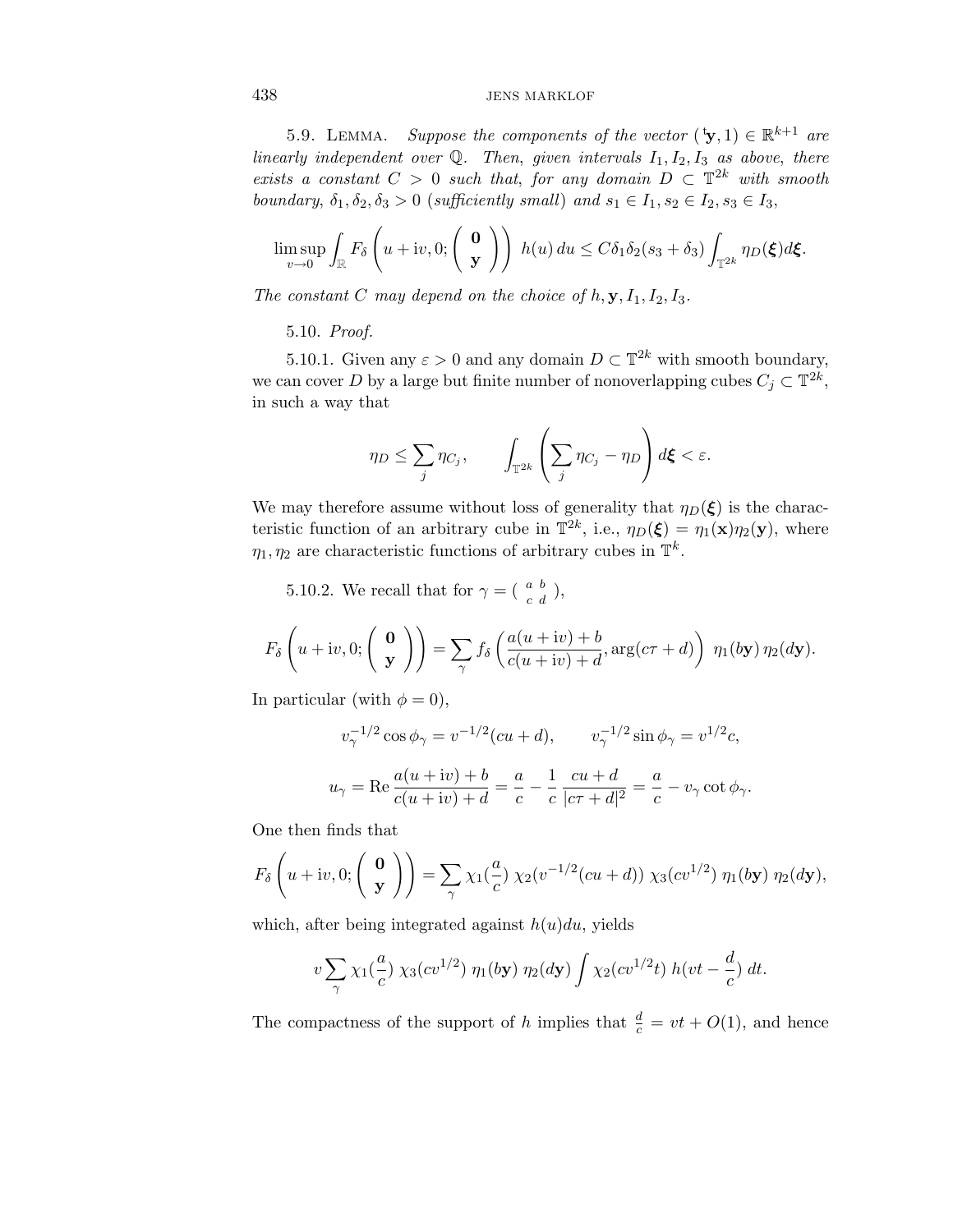$|d| \ll |s_2 + \delta_2|v^{1/2} + |c|$ , i.e.,  $|d| \ll |c|$  for v small. Therefore

$$
\int F_{\delta}\left(u+iv,0;\left(\begin{array}{c}\mathbf{0}\\ \mathbf{y}\end{array}\right)\right)h(u)du
$$
  

$$
\ll \delta_2 v^{1/2} \sum_{\substack{\gamma \\ |d| \le A|c|}} \frac{1}{|c|} \chi_1\left(\frac{a}{c}\right) \chi_3(cv^{1/2}) \eta_1(b\mathbf{y}) \eta_2(d\mathbf{y}),
$$

where  $A > 0$  and the implied constant depend only on h, if v is small enough.

5.10.3. There are only finitely many terms with  $d = 0$ , which thus give a total contribution of order  $v^{1/2}$ ; we will thus assume in the following  $d \neq 0$ . Likewise, if  $b = 0$ , we have  $ad = 1$  and  $c \in \mathbb{Z}$ . This leads to a contribution of order  $v^{1/2}$  log v, which tends to zero in the limit  $v \to 0$ .

The solutions of the equation  $ad - bc = 1$  with  $b, d \neq 0$  can be obtained in the following way. Take nonzero coprime integers  $b, d \in \mathbb{Z}$ ,  $gcd(b, d) = 1$ , and suppose  $a_0$ ,  $c_0$  solves  $a_0d - bc_0 = 1$ . (Such a solution can always be found.) All other solutions must then be of the form  $a = a_0 + mb$ ,  $c = c_0 + md$  with  $m \in \mathbb{Z}$ . We may assume without loss of generality that  $0 \leq c_0 \leq |d| - 1$ . So, for  $v$  sufficiently small,

$$
\int F_{\delta}\left(u+iv,0;\left(\begin{array}{c} \mathbf{0} \\ \mathbf{y} \end{array}\right)\right)h(u)du
$$
\n
$$
\ll \delta_2 v^{1/2} \sum_{\substack{b,d,m \in \mathbb{Z} \\ 0<|d|\le A|c_0+md|}} \frac{1}{|c_0+md|} \chi_1\left(\frac{b}{d}+\frac{1}{(c_0+md)d}\right)
$$
\n
$$
\times \chi_3((c_0+md)v^{1/2}) \eta_1(b\mathbf{y}) \eta_2(d\mathbf{y})+O_{\delta,\eta}(v^{1/2}\log v),
$$

where  $a_0 = a_0(b, d)$  and  $c_0 = c_0(b, d)$  are chosen as above. We have dropped the restriction that  $gcd(b, d) = 1$ .

For terms with  $|m| > 1$ , we obtain upper bounds by observing

$$
\frac{1}{|c_0+md|} \le \frac{1}{(|m|-1)|d|},
$$

and replacing the restriction imposed by  $\chi_3$  with the condition  $(|m| - 1)|d| \leq$  $v^{-1/2}(s_3 + \delta_3)$ . For terms with  $m = 0, \pm 1$ , we have

$$
\frac{1}{|c_0+md|} \le \frac{A}{|d|}
$$

and we replace the restriction corresponding to  $\chi_3$  with  $|d| \leq Av^{-1/2}(s_3 + \delta_3)$ , since  $|d| \leq A|c_0 + md|$ .

The restriction coming from  $\chi_1$  means for  $d > 0$ 

$$
s_1d - \frac{1}{c_0 + md} \le b \le (s_1 + \delta_1)d - \frac{1}{c_0 + md},
$$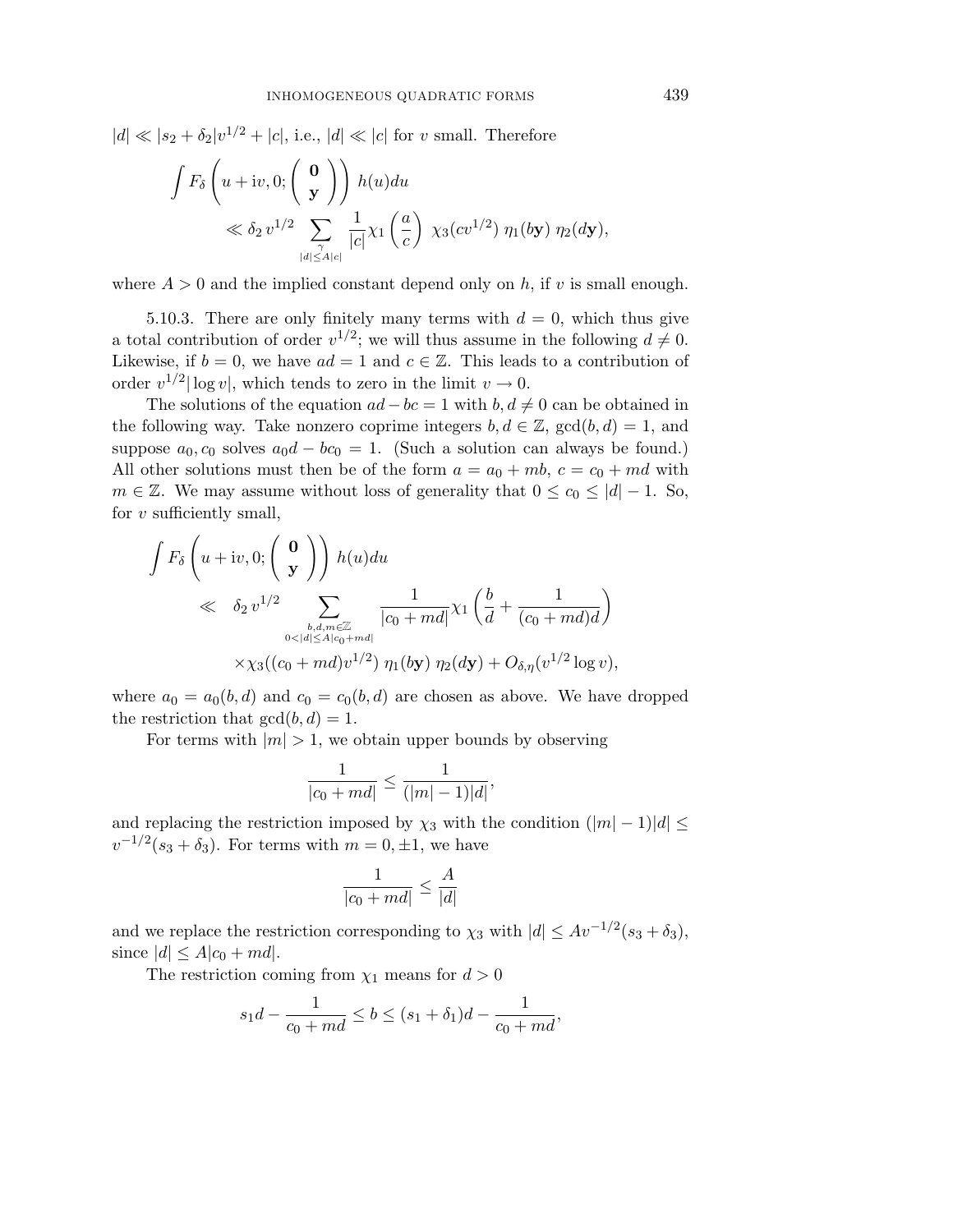which we extend to

$$
s_1d - \frac{A}{|d|} \le b \le (s_1 + \delta_1)d + \frac{A}{|d|},
$$

and for  $d < 0$ ,

$$
(s_1 + \delta_1)d - \frac{1}{c_0 + md} \le b \le s_1d - \frac{1}{c_0 + md},
$$

which we extend to

$$
(s_1 + \delta_1)d - \frac{A}{|d|} \le b \le s_1d + \frac{A}{|d|}.
$$

We thus have (with  $n = |m| - 1$  for  $|m| > 1$ , and  $n = 1$  for  $m = 0, \pm 1$ )

$$
\int F_{\delta}\left(u+iv,0;\left(\begin{array}{c} \mathbf{0} \\ \mathbf{y} \end{array}\right)\right) h(u)du
$$
  
\$\ll \delta\_2 v^{1/2} \sum\_{b,d,n \in \mathbb{Z}} \frac{1}{|nd|} \eta\_1(b\mathbf{y}) \eta\_2(d\mathbf{y}) + O\_{\delta,\eta}(v^{1/2} \log v)\$,

with the summation restricted to

$$
s_1|d| - \frac{A}{|d|} \le \pm b \le (s_1 + \delta_1)|d| + \frac{A}{|d|}, \ \ n|d| \le \max(A, 1)v^{-1/2}(s_3 + \delta_3), \ \ n > 0.
$$

5.10.4. Since the components of  $({}^{\text{t}}\mathbf{y},1)$  are linearly independent over  $\mathbb{Q},$ Weyl's equidistribution theorem ([33, Satz 4]) implies that

$$
\sum_{s_1|d|-\frac{A}{|d|}\leq \pm b\leq (s_1+\delta_1)|d|+\frac{A}{|d|}}\eta_1(b\mathbf{y})\ll |d|\delta_1\int_{\mathbb{T}^k}\eta_1(\mathbf{x})d\mathbf{x},
$$

uniformly for  $|d| > v^{-1/4}$  large enough. For  $|d| \le v^{-1/4}$  we use the trivial bound

$$
\sum_{s_1|d|-\frac{A}{|d|}\leq \pm b\leq (s_1+\delta_1)|d|+\frac{A}{|d|}}\eta_1(b\mathbf{y})=O_{\delta,\eta}(v^{-1/4}),
$$

for small enough  $v$ . Therefore

$$
\int F_{\delta}\left(u+iv,0;\left(\begin{array}{c}\mathbf{0}\\ \mathbf{y}\end{array}\right)\right)h(u)du
$$
\n
$$
\ll \delta_1\delta_2 v^{1/2} \sum_{\substack{n>0\\|d|\ll n^{-1}v^{-1/2}(s_3+\delta_3)}} \frac{1}{n}\eta_2(dy)\int_{\mathbb{T}^k} \eta_1(\mathbf{x})d\mathbf{x}+O_{\delta,\eta}(v^{1/4}(\log v)^2),
$$

where the last term includes all contributions from terms with  $|d| \leq v^{-1/4}$ .

5.10.5. We split the remaining sum over n into terms with  $0 < n < v^{-1/4}$ and terms with  $n \ge v^{-1/4}$ . In the first case we have, for  $v \to 0$ ,

$$
nv^{1/2} \sum_{0 < |d| \ll n^{-1}v^{-1/2}(s_3 + \delta_3)} \eta_2(d\mathbf{y}) \ll (s_3 + \delta_3) \int_{\mathbb{T}^k} \eta_2(\mathbf{x}) d\mathbf{x}
$$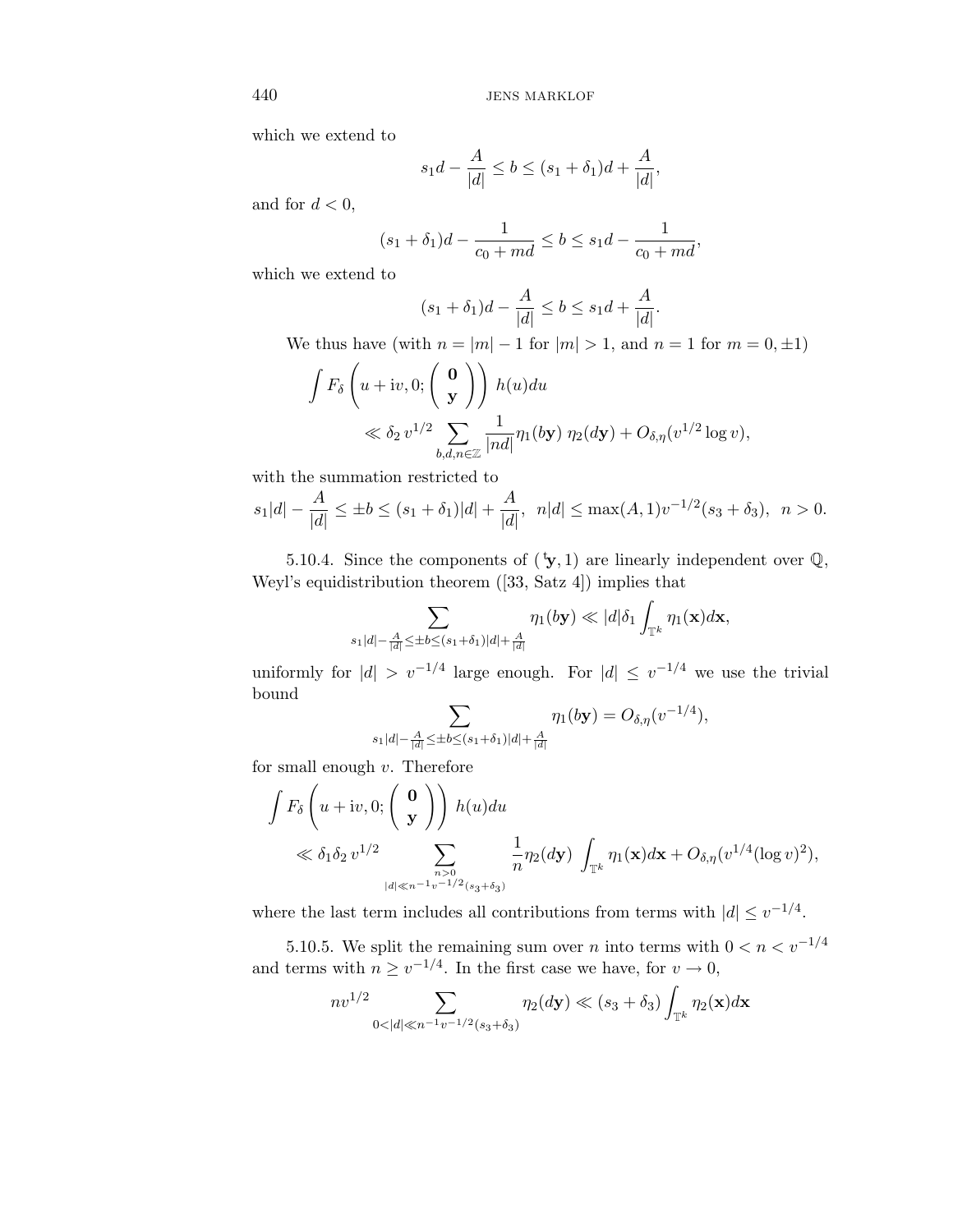by Weyl's equidistribution theorem. For  $n \ge v^{-1/4}$  one simply uses the trivial bound

$$
\sum_{0<|d|\ll n^{-1}v^{-1/2}(s_3+\delta_3)}\eta_2(d\mathbf{y})\ll n^{-1}v^{-1/2}(s_3+\delta_3).
$$

5.10.6. We conclude

$$
\limsup_{v \to 0} \int F_{\delta}\left(u + iv, 0; \begin{pmatrix} \mathbf{0} \\ \mathbf{y} \end{pmatrix} \right) h(u) du
$$
  
\$\ll \delta\_1 \delta\_2 (s\_3 + \delta\_3) \int\_{\mathbb{T}^k} \eta\_1(\mathbf{x}) d\mathbf{x} \limsup\_{v \to 0} \left[ \sum\_{n < v^{-1/4}} n^{-2} \int\_{\mathbb{T}^k} \eta\_2(\mathbf{x}) d\mathbf{x} + \sum\_{n \ge v^{-1/4}} n^{-2} \right].

Since  $\lim_{v\to 0} \sum_{n \lt v^{-1/4}} n^{-2} = \frac{\pi^2}{6} < \infty$  and  $\lim_{v\to 0} \sum_{n \ge v^{-1/4}} n^{-2} = 0$ , the lemma is proved.  $\Box$ 

#### 5.11. Proof of Theorem 5.7.

5.11.1. By Propositions 5.4 and 5.5, we find a convergent subsequence of  $\rho_{t_i}$  with weak limit  $\nu$  invariant under  $\Psi^{\mathbb{R}}$ . Hence for any bounded continuous function F on  $\Gamma \backslash G^k$ ,

$$
\lim_{i \to \infty} \rho_{t_i}(F) = \nu(F).
$$

5.11.2. Following [17], we denote by  $H$  the collection of all closed connected subgroups H of  $G^k$  such that  $\Gamma \cap H$  is a lattice in H and the subgroup, which is generated by all unipotent one-parameter subgroups of  $G<sup>k</sup>$  contained in H, acts ergodically from the right on  $\Gamma\$ TH with respect to the H-invariant probability measure. This collection is countable ([18, Th. 1.1]), and we call  $\mathcal{H}^* \subset \mathcal{H}$  the set containing one representative of each Γ-conjugacy class.

Because  $SL(2,\mathbb{R})\ltimes\{0\}$  and  $\{1\}\ltimes\mathbb{R}^{2k}$  are each generated by unipotent oneparameter subgroups, so is  $G<sup>k</sup>$ , which of course acts ergodically (with respect to Haar measure  $\mu$ ) from the right on  $\Gamma \backslash G^k$ , and so  $G^k \in \mathcal{H}$ .

Let

$$
N(H) = \{g \in G^k : \Psi_0^{\mathbb{R}} \subset g^{-1}Hg\},
$$
  

$$
S(H) = \bigcup_{H' \in \mathcal{H}, H' \subset H, H' \neq H} N(H'),
$$

and

$$
T_H = \pi(N(H) \backslash S(H)),
$$

where  $\pi$  is the natural quotient map  $G^k \to \Gamma \backslash G^k$ . We denote by  $\nu_H$  the restriction of  $\nu$  on  $T_H$ . Then, for any  $g \in N(H)\backslash S(H)$ , the group  $g^{-1}Hg$  is the smallest closed subgroup of  $G^k$  which contains  $\Psi_0^{\mathbb{R}}$  and whose orbit through  $\pi(q)$  is closed in  $\Gamma \backslash G^k$  (cf. [17, Lemma 2.4]).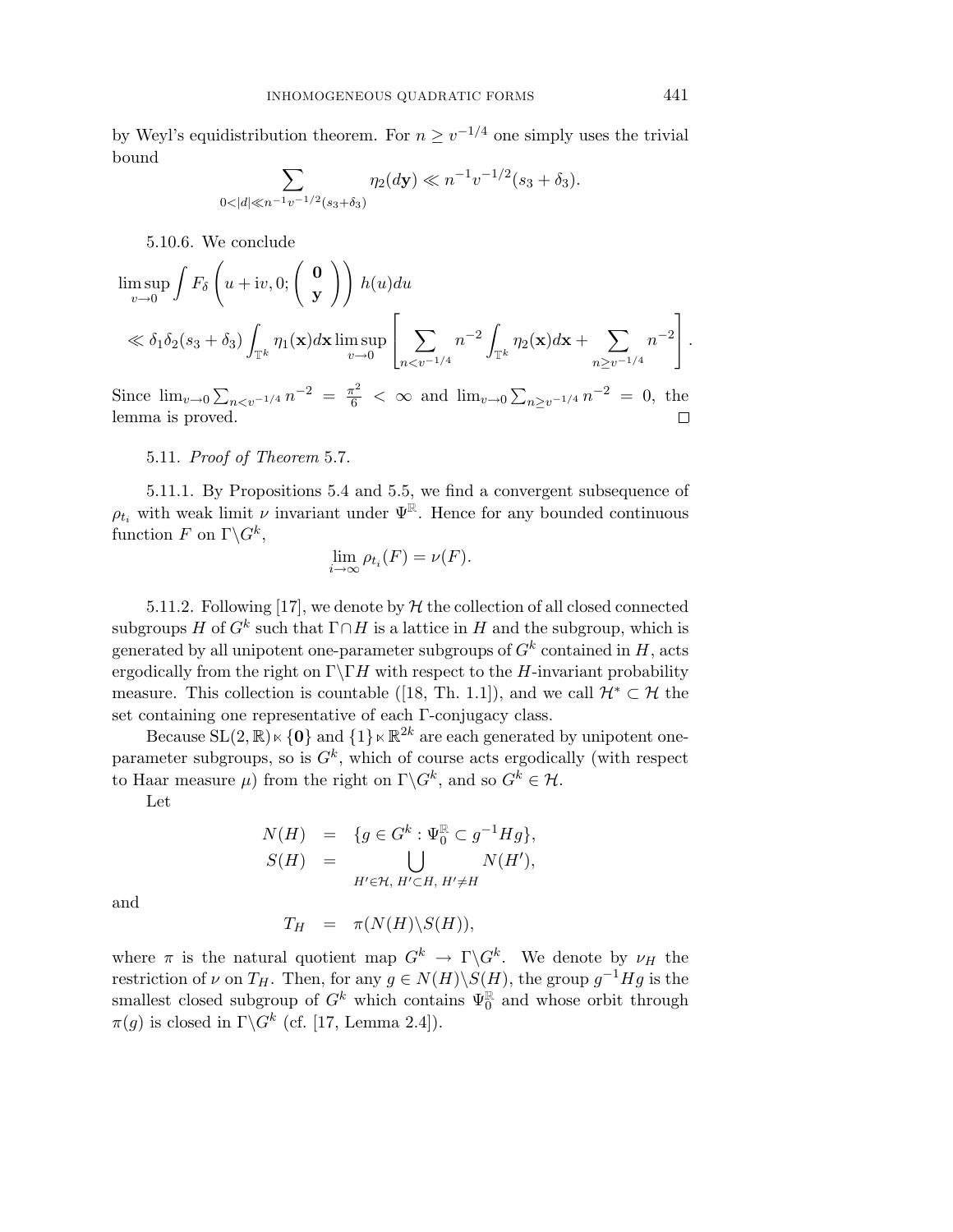For all Borel measurable subsets  $A \subset \Gamma \backslash G^k$ , the  $\Psi^{\mathbb{R}}$ -invariant measure  $\nu$ admits the decomposition (see [17, Th. 2.2])

$$
\nu(\mathcal{A}) = \sum_{H \in \mathcal{H}^*} \nu_H(\mathcal{A}).
$$

Furthermore (see [17] for details), for any  $\Psi^{\mathbb{R}}$ -ergodic component  $\iota$  of  $\nu_H$ , with  $\iota$  a probability measure, there exists a  $g \in N(H)$  such that  $\iota$  is the unique  $g^{-1}Hg$ -right-invariant probability measure on the closed orbit Γ\ΓHg. In particular, if  $\nu(\pi(S(G^k))) = 0$ , then  $\nu = \mu$  (up to normalization).

5.11.3. Let us suppose first that there is at least one  $H \in \mathcal{H}$  with  $\nu_H \neq 0$ , whose projection onto the  $SL(2, \mathbb{R})$ -component is a closed connected subgroup L of  $SL(2,\mathbb{R})$  with  $L \neq SL(2,\mathbb{R})$  (compare Appendix B). Let  $\Lambda$  be the projection of Γ onto its  $SL(2,\mathbb{R})$ -component. Since  $\Gamma \cap H$  is a lattice in  $H, \Lambda \cap L$ is a lattice in L. We can therefore construct a bounded continuous function  $F(\tau,\phi;\boldsymbol{\xi})=F(\tau,\phi)$  such that

$$
\int F d\nu \neq \frac{1}{\mu(\Gamma \backslash G^k)} \int F d\mu.
$$

With F independent of  $\xi$ , we apply the equidistribution theorem for long arcs of closed horocycles [10], [15], which yields

$$
\lim_{t \to \infty} \rho_t(F) = \frac{1}{\mu(\Gamma \backslash G^k)} \int F d\mu.
$$

For the above subsequence (5.11.1) we find, however,

$$
\lim_{i \to \infty} \rho_{t_i}(F) = \int F d\nu,
$$

which leads to a contradiction. We shall therefore assume in the following that  $L = SL(2, \mathbb{R}).$ 

5.11.4. The most general form of a closed connected subgroup  $H$ , for which  $L = SL(2, \mathbb{R})$  and which contains a conjugate of  $\Psi_0^{\mathbb{R}}$ , is (see Appendix B)

$$
H = (1; \xi_0) H_0(1; -\xi_0), \quad H_0 = \text{SL}(2, \mathbb{R}) \ltimes \Omega,
$$

where  $\Omega$  is a closed connected subgroup of  $\mathbb{R}^{2k}$  (i.e.,  $\Omega$  is a closed linear subspace of  $\mathbb{R}^{2k}$ ), which is invariant under the action of  $SL(2, \mathbb{R})$ . Since  $SL(2, \mathbb{R}) \times \{0\}$ and  $\{1\} \times \Omega$  are generated by unipotent one-parameter subgroups, the same holds for  $H_0$  and hence for H. The right action of H on  $\Gamma\backslash\Gamma H$  is obviously ergodic with respect to the (unique)  $H$ -invariant probability measure  $\iota$ , and therefore  $H \in \mathcal{H}$ .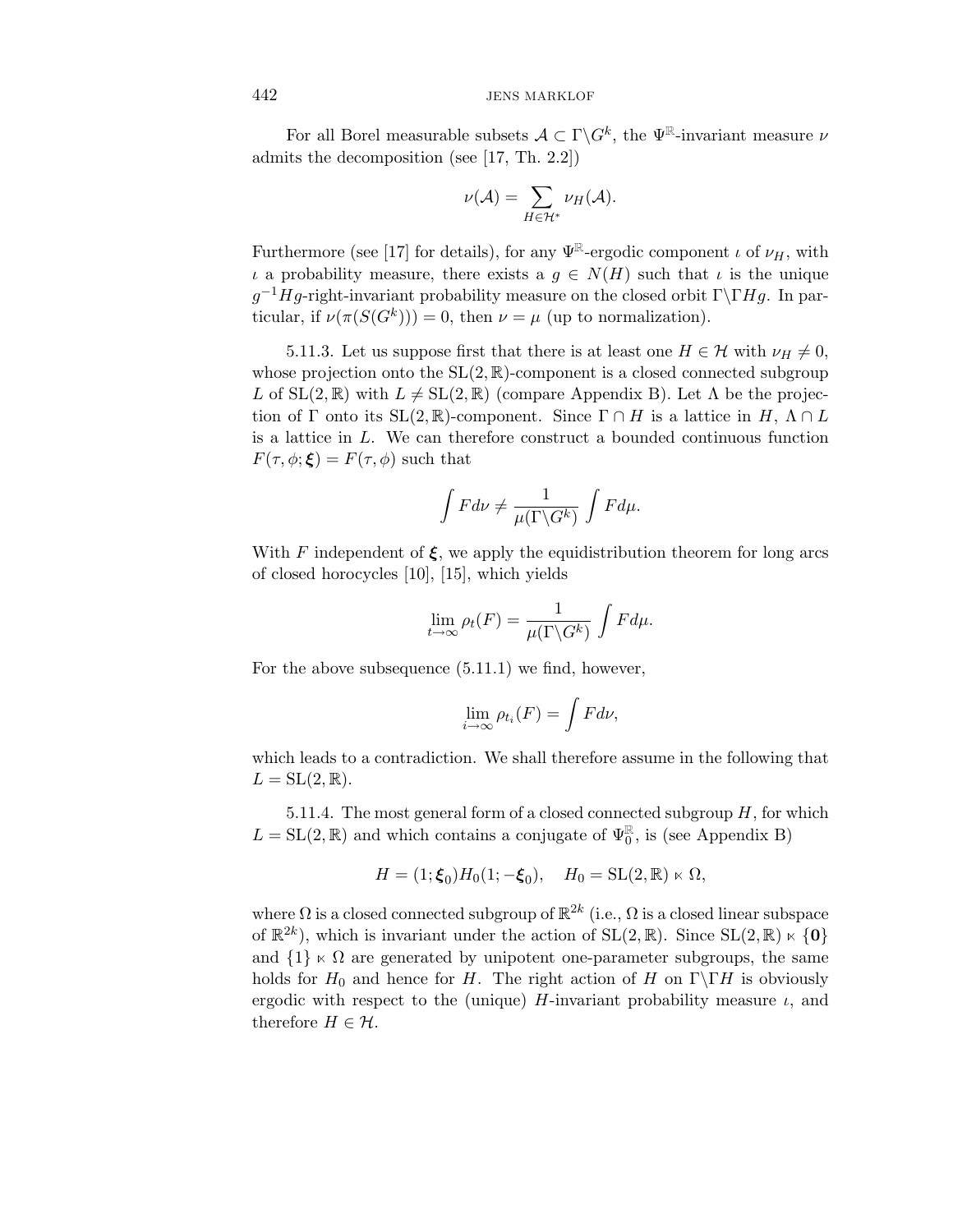5.11.5. Let us consider the orbit

$$
\Gamma \backslash \Gamma Hg = \Gamma \backslash \Gamma(1;\boldsymbol{\xi}_0)H_0\tilde{g}
$$

with  $g \in N(H)$  and thus  $\tilde{g} = (1; -\xi_0)g \in N(H_0)$ . Note that

$$
\left(1; \left(\begin{array}{c} \mathbf{a} \\ \mathbf{0} \end{array}\right)\right) \Psi_0^t \left(1; \left(\begin{array}{c} \mathbf{a} \\ \mathbf{0} \end{array}\right)\right)^{-1} = \Psi_0^t \in H_0
$$

for all  $t \in \mathbb{R}$ ,  $\mathbf{a} \in \mathbb{R}^k$ , and

$$
\left(1; \begin{pmatrix} \mathbf{0} \\ \mathbf{b} \end{pmatrix} \right) \Psi_0^t \left(1; \begin{pmatrix} \mathbf{0} \\ \mathbf{b} \end{pmatrix} \right)^{-1} = \left(1; \begin{pmatrix} -t\mathbf{b} \\ \mathbf{0} \end{pmatrix} \right) \Psi_0^t.
$$

The right-hand side is an element of  $H_0$  for all  $t \in \mathbb{R}$  if and only if

$$
\left( \begin{pmatrix} 0 & 1 \ -1 & 0 \end{pmatrix}; \mathbf{0} \right) \left( 1; \begin{pmatrix} -t\mathbf{b} \\ \mathbf{0} \end{pmatrix} \right) \left( \begin{pmatrix} 0 & -1 \ 1 & 0 \end{pmatrix}; \mathbf{0} \right) = \left( 1; \begin{pmatrix} \mathbf{0} \\ t\mathbf{b} \end{pmatrix} \right) \in H_0.
$$
\nWe therefore have the explicit representation

We therefore have the explicit representation

$$
N(H_0)=H_0\left\{\left(1;\left(\begin{array}{c}\mathbf{a}\\ \mathbf{0}\end{array}\right)\right):\ \mathbf{a}\in\mathbb{R}^k\right\}.
$$

5.11.6. Let us suppose in the following that  $\nu_H \neq 0$  for some  $H \neq G^k$ , i.e.,  $\Omega \neq \mathbb{R}^{2k}$ . We denote by  $B_k(r)$  the open ball  $\{\mathbf{x} \in \mathbb{R}^k : ||\mathbf{x}|| < r\}$ . Then, for any  $r > 0$ , we define

$$
\Sigma(r) = \Gamma(1; \xi_0) H_0 \left\{ \left( 1; \begin{pmatrix} a \\ 0 \end{pmatrix} \right) : a \in B_k(r) \right\} \n= \left\{ \left( M; \xi + M \begin{pmatrix} a \\ 0 \end{pmatrix} \right) : M \in SL(2, \mathbb{R}), \xi \in \tilde{\Omega}, a \in B_k(r) \right\},
$$

where  $\tilde{\Omega} = \Gamma(\xi_0 + \Omega)$  is a closed subset in  $\mathbb{R}^{2k}$ . We fix r large enough so that the restriction of  $\nu_H$  on  $\Gamma \backslash \Sigma(r)$  is nonzero.

5.11.7. Let us discuss the structure of  $\tilde{\Omega}$  in more detail: Since  $\Gamma$  is of finite index in  $\Gamma' = SL(2, \mathbb{Z}) \ltimes \mathbb{Z}^{2k}$  we see that  $\Gamma \cap H$  is of finite index in  $\Gamma' \cap H$ . Furthermore  $\Gamma \cap H$  is a lattice in H, and so  $\Gamma' \cap H$  is a lattice in H. Then clearly  $(1; -\xi_0) \Gamma'(1; \xi_0) \cap H_0$  must be a lattice in  $H_0$ . With

$$
(1; -\xi_0)\Gamma'(1; \xi_0) = \{ (M; (M-1)\xi_0 + \mathbf{m}) : M \in SL(2, \mathbb{Z}), \mathbf{m} \in \mathbb{Z}^{2k} \},
$$

the lattice property in turn implies that  $(M-1)\xi_0 \in \Omega + \mathbb{Z}^{2k}$  for all M in a finite index subgroup  $\Lambda \subset SL(2,\mathbb{Z})$ . The orbit  $SL(2,\mathbb{Z})\xi_0/(\Omega+\mathbb{Z}^{2k})$  is therefore finite in  $\mathbb{R}^{2k}/(\Omega + \mathbb{Z}^{2k})$ ; we denote by  $\{\boldsymbol{\xi}_0^{(1)}, \boldsymbol{\xi}_0^{(2)}, \dots, \boldsymbol{\xi}_0^{(J)}\}$  a finite set of representatives. With this, we conclude

$$
\Gamma'(\boldsymbol{\xi}_0 + \Omega) = \bigcup_{j=1}^J \boldsymbol{\xi}_0^{(j)} + \Omega + \mathbb{Z}^{2k}.
$$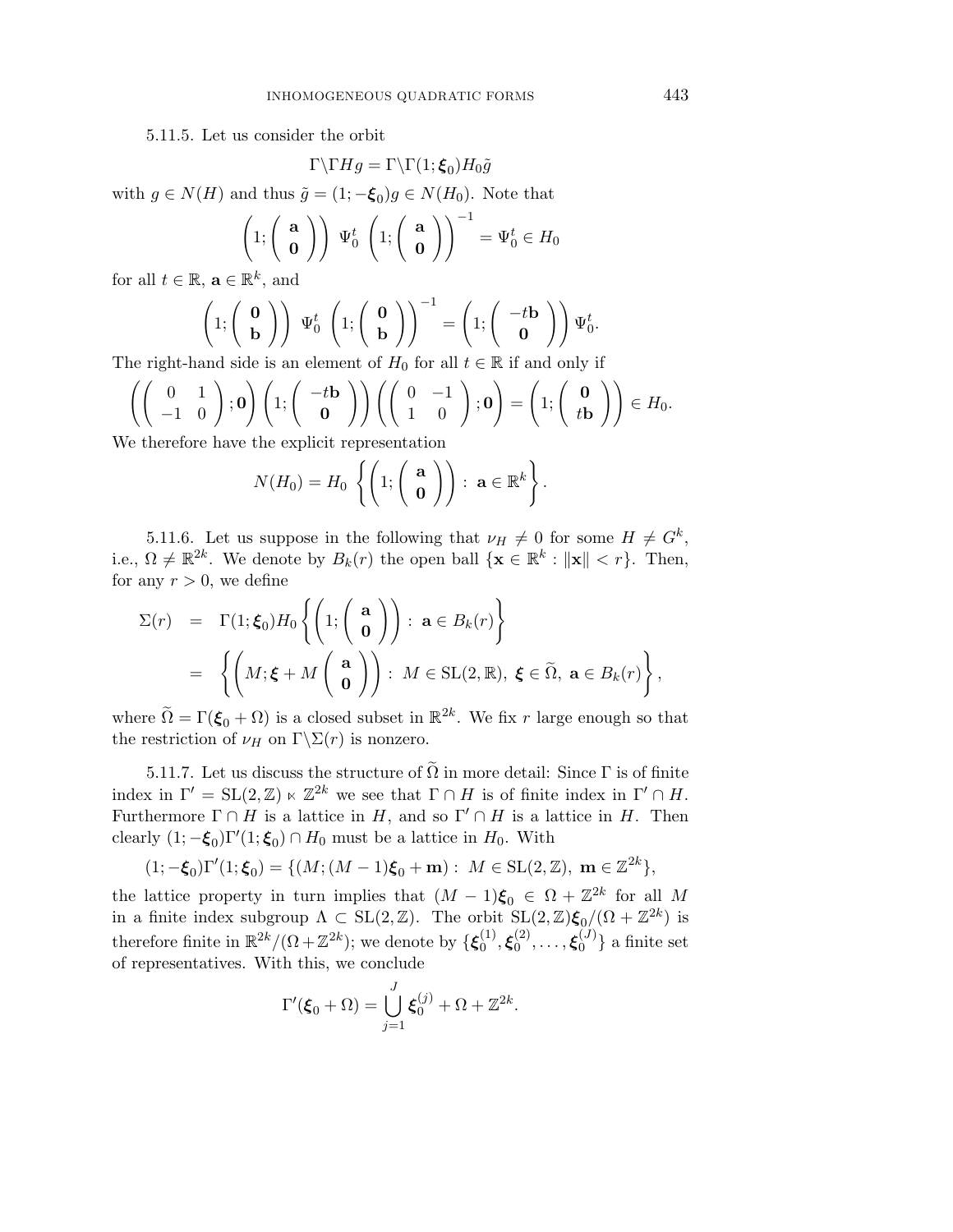The fact that  $(1; -\xi_0) \Gamma'(1; \xi_0) \cap H_0$  is a lattice in  $H_0$  implies also that  $\mathbb{Z}^{2k} \cap \Omega$ is a euclidean lattice in  $\Omega$ . Hence there is a compact fundamental domain  $\mathcal{F}_{\mathbb{Z}^{2k}\cap\Omega}\subset\Omega$ . We may therefore write

$$
\Gamma'(\boldsymbol{\xi}_0 + \Omega) = \bigcup_{j=1}^J \boldsymbol{\xi}_0^{(j)} + \mathcal{F}_{\mathbb{Z}^{2k} \cap \Omega} + \mathbb{Z}^{2k}.
$$

Note that  $\mathcal{F}_{\mathbb{Z}^{2k}\cap\Omega}$  is also compact in  $\mathbb{R}^{2k}$ , since  $\Omega$  is closed.

We conclude by observing that  $\Gamma'(\xi_0 + \Omega)$  is, of course, a finite covering of  $\tilde{\Omega}$ , because  $\Gamma$  has finite index in  $\Gamma'$ .

5.11.8. Consider the subset  $\Sigma_{\delta}(r)$  of  $\Sigma(r)$ , given by

$$
\Sigma_{\delta}(r) = \Gamma\left\{ \left(M; \boldsymbol{\xi} + M\left(\begin{array}{c} \mathbf{a} \\ \mathbf{0} \end{array}\right)\right) : M \in \mathcal{D}_{\delta}, \ \boldsymbol{\xi} \in \widetilde{\Omega}, \ \mathbf{a} \in B_{k}(r) \right\},\
$$

where  $\mathcal{D}_{\delta}$  is an open subset of  $SL(2,\mathbb{R})$  specified below.

In the Iwasawa parametrization 3.8

$$
M = \begin{pmatrix} uv^{-1/2} \sin \phi + v^{1/2} \cos \phi & uv^{-1/2} \cos \phi - v^{1/2} \sin \phi \\ v^{-1/2} \sin \phi & v^{-1/2} \cos \phi \end{pmatrix},
$$

we have

$$
\Sigma_{\delta}(r) = \Gamma \left\{ \left( \tau, \phi; \boldsymbol{\xi} + \left( \begin{array}{c} (u + v \cot \phi) \mathbf{a} \\ \mathbf{a} \end{array} \right) \right) : \n(\tau, \phi) \in \mathcal{D}_{\delta}, \ \boldsymbol{\xi} \in \widetilde{\Omega}, \ \mathbf{a} \in B_{k}(rv^{-1/2} \sin \phi) \right\},
$$

where  $\mathcal{D}_{\delta}$  is now chosen to be the open set of elements  $(\tau,\phi) \in SL(2,\mathbb{R})$  subject to the restrictions

$$
0 < u + v \cot \phi < \delta, \quad -1 < v^{-1/2} \cos \phi < 1, \quad 1 < v^{-1/2} \sin \phi < 2.
$$

For the set

$$
\Pi_{\delta}(r) = \Gamma\left\{ \left( \tau, \phi; \boldsymbol{\xi} + \left( \begin{array}{c} (u + v \cot \phi) \mathbf{a} \\ \mathbf{a} \end{array} \right) \right) : (\tau, \phi) \in \mathcal{D}_{\delta}, \ \boldsymbol{\xi} \in \widetilde{\Omega}, \ \mathbf{a} \in B_{k}(r) \right\},\
$$
we find  $\Pi_{\delta}(r) \subseteq \Sigma_{\delta}(r) \subseteq \Pi_{\delta}(2r)$ . Let us finally define

we find  $\Pi_{\delta}(r) \subset \Sigma_{\delta}(r) \subset \Pi_{\delta}(2r)$ . Let us finally define

$$
\widehat{\Pi}_{\varepsilon,\delta}(r) = \Gamma\left\{ \left( \tau, \phi; \zeta + \xi + \left( \begin{array}{c} \mathbf{0} \\ \mathbf{a} \end{array} \right) \right) : (\tau, \phi) \in \mathcal{D}_{\delta}, \ \zeta \in B_{2k}(\varepsilon), \ \xi \in \widetilde{\Omega}, \ \mathbf{a} \in B_{k}(r) \right\},\
$$

where  $B_{2k}(\varepsilon) \subset \mathbb{R}^{2k}$  is the open ball of radius  $\varepsilon$  about the origin. Thus,  $\widehat{\Pi}_{\varepsilon,\delta}(r)$ is a full dimensional (but thin) open set, which contains  $\Pi_{\delta}(r)$  if  $\delta > 0$  is chosen small enough. That is, for any  $\varepsilon > 0$  there is a  $\delta > 0$  such that

$$
\Sigma_{\delta}(r) \subset \Pi_{\varepsilon,\delta}(2r).
$$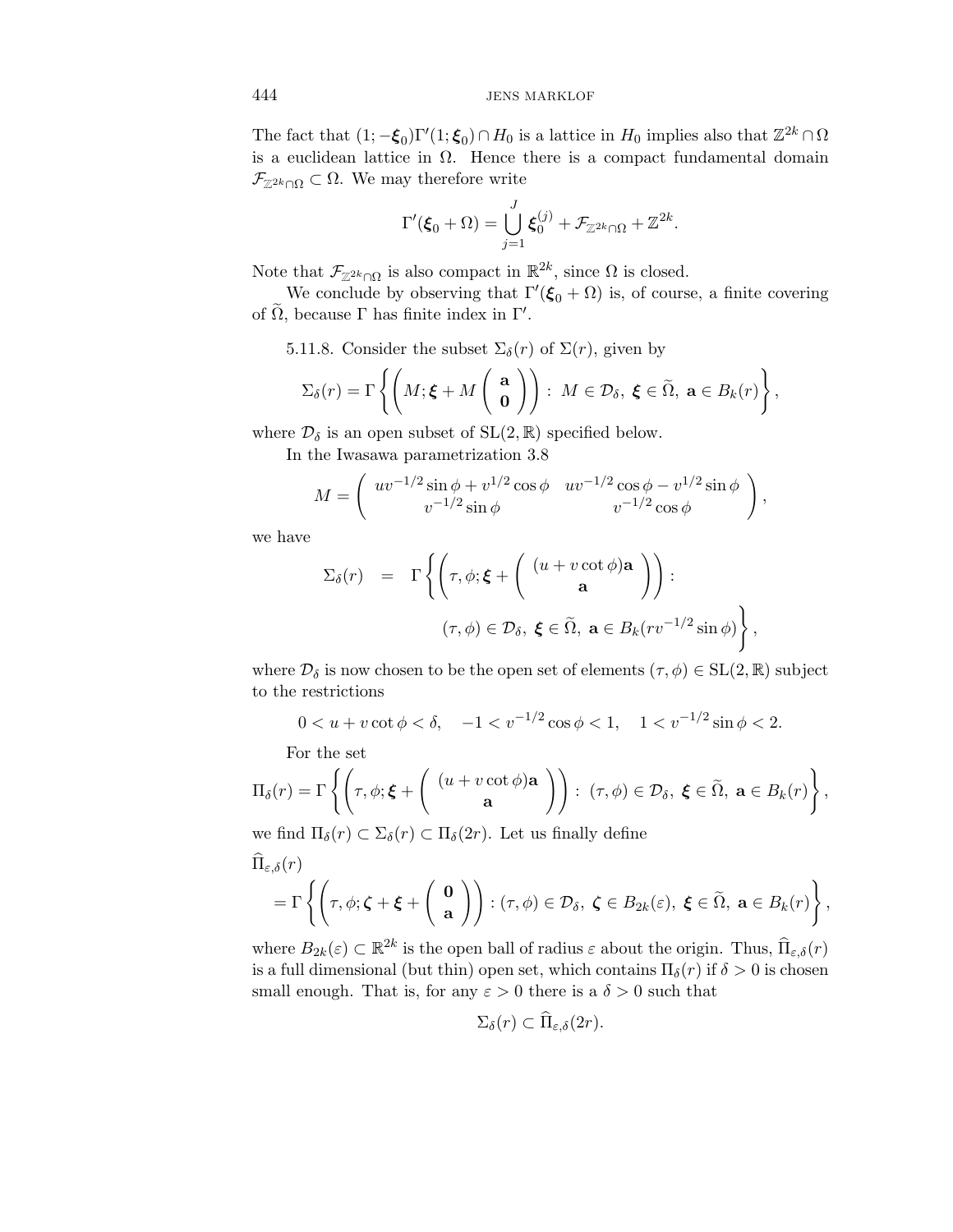5.11.9. The characteristic function of  $\hat{\Pi} := \hat{\Pi}_{\varepsilon,\delta}(2r)$  therefore satisfies  $\chi_{\hat{\Pi}}(\tau,\phi;\boldsymbol{\xi})=1$  for all  $(\tau,\phi;\boldsymbol{\xi})\in\Sigma_{\delta}(r)$ . Hence, and because  $\nu_H|_{\Gamma\setminus\Sigma(r)}\neq 0$ , there is a constant  $c_{\flat} > 0$  which is independent of  $\delta$  and  $\varepsilon$ , such that, for all  $\varepsilon > 0$ ,  $\delta > 0$  sufficiently small,

$$
\nu_H(\Gamma \backslash \widehat{\Pi}) = \int \chi_{\widehat{\Pi}} d\nu_H \geq c_b \int_{\substack{0 < u + v \cot \phi < \delta \\ 1 < v^{-1/2} \cos \phi < 1}} \frac{du \, dv \, d\phi}{v^2} = 4c_b \, \delta
$$

and so

$$
\nu(\Gamma\backslash\widehat{\Pi})\geq\nu_H(\Gamma\backslash\widehat{\Pi})\geq 4c_{\flat}\,\delta.
$$

Since  $\Gamma \backslash \hat{\Pi}$  is open, we have along the subsequence  $t_1, t_2, \ldots$  in 5.11.1 (Theorem 1, p. 311 in [28])

$$
\liminf_{i \to \infty} \rho_{t_i}(\chi_{\widehat{\Pi}}) \ge \nu(\Gamma \backslash \widehat{\Pi}) \ge 4c_{\flat} \delta.
$$

5.11.10. On the other hand,

$$
\chi_{\widehat{\Pi}}(\tau,\phi;\boldsymbol{\xi}) \leq F_{\varepsilon,\delta}(\tau,\phi;\boldsymbol{\xi}) = \sum_{\gamma \in \mathrm{SL}(2,\mathbb{Z})} f_{\delta}(\gamma \tau,\phi_{\gamma}) \eta_{\varepsilon}(\gamma \boldsymbol{\xi}),
$$

where (as in 5.8)

$$
f_{\delta}(\tau, \phi) = \chi_1(u + v \cot \phi) \chi_2(v^{-1/2} \cos \phi) \chi_3(v^{-1/2} \sin \phi)
$$

and  $\chi_1$ ,  $\chi_2$ ,  $\chi_3$  are the characteristic functions of the intervals [0,  $\delta$ ], [-1, 1], [1, 2], respectively. The function  $\eta_{\varepsilon}$  is the characteristic function of the set

$$
\left\{\left(\boldsymbol{\zeta}+\boldsymbol{\xi}+\left(\begin{array}{c}\mathbf{0}\\ \mathbf{a}\end{array}\right)\right):\ \boldsymbol{\zeta}\in B_{2k}(\varepsilon),\ \boldsymbol{\xi}\in\widetilde{\Omega},\ \mathbf{a}\in B_{k}(r)\right\}+\mathbb{Z}^{2k}.
$$

By Lemma 5.9, there is a constant  $c_{\sharp} > 0$  which is independent of  $\delta$  and  $\varepsilon$ , such that

$$
\limsup_{i\to\infty}\rho_{t_i}(\chi_{\widehat{\Pi}})\leq c_\sharp\delta\int_{\mathbb{T}^{2k}}\eta_{\varepsilon}(\boldsymbol{\xi})d\boldsymbol{\xi}
$$

for all sufficiently small  $\varepsilon, \delta > 0$ .

We conclude that

$$
4c_{\flat} \leq c_{\sharp} \int_{\mathbb{T}^{2k}} \eta_{\varepsilon}(\boldsymbol{\xi}) d\boldsymbol{\xi}.
$$

This contradicts our assumption that  $c_b > 0$ , if we can show that the integral over  $\eta_{\varepsilon}$  tends to zero, as  $\varepsilon \to 0$ . We will check this by a dimension consideration.

5.11.11. To this end we need to show that, if  $\Omega \neq \mathbb{R}^{2k}$ , we have

$$
\dim \left\{ \left( \boldsymbol{\xi} + \left( \begin{array}{c} \mathbf{0} \\ \mathbf{a} \end{array} \right) \right) : \ \boldsymbol{\xi} \in \widetilde{\Omega}, \ \mathbf{a} \in B_k(r) \right\} < 2k.
$$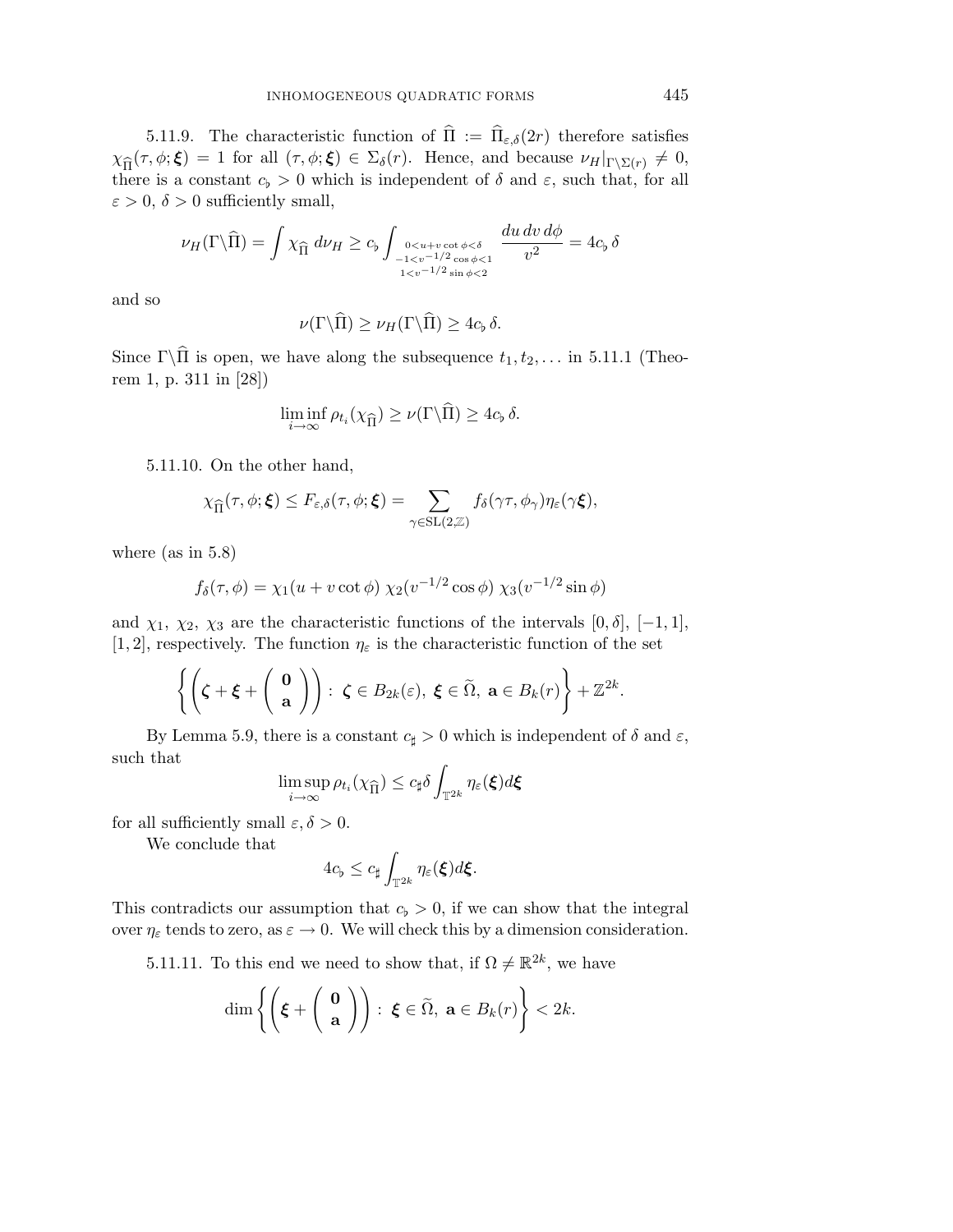In view of 5.11.7 this holds if and only if the dimension of the linear space

$$
V = \Omega + W, \qquad W = \left\{ \begin{pmatrix} \mathbf{0} \\ \mathbf{a} \end{pmatrix} : \ \mathbf{a} \in \mathbb{R}^k \right\},
$$

is strictly less than 2k. Suppose dim  $V = \kappa$ , and let  $\mathbf{b}_1, \ldots, \mathbf{b}_\lambda$  form a basis of  $\Omega$ . Then there exist vectors  $\mathbf{b}_{\lambda+1},...,\mathbf{b}_{\kappa} \in W$  such that  $\mathbf{b}_1,...,\mathbf{b}_{\kappa}$  is a basis of  $V$ . Hence

$$
V = \Omega \oplus U, \quad U = \text{span}\{\mathbf{b}_{\lambda+1}, \dots, \mathbf{b}_{\kappa}\}.
$$

The linear subspace

$$
U^* = \left(\begin{array}{cc} 0 & -1 \\ 1 & 0 \end{array}\right) U \subset \left(\begin{array}{c} \mathbb{R}^k \\ \mathbf{0} \end{array}\right)
$$

clearly satisfies  $U \cap U^* = \{0\}$ , and also  $U^* \cap \Omega = \{0\}$  since  $U \cap \Omega = \{0\}$  and  $\Omega$  is  $SL(2,\mathbb{R})$ -invariant. Hence

$$
V \oplus U^* \subset \mathbb{R}^{2k},
$$

and so dim  $V = 2k$  implies dim  $U^* = \dim U = 0$ , which occurs only if  $\Omega = V$ . Thus dim  $\Omega < 2k$  implies dim  $V < 2k$  and the claim is proved.

5.11.12. Therefore  $\nu_H \neq 0$  if and only if  $H = G^k$ , and hence the only limit measure of converging subsequences is the normalized  $\mu$ . The uniqueness of the limit measure implies finally that every subsequence converges [28].  $\Box$ 

### **6. Diophantine conditions**

6.1. So far, all equidistribution results are valid only in the case of bounded test functions  $F$ . We will now extend these results to unbounded test functions F, which grow moderately in the cusps of  $\Gamma \backslash G^k$ . This will, however, only be possible under certain diophantine assumptions on **y**.

6.2. To this end let us discuss the following model situation. Let  $G = G<sup>1</sup>$ and  $\Gamma = SL(2, \mathbb{Z}) \ltimes \mathbb{Z}^2$ . Define furthermore the subgroup

$$
\Gamma_{\infty} = \left\{ \left( \begin{array}{cc} 1 & m \\ 0 & 1 \end{array} \right) : m \in \mathbb{Z} \right\} \subset \text{SL}(2, \mathbb{Z}),
$$

and put

$$
v_{\gamma} := \text{Im}(\gamma \tau) = \frac{v}{|c\tau + d|^2}, \quad \text{for } \gamma = \begin{pmatrix} a & b \\ c & d \end{pmatrix},
$$

and

$$
y_{\gamma} := \begin{pmatrix} 0 \\ 1 \end{pmatrix} \cdot (\gamma \xi) = cx + dy, \quad \text{with } \gamma \xi = \gamma \begin{pmatrix} x \\ y \end{pmatrix} = \begin{pmatrix} ax + by \\ cx + dy \end{pmatrix}.
$$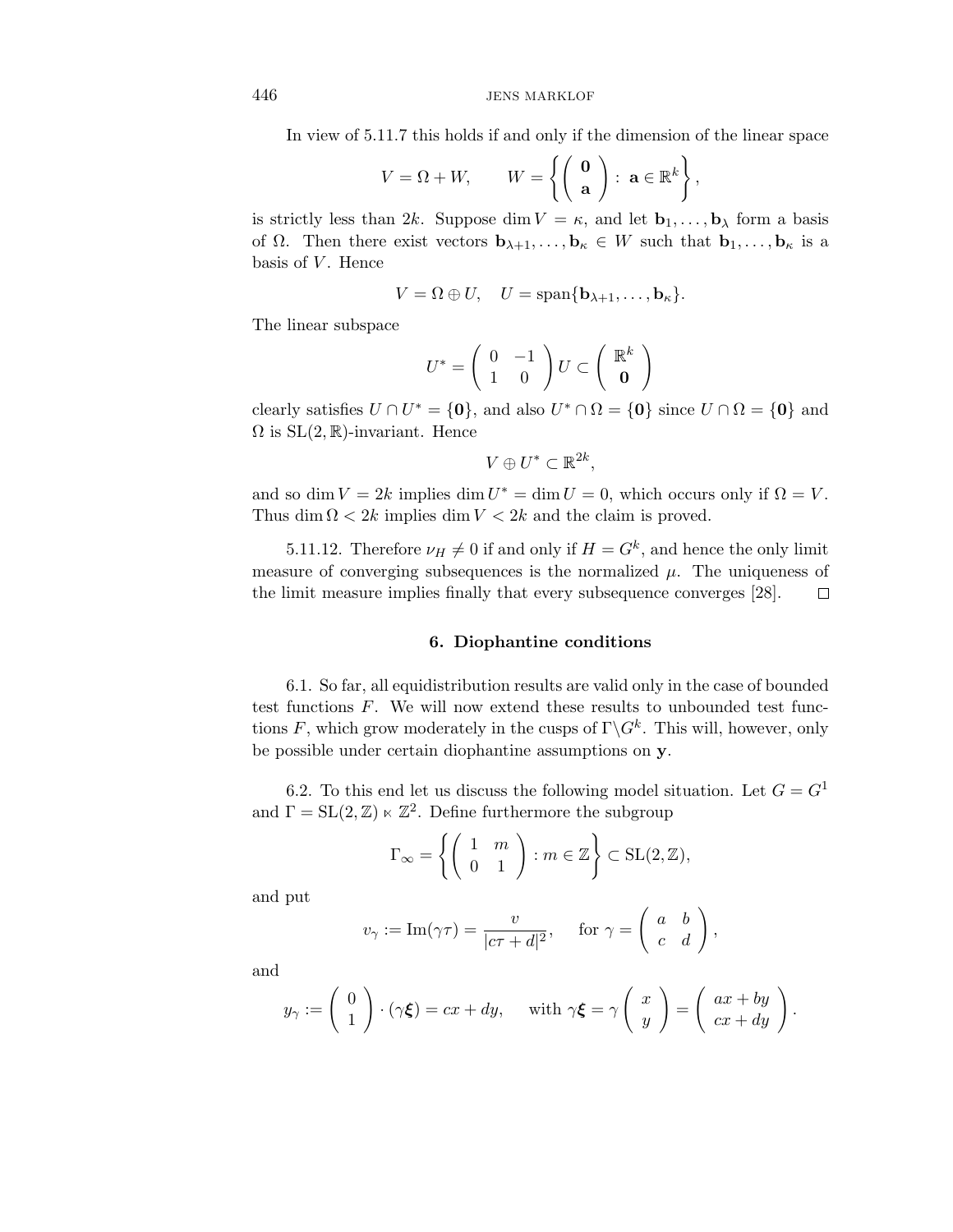Let  $\chi_R$  be the characteristic function of the interval  $[R,\infty)$ ,

$$
\chi_R(t) = \begin{cases} 1 & (t \ge R) \\ 0 & (t < R). \end{cases}
$$

For any  $f \in C(\mathbb{R})$ , which is rapidly decreasing at  $\pm \infty$ , and  $\beta \in \mathbb{R}$ , the function

$$
F_R(\tau; \xi) = \sum_{\gamma \in \Gamma_{\infty} \backslash \mathrm{SL}(2,\mathbb{Z})} \sum_{m \in \mathbb{Z}} f\left( (y_{\gamma} + m) v_{\gamma}^{1/2} \right) v_{\gamma}^{\beta} \chi_R(v_{\gamma})
$$

is readily seen to be invariant under the action of Γ. If  $\tau$  lies in the fundamental domain of  $SL(2, \mathbb{Z})$  given by  $\mathcal{F}_{SL(2, \mathbb{Z})} = \{ \tau \in \mathfrak{H} : u \in [-\frac{1}{2}, \frac{1}{2}), |\tau| > 1 \}$ , and if furthermore  $R > 1$ , then  $F_R(\tau; \xi)$  clearly has the representation

$$
F_R(\tau; \xi) = \sum_{m \in \mathbb{Z}} \left\{ f\left( (y+m)v^{1/2} \right) + f\left( (-y+m)v^{1/2} \right) \right\} v^{\beta} \chi_R(v).
$$

The sum over m is rapidly converging because f is rapidly decreasing at  $\pm \infty$ .

We note that  $F_R$  can alternatively be represented as

$$
F_R(\tau; \boldsymbol{\xi}) = \sum_{(\gamma; \mathbf{n}) \in \widehat{\Gamma}_{\infty} \backslash \Gamma} f\left(\begin{pmatrix} 0\\1 \end{pmatrix} \cdot (\gamma \boldsymbol{\xi} + \mathbf{n}) v_{\gamma}^{1/2}\right) v_{\gamma}^{\beta} \chi_R(v_{\gamma})
$$

with the abelian subgroup

$$
\widehat{\Gamma}_{\infty} = \left\{ \left( \left( \begin{array}{cc} 1 & m \\ 0 & 1 \end{array} \right); \left( \begin{array}{c} n \\ 0 \end{array} \right) \right) : m, n \in \mathbb{Z} \right\} \subset \Gamma.
$$

6.3. We will assume from now on that  $f \geq 0$ . The L<sup>1</sup> norm of  $F_R$  over  $\Gamma \backslash G$  is then

$$
\mu(F_R) = \int_{\Gamma \backslash G} F_R(\tau; \boldsymbol{\xi}) \, d\mu(\tau, \phi; \boldsymbol{\xi})
$$

with Haar measure

$$
d\mu(\tau,\phi;\boldsymbol{\xi}) = \frac{du\,dv\,d\phi\,dx\,dy}{v^2}.
$$

Then

$$
\mu(F_R) = \int_{\widehat{\Gamma}_{\infty} \backslash G} f\left(yv^{1/2}\right) v^{\beta} \chi_R(v) \, d\mu(\tau, \phi; \xi)
$$

and so

$$
\mu(F_R) = 2\pi \int_{\mathbb{R}} f(w) dw \int_{R}^{\infty} v^{\beta - 5/2} dv = 2\pi \frac{R^{-(3/2 - \beta)}}{3/2 - \beta} \int_{\mathbb{R}} f(w) dw
$$

for  $\beta < 3/2$ , and  $\mu(F_R) = \infty$  otherwise. Of special interest will be the case  $\beta = 1$ , for which

$$
\mu(F_R) = 4\pi R^{-1/2} \int_{\mathbb{R}} f(w) dw.
$$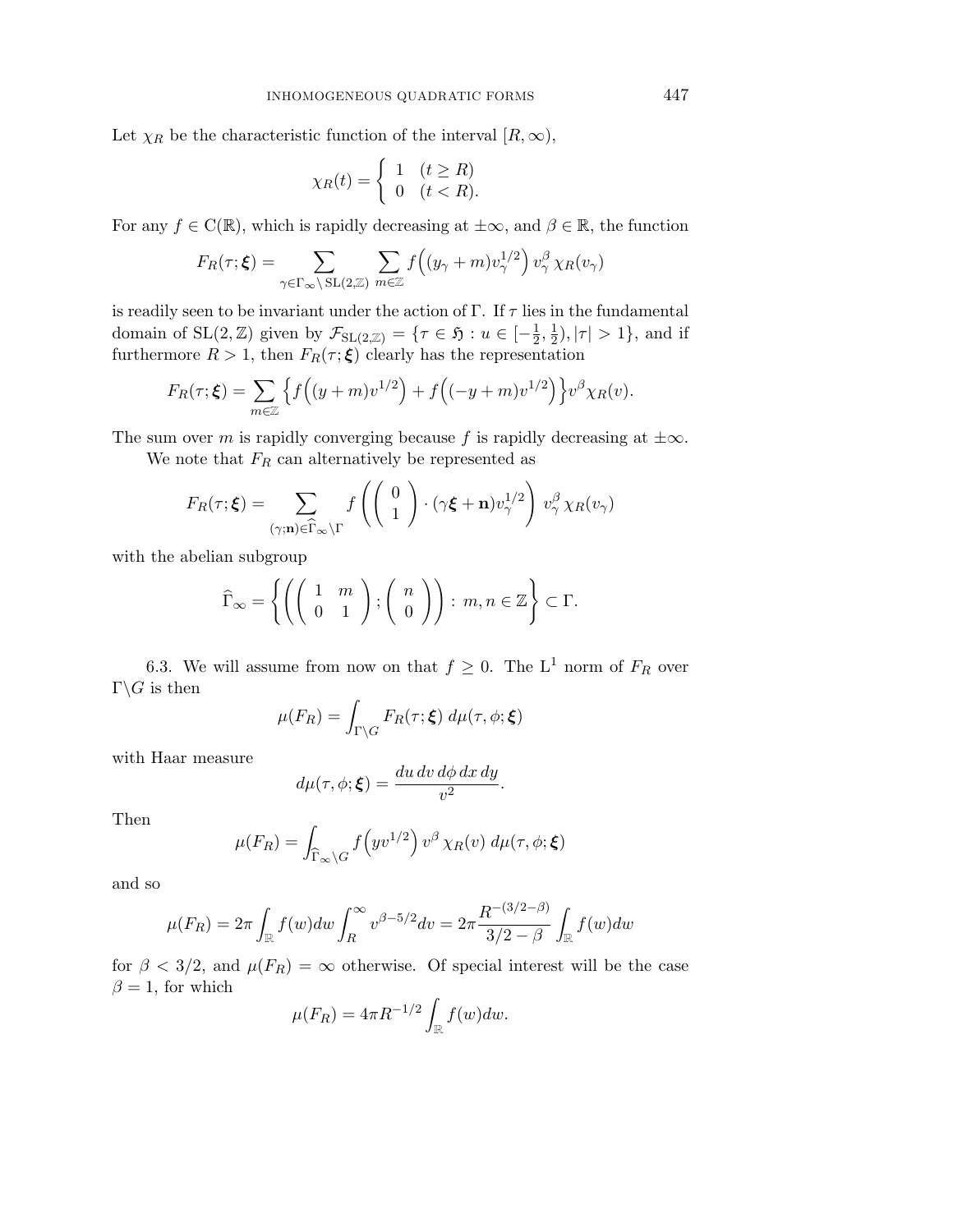6.4. There is a well known one-to-one correspondence between the coset  $\Gamma_{\infty}\backslash\Gamma$  and the set

$$
\{(0,1), (0,-1), (1,0), (-1,0)\} \cup \{(c,d) \in \mathbb{Z}^2 : c, d \neq 0, \gcd(c,d) = 1\},\
$$

given by

$$
\left(\begin{array}{cc} a & b \\ c & d \end{array}\right) \mapsto (c, d).
$$

We may therefore write

$$
F_R(\tau; \xi) = \sum_{m \in \mathbb{Z}} \left\{ f\left( (y+m)v^{1/2} \right) + f\left( (-y+m)v^{1/2} \right) \right\} v^{\beta} \chi_R(v)
$$
  
+ 
$$
\sum_{m \in \mathbb{Z}} \left\{ f\left( (x+m)\frac{v^{1/2}}{|\tau|} \right) + f\left( (-x+m)\frac{v^{1/2}}{|\tau|} \right) \right\} \frac{v^{\beta}}{|\tau|^{2\beta}} \chi_R \left( \frac{v}{|\tau|^2} \right)
$$
  
+ 
$$
\sum_{\substack{(c,d) \in \mathbb{Z}^2 \text{ such that } c, d \neq 0}} \sum_{m \in \mathbb{Z}} f\left( (cx+dy+m)\frac{v^{1/2}}{|c\tau+d|} \right) \frac{v^{\beta}}{|c\tau+d|^{2\beta}} \chi_R \left( \frac{v}{|c\tau+d|^2} \right).
$$

From here on, we will only consider the case  $\beta = 1$ , and  $\boldsymbol{\xi} = {}^{t}(0, y)$ .

6.5. PROPOSITION. Suppose  $h \in C(\mathbb{R})$  is positive and has compact support, and let y be diophantine of type  $\kappa$ . Then, for any  $R > 1$  and  $\varepsilon, \varepsilon'$  with  $0 < \varepsilon < 1$  and  $0 < \varepsilon' < \frac{1}{\kappa - 1}$ ,

$$
\limsup_{v \to 0} \int_{|u| > v^{1-\varepsilon}} F_R\left(u + iv; \begin{pmatrix} 0 \\ y \end{pmatrix} \right) h(u) du = O_{\varepsilon, \varepsilon'}(R^{-\varepsilon'/2}),
$$

where  $y$ ,  $f$  and  $h$  are fixed.

The proof of this proposition requires the following lemma.

6.6. LEMMA. Let  $\alpha$  be diophantine of type  $\kappa$ , and  $f \in C(\mathbb{R})$  be rapidly decreasing at  $\pm \infty$  and positive,  $f \geq 0$ . Then, for any fixed  $A > 1$  and  $0 < \varepsilon <$  $\frac{1}{\kappa-1}$ 

$$
\sum_{d=1}^{D} \sum_{m \in \mathbb{Z}} f(T(d\alpha + m)) \ll \begin{cases} T^{-A} & (D \leq T^{\varepsilon}) \\ 1 & (T^{\varepsilon} \leq D \leq T^{\frac{1}{\kappa - 1}}) \\ D T^{-\frac{1}{\kappa - 1}} & (D \geq T^{\frac{1}{\kappa - 1}}), \end{cases}
$$

uniformly for all  $D, T > 1$ .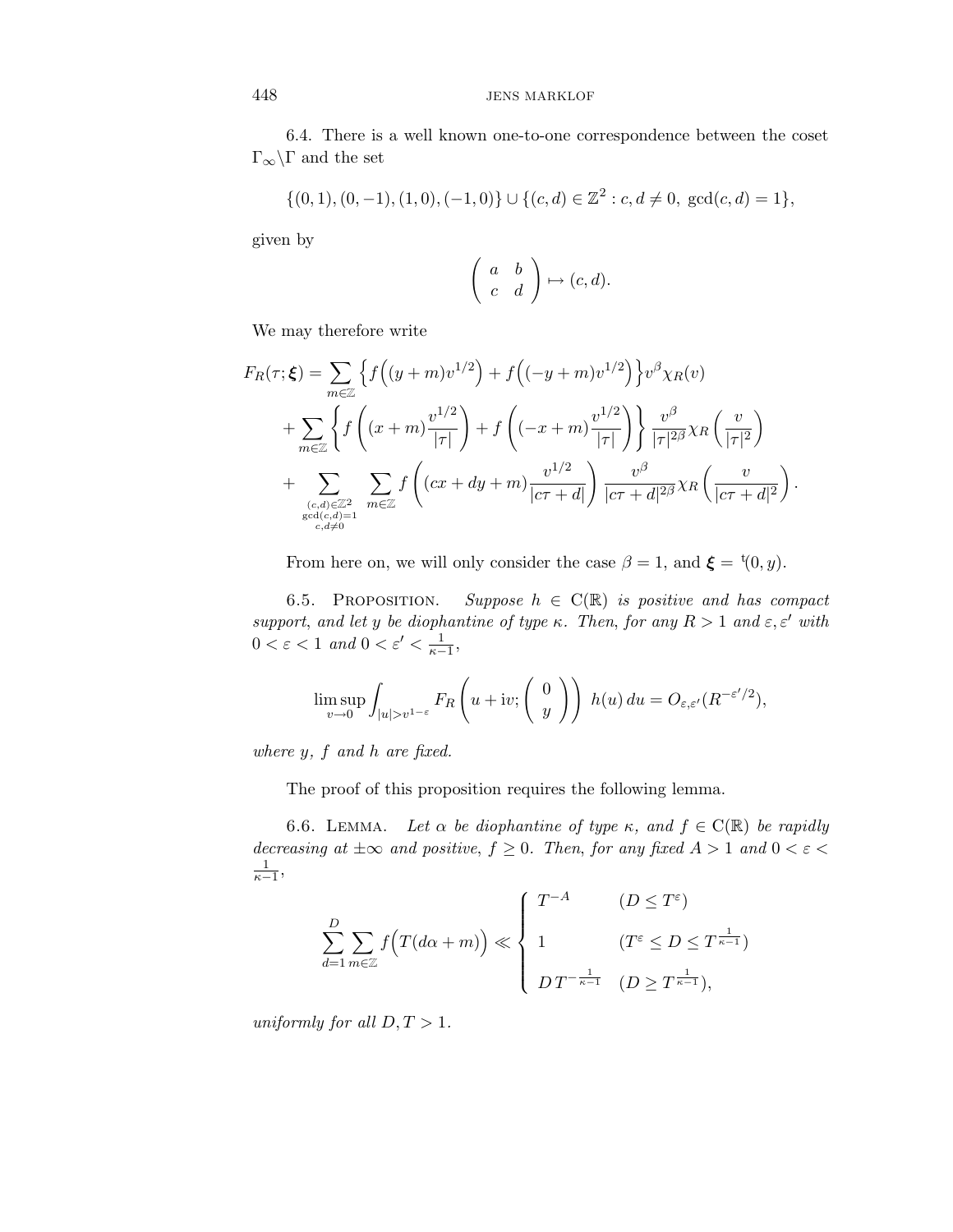### 6.7. Proof.

6.7.1. Order  $\alpha, 2\alpha, \ldots, D\alpha$  mod 1 in the unit interval [0, 1], and denote these numbers by  $0 < \varphi_1 < \ldots < \varphi_D < 1$ . Clearly  $\varphi_{j+1} - \varphi_j = k_j \alpha \mod 1$  for some integer  $k_j \in [-D, D]$ ; therefore, and because  $\alpha$  is of type  $\kappa$ ,

$$
\varphi_{j+1}-\varphi_j\geq \frac{C}{|k_j|^{\kappa-1}}\geq \frac{C}{D^{\kappa-1}},
$$

for some suitable constant  $C > 0$ . Hence in any interval of length  $\ell$  there can be at most  $O(D^{\kappa-1}\ell + 1)$  points.

6.7.2. As to the first bound, take  $\chi_{[-R,R]}$  to be the characteristic function of the interval  $[-R, R]$  with  $R > 1$ . Then

$$
\sum_{d=1}^{D} \sum_{m \in \mathbb{Z}} \chi_{[-R,R]} \Big( T(d\alpha + m) \Big) = 0
$$

for  $\frac{CT}{D^{\kappa-1}} > R$ , since  $|d\alpha + m| \geq \frac{C}{d^{\kappa-1}} \geq \frac{C}{D^{\kappa-1}}$ . The argument in 6.7.1 shows that

$$
\sum_{d=1}^{D} \sum_{m \in \mathbb{Z}} \chi_{[-R,R]}(T(d\alpha + m)) = O(RD^{\kappa - 1}T^{-1} + 1) = O(R)
$$

for  $D^{\kappa-1}T^{-1} \leq 1$ ; hence

$$
\sum_{d=1}^{D} \sum_{m \in \mathbb{Z}} \chi_{[-R,R]} \Big( T(d\alpha + m) \Big) = \begin{cases} O(R) & \text{if } R \ge C \frac{T}{D^{\kappa - 1}}, \\ 0 & \text{if } R < C \frac{T}{D^{\kappa - 1}}, \end{cases}
$$

in the range  $D \leq T^{\frac{1}{\kappa-1}}$ . Since f is rapidly decreasing, we have for any  $B > 3$ 

$$
f(t) \ll \sum_{R=1}^{\infty} R^{-B} \chi_{[-R,R]}(t),
$$

and hence, when  $D \leq T^{\frac{1}{\kappa-1}}$ ,

$$
\sum_{d=1}^{D} \sum_{m \in \mathbb{Z}} f(T(d\alpha + m)) \ll \sum_{R \ge C} \sum_{\frac{T}{D^{\kappa - 1}}} R^{-(B-1)} \ll \left(\frac{D^{\kappa - 1}}{T}\right)^{B-2}
$$

which proves the first bound in the range  $D \leq T^{\varepsilon} \leq T^{\frac{1}{\kappa-1}}$ , for  $\varepsilon < \frac{1}{\kappa-1}$ .

6.7.3. To prove the second and third relation, we follow [5, pp. 13–14]. Given any positive integer  $q$  (to be fixed later) divide the sum over  $d$  into blocks of the form

$$
\sum_{d=b}^{b+q-1} \sum_{m \in \mathbb{Z}} f(T(d\alpha + m)) = \sum_{d=0}^{q-1} \sum_{m \in \mathbb{Z}} f(T(b\alpha + d\alpha + m)).
$$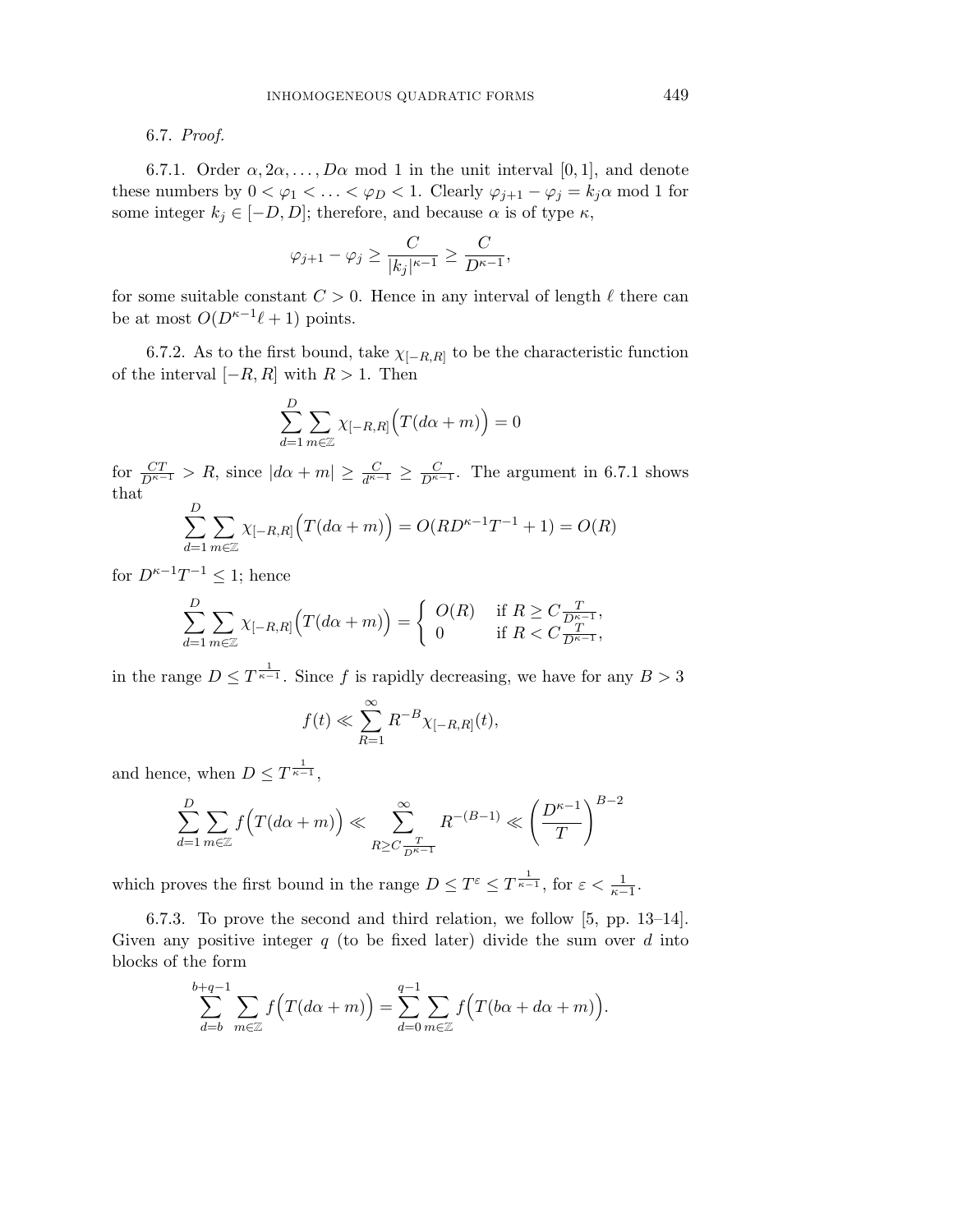(The last block might contain less than  $q$  terms, but this is irrelevant since we are seeking an upper bound.) There are  $O(\frac{D}{q}+1)$  such blocks. Take a rational approximation  $\frac{p}{q}$  to  $\alpha$  with  $|\alpha - \frac{p}{q}| \leq q^{-2}$  and  $p, q$  coprime, then the above sum is

$$
\sum_{d=0}^{q-1} \sum_{m \in \mathbb{Z}} f\left(T\left(b\alpha + \frac{dp + O(1)}{q} + m\right)\right).
$$

Since  $dp$  runs through a full set of residues mod  $q$ , the above equals

$$
\sum_{r=0}^{q-1} \sum_{m \in \mathbb{Z}} f\left(T\left(b\alpha + \frac{r + O(1)}{q} + m\right)\right) = \sum_{r \in \mathbb{Z}} f\left(\frac{T}{q}(q b\alpha + r + O(1))\right).
$$

The term  $q b \alpha$  may be replaced by the nearest integer  $+O(1)$ , and so

$$
\sum_{r \in \mathbb{Z}} f\left(\frac{T}{q} (q b\alpha + r + O(1))\right) = \sum_{r \in \mathbb{Z}} f\left(\frac{T}{q} (r + O(1))\right)
$$

which in turn is clearly bounded by  $O(\frac{q}{T}+1)$  for f is rapidly decreasing. Therefore

$$
\sum_{d=1}^{D} \sum_{m \in \mathbb{Z}} f\left(T(d\alpha + m)\right) \ll \left(\frac{D}{q} + 1\right) \left(\frac{q}{T} + 1\right).
$$

6.7.4. By Dirichlet's theorem, we may take  $\frac{p}{q}$  such that  $q \leq T$  and  $|\alpha - \frac{p}{q}| \leq$  $q^{-1}T^{-1}$ . Since  $\alpha$  is of type  $\kappa$ , we have  $Cq^{-\kappa} \leq |\alpha - \frac{p}{q}|$ , so that

$$
T^{\frac{1}{\kappa-1}} \ll q \leq T,
$$

and finally

$$
\sum_{d=1}^{D} \sum_{m \in \mathbb{Z}} f\Big(T(d\alpha + m)\Big) \ll \frac{D}{T^{\frac{1}{\kappa - 1}}} + 1.
$$

#### 6.8. Proof of Proposition 6.5.

6.8.1. Because we are only concerned with upper bounds, we may assume in the following without loss of generality that  $f$  is positive and even, i.e.,  $f \geq 0, f(-w) = f(w).$ 

It follows from the expansion in 6.4 that, for  $v < 1$ , the first term is absent, since  $\chi_R(v) = 0$  (recall:  $R > 1$ ); hence we are left with

$$
F_R\left(\tau; \begin{pmatrix} 0\\y \end{pmatrix}\right) = 2 \sum_{m \in \mathbb{Z}} f\left(m \frac{v^{1/2}}{|\tau|}\right) \frac{v}{|\tau|^2} \chi_R\left(\frac{v}{|\tau|^2}\right)
$$
  
+2 
$$
\sum_{\substack{(c,d) \in \mathbb{Z}^2\\ \gcd(c,d) = 1\\c > 0, d \neq 0}} \sum_{m \in \mathbb{Z}} f\left((dy+m) \frac{v^{1/2}}{|c\tau + d|}\right) \frac{v}{|c\tau + d|^2} \chi_R\left(\frac{v}{|c\tau + d|^2}\right).
$$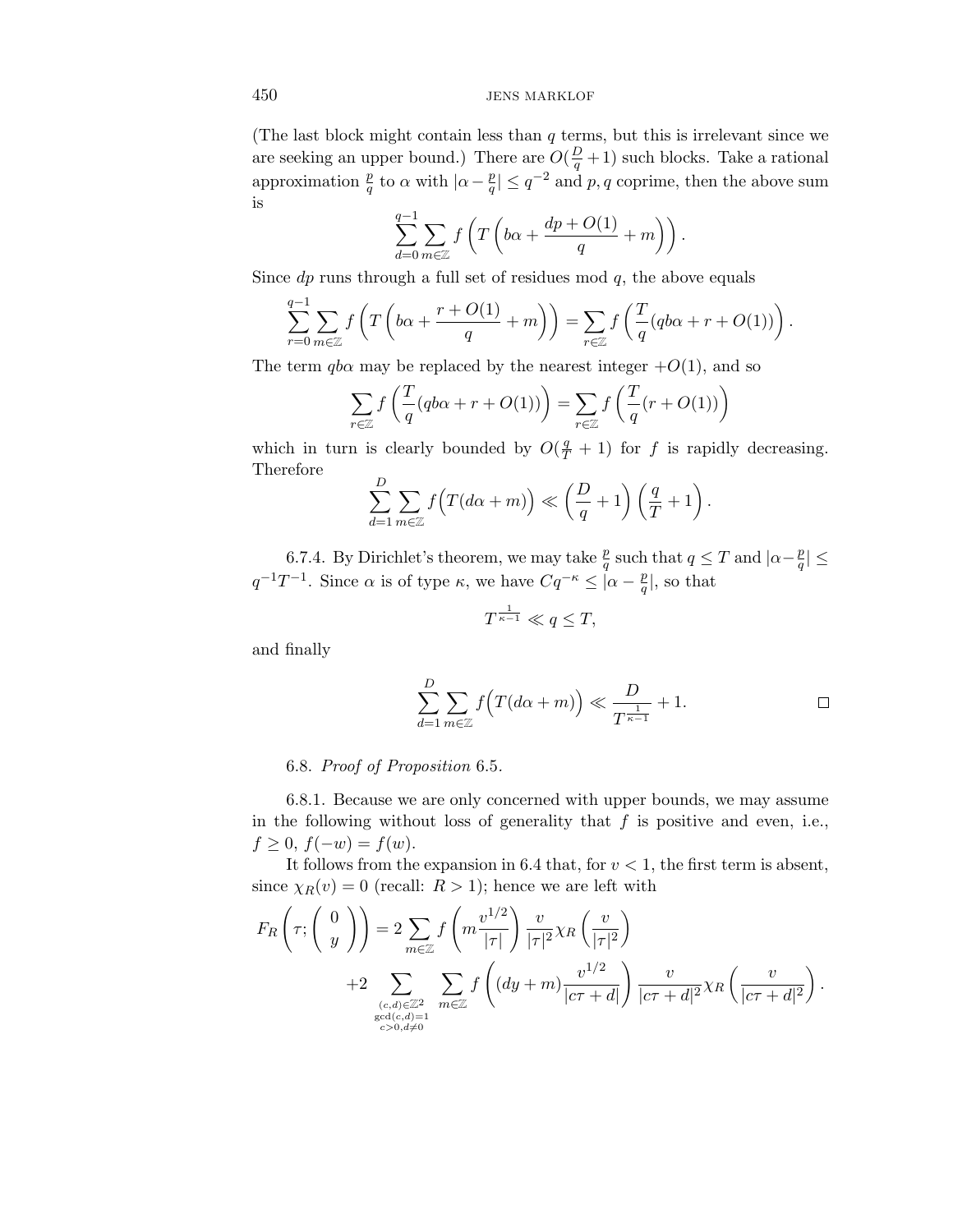6.8.2. As to the first term in the above expansion, a simple change of variable  $u = vt$  shows that

$$
\int_{|u|>v^{1-\varepsilon}} 2 \sum_{m\in\mathbb{Z}} f\left(m\frac{v^{1/2}}{|\tau|}\right) \frac{v}{|\tau|^2} \chi_R\left(\frac{v}{|\tau|^2}\right) h(u) du
$$
  
= 
$$
2 \int_{|t|>v^{-\varepsilon}} \sum_{m\in\mathbb{Z}} f\left(\frac{m}{v^{1/2}(t^2+1)^{1/2}}\right) \frac{1}{t^2+1} \chi_R\left(\frac{1}{v(t^2+1)}\right) h(vt) dt
$$
  
\$\ll f,h\$ 
$$
\int_{|t|>v^{-\varepsilon}} \frac{dt}{t^2+1},
$$

since the sum over  $m$  is converging uniformly with respect to  $t$  and  $v$  due to the fact that  $v(t^2 + 1) \le R^{-1} < 1$ .

For  $\varepsilon > 0$  the value of the above integral converges to zero as  $v \to 0$ .

6.8.3. We obtain an upper bound for the remaining terms, by dropping the condition  $|u| > v^{1-\epsilon}$  in the integral. We are thus led to estimate

$$
S(v) = \sum_{\substack{(c,d) \in \mathbb{Z}^2\\ \gcd(c,d) = 1\\ c > 0, d \neq 0}} \sum_{m \in \mathbb{Z}} J(v, c, d, m)
$$

with

$$
J(v, c, d, m) = \int_{\mathbb{R}} f\left((dy+m)\frac{v^{1/2}}{|c\tau+d|}\right) \frac{v}{|c\tau+d|^2} \chi_R\left(\frac{v}{|c\tau+d|^2}\right) h(u) du.
$$

We substitute  $t = v^{-1}(u + \frac{d}{c})$  for u, yielding

$$
\frac{1}{c^2} \int_{\mathbb{R}} f\left( (dy+m) \frac{1}{\sqrt{c^2 v(t^2+1)}} \right) \frac{1}{t^2+1} \chi_R \left( \frac{1}{c^2 v(t^2+1)} \right) h(vt - \frac{d}{c}) dt.
$$

The range of integration is bounded by

$$
R < \frac{1}{c^2 v(t^2 + 1)}; \qquad \text{i.e.,} \quad |t| \ll \frac{1}{c\sqrt{vR}}.
$$

This implies  $|vt| \ll v^{1/2}c^{-1}R^{-1/2}$  is uniformly close to zero, and hence, because of the compact support of h, we find  $|d| \le Mc$ , for some constant  $M > 0$ depending only on the support of  $h$ . Therefore

$$
S(v) \ll \sum_{c=1}^{\infty} \sum_{0 < |d| \le Mc} \sum_{m \in \mathbb{Z}} K(v, c, d, m),
$$

with

$$
K(v, c, d, m) = \frac{1}{c^2} \int_{\mathbb{R}} f\left( (dy + m) \frac{1}{\sqrt{c^2 v(t^2 + 1)}} \right) \frac{1}{t^2 + 1} \chi_R \left( \frac{1}{c^2 v(t^2 + 1)} \right) dt.
$$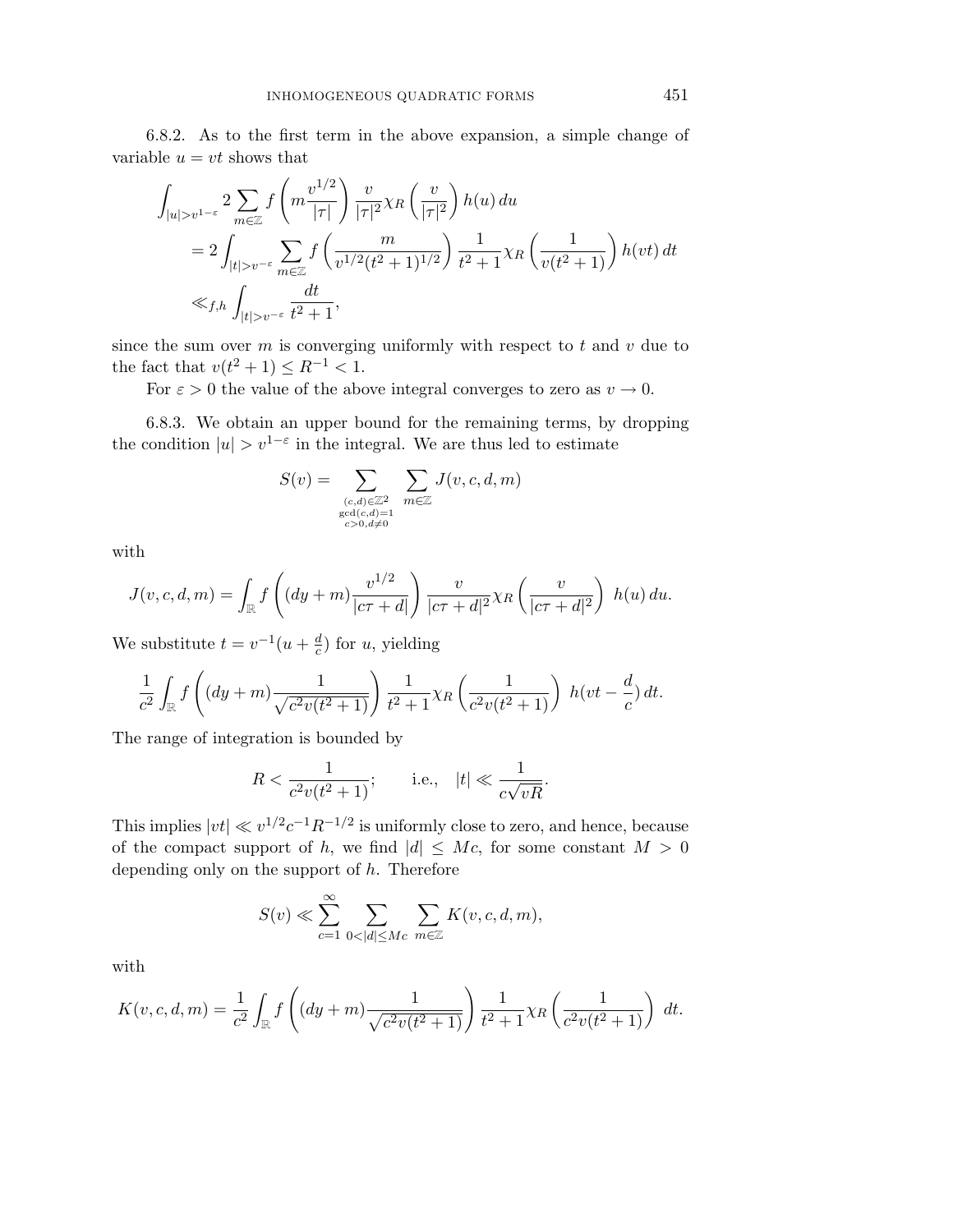6.8.4. In order to apply Lemma 6.6 with  $D = Mc$ ,  $T = (c^2v(t^2+1))^{-1/2} > \sqrt{2}$  $R > 1$ , we split the *t*-range of integration into the ranges

(1): 
$$
Mc \le (c^2v(t^2+1))^{-\varepsilon'/2}
$$
  
\n(2):  $(c^2v(t^2+1))^{-\varepsilon'/2} \le Mc \le (c^2v(t^2+1))^{-\frac{1}{2(\kappa-1)}}$   
\n(3):  $Mc \ge (c^2v(t^2+1))^{-\frac{1}{2(\kappa-1)}},$ 

which correspond to

(1): 
$$
D \leq T^{\varepsilon'}
$$
  
\n(2):  $T^{\varepsilon'} \leq D \leq T^{\frac{1}{\kappa-1}}$   
\n(3):  $D \geq T^{\frac{1}{\kappa-1}}$ .

Here,  $\varepsilon' < \frac{1}{\kappa - 1}$ .

We denote the corresponding integrals by  $K_1(v, c, d, m)$ ,  $K_2(v, c, d, m)$  and  $K_3(v, c, d, m)$ , respectively.

6.8.5. Because  $R^{-1/2} \geq T^{-1}$ ,

$$
\sum_{c>0} \sum_{0<|d|\le Mc} \sum_{m\in\mathbb{Z}} K_1(v,c,d,m) \ll R^{-A/2} \sum_{c>0} \frac{1}{c^2} \int_{(1)} \frac{1}{t^2+1} \chi_R \left( \frac{1}{c^2 v(t^2+1)} \right) dt
$$
  

$$
\ll R^{-A/2} \sum_{c>0} \frac{1}{c^2} \int \frac{1}{t^2+1} dt
$$
  

$$
\ll R^{-A/2}.
$$

6.8.6. In order to obtain an upper bound, we can relax the second range  $T^{\varepsilon'} \leq D \leq T^{\frac{1}{\kappa-1}}$  to  $R^{\varepsilon'/2} \leq D$ , since  $R^{1/2} \leq T$ . This yields

$$
\sum_{c>0} \sum_{0<|d|\le Mc} \sum_{m\in\mathbb{Z}} K_2(v,c,d,m) \ll \sum_{Mc\ge Re^{t/2}} c^{-2} \int \frac{1}{t^2+1} dt \ll R^{-\varepsilon^2/2}.
$$

6.8.7. In the third range, we find (putting  $\delta = \frac{1}{\kappa - 1}$ ),

$$
\sum_{c>0} \sum_{0<|d|\le Mc} \sum_{m\in\mathbb{Z}} K_3(v,c,d,m)
$$
\n
$$
\ll \sum_{c>0} \frac{1}{c^2} \int_{(3)} c^{1+\delta} v^{\delta/2} (t^2+1)^{\frac{\delta}{2}-1} \chi_R\left(\frac{1}{c^2 v(t^2+1)}\right) dt
$$
\n
$$
\le \sum_{c>0} c^{-1+\delta} v^{\delta/2} \int_{\mathbb{R}} (t^2+1)^{\frac{\delta}{2}-1} \chi_R\left(\frac{1}{c^2 v(t^2+1)}\right) dt
$$
\n
$$
= v^{\delta/2} \int_{\mathbb{R}} \left\{ \sum_{c=1}^{\infty} c^{-1+\delta} \chi_R\left(\frac{1}{c^2 v(t^2+1)}\right) \right\} (t^2+1)^{\frac{\delta}{2}-1} dt.
$$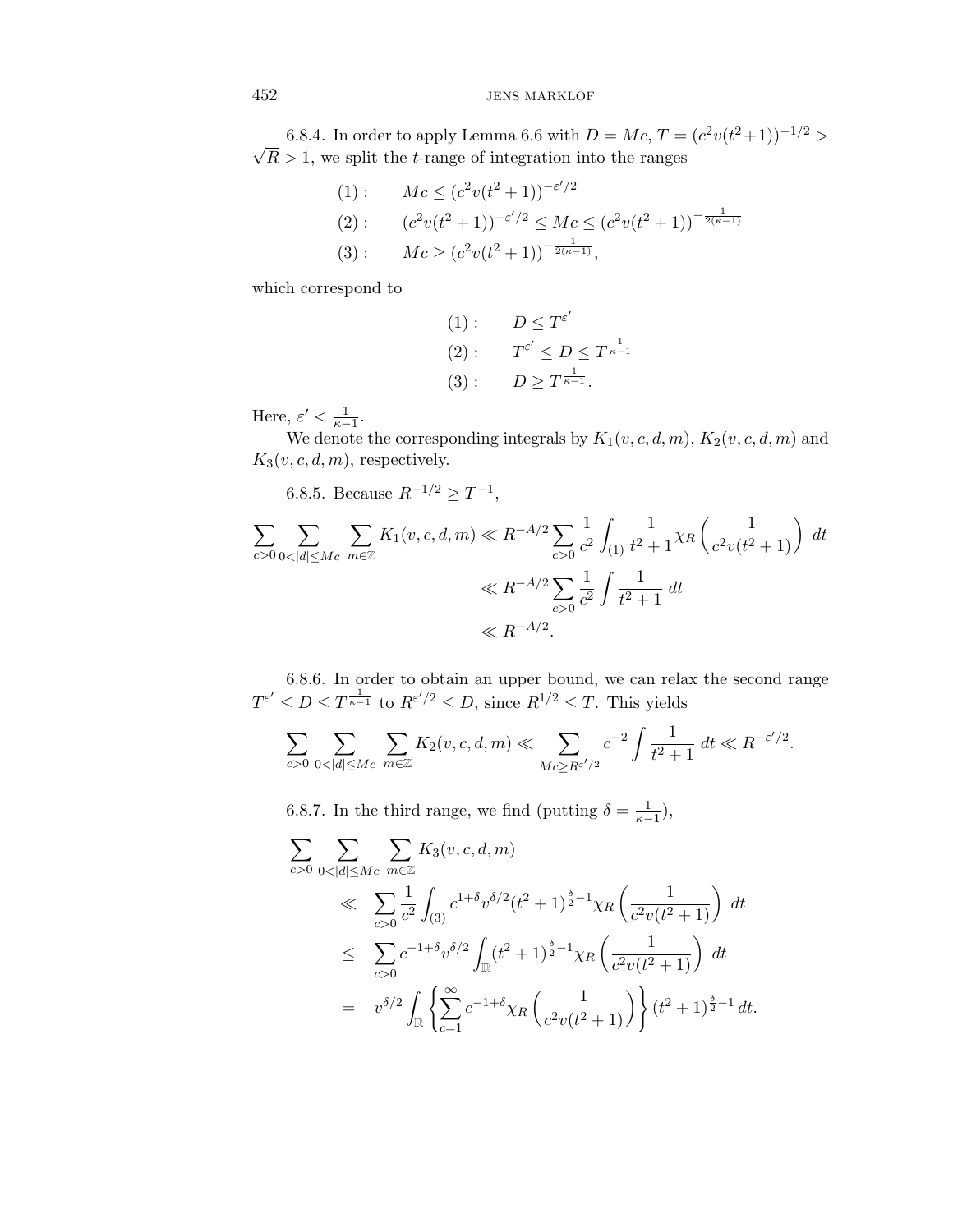For the inner sum there exist the upper bounds

$$
\sum_{c=1}^{\infty} c^{-1+\delta} \chi_R \left( \frac{1}{c^2 v(t^2+1)} \right) \ll \int_0^{\infty} x^{-1+\delta} \chi_R \left( \frac{1}{x^2 v(t^2+1)} \right) dx
$$
  
=  $[v(t^2+1)]^{-\delta/2} \int_0^{\infty} x^{-1+\delta} \chi_R \left( \frac{1}{x^2} \right) dx = [v(t^2+1)]^{-\delta/2} \left\{ \frac{x^{\delta}}{\delta} \right\}_0^{R^{-1/2}},$ 

and so

$$
\sum_{c>0}\sum_{d\ll c}\sum_{m\in\mathbb{Z}}K_3(v,c,d,m)\ll \frac{R^{-\delta/2}}{\delta}\int_{\mathbb{R}}(t^2+1)^{-1}\,dt=\frac{\pi R^{-\delta/2}}{\delta}.
$$

The proof of Proposition 6.5 is complete.

 $\Box$ 

#### **7. Equidistribution and unbounded test functions**

7.1. Let us define the characteristic function on  $\Gamma \backslash G^k$  (cf. the proof of Proposition 5.4):

$$
X_R(\tau) = \sum_{\gamma \in {\Gamma_{\infty} \cup (-1)\Gamma_{\infty}} \setminus SL(2,\mathbb{Z})} \chi_R(v_{\gamma}),
$$

where  $\chi_R$  is the characteristic function of  $[R, \infty)$ .

7.2. We shall consider functions on  $\Gamma \backslash G^k$ , which grow moderately in the cusps. To be more precise, we will require that, for some fixed constant  $L > 1$ , the function F is dominated by  $F_R$ ; that is, for all sufficiently large  $R > 1$ ,

$$
|F(\tau,\phi;\boldsymbol{\xi})|X_R(\tau)\leq L+F_R(\tau;\boldsymbol{\xi})
$$

uniformly for all  $(\tau, \phi; \xi) \in G^k$ . The function  $F_R(\tau; \xi)$  is now viewed as a function on  $G^k$  (rather than  $G^1$  as in Section 6); that is, for

$$
\boldsymbol{\xi} = \mathbf{t}(x_1, \ldots, x_k, y_1, \ldots, y_k)
$$

we put

$$
F_R(\tau; \boldsymbol{\xi}) = \sum_{\gamma \in \Gamma_{\infty} \setminus SL(2, \mathbb{Z})} \sum_{m \in \mathbb{Z}} f((y_{1, \gamma} + m) v_{\gamma}^{1/2}) v_{\gamma} \chi_R(v_{\gamma})
$$

which is invariant under  $SL(2, \mathbb{Z}) \ltimes \mathbb{Z}^{2k}$  (Section 6) and thus also under Γ. Note that  $F_R(\tau; \boldsymbol{\xi})$  is constant with respect to  $x_2, \ldots, x_k$  and  $y_2, \ldots, y_k$ . Again,  $f \in C(\mathbb{R})$  is rapidly decreasing at  $\pm \infty$ , positive and even.

7.3. THEOREM. Let  $\Gamma$  be a subgroup of  $SL(2,\mathbb{Z})\ltimes\mathbb{Z}^{2k}$  of finite index. Let h be a continuous probability density  $\mathbb{R} \to \mathbb{R}_+$  with compact support. Suppose the continuous function  $F \geq 0$  is dominated by  $F_R$ . Fix some  $\mathbf{y} \in \mathbb{T}^k$  such that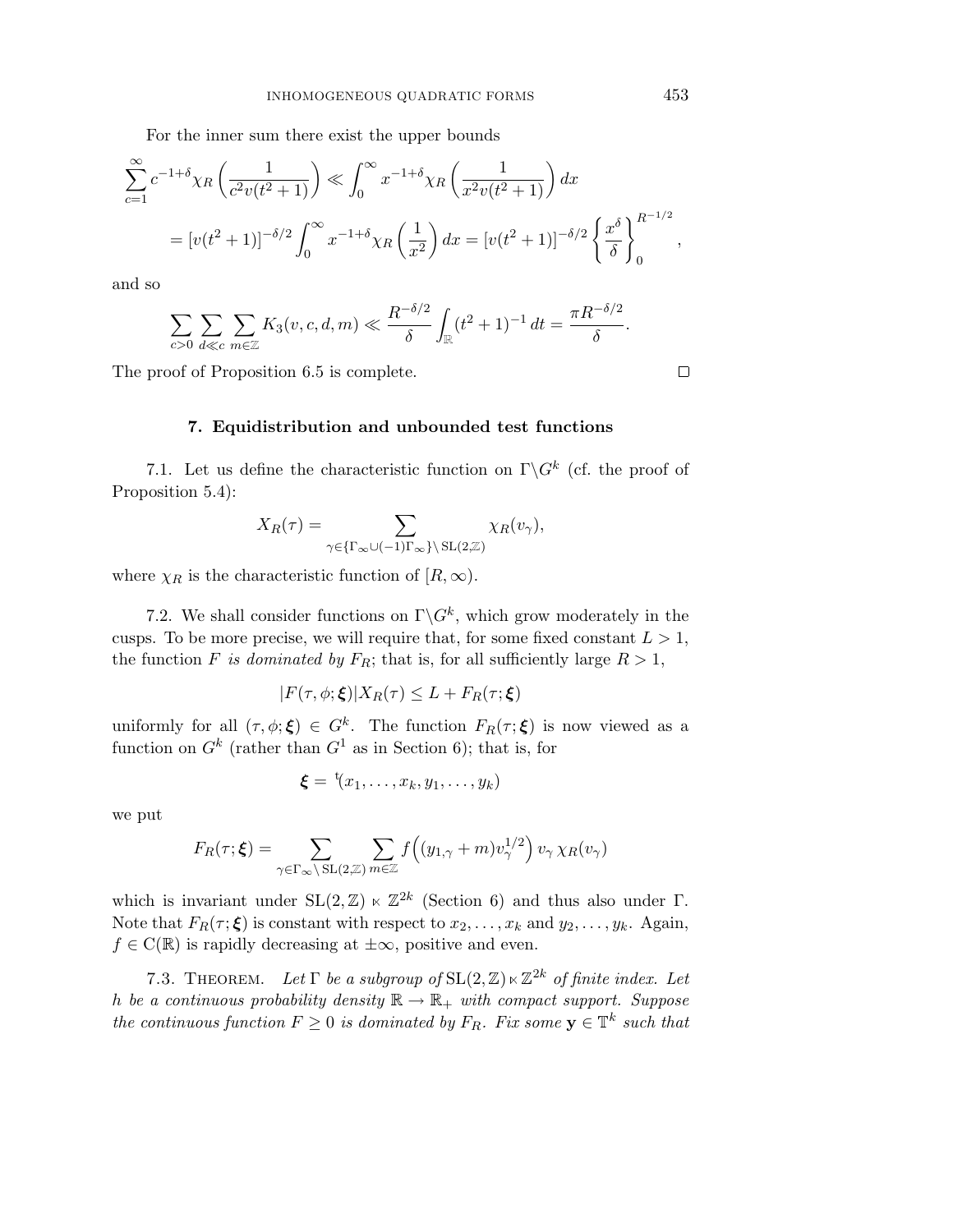the components of the vector  $({}^{\text{t}}\mathbf{y},1) \in \mathbb{R}^{k+1}$  are linearly independent over  $\mathbb{Q}$ . Then, for any  $\varepsilon$  with  $0 < \varepsilon < 1$ ,

$$
\liminf_{v \to 0} \int_{|u| > v^{1-\varepsilon}} F\left(u + iv, 0; \begin{pmatrix} \mathbf{0} \\ \mathbf{y} \end{pmatrix} \right) h(u) du \ge \frac{1}{\mu(\Gamma \backslash G^k)} \int_{\Gamma \backslash G^k} F d\mu.
$$

Assume furthermore that  $y_1$  is diophantine. Then, for any  $\varepsilon$  with  $0 < \varepsilon < 1$ ,

$$
\limsup_{v\to 0}\int_{|u|>v^{1-\varepsilon}}F\left(u+iv,0;\left(\begin{array}{c}\mathbf{0}\\ \mathbf{y}\end{array}\right)\right)\ h(u)\ du\leq \frac{1}{\mu(\Gamma\backslash G^k)}\int_{\Gamma\backslash G^k}F\ d\mu.
$$

Proof. We obtain the lower bound from the function

$$
G_R(\tau, \phi; \xi) := F(\tau, \phi; \xi) (1 - X_R(\tau)) \leq F(\tau, \phi; \xi).
$$

Clearly,  $G_R$  is bounded. Therefore

$$
\int_{|u|>v^{1-\varepsilon}} G_R(u+iv,0;\boldsymbol{\xi}) h(u) du = \int_{\mathbb{R}} G_R(u+iv,0;\boldsymbol{\xi}) h(u) du + O_R(v^{1-\varepsilon}),
$$

and, by Theorem 5.7,<sup>3</sup>

$$
\lim_{v \to 0} \int_{\mathbb{R}} G_R(u + iv, 0; \xi) h(u) du = \frac{1}{\mu(\Gamma \backslash G^k)} \int_{\Gamma \backslash G^k} G_R d\mu.
$$

Now since  $0 \leq FX_R \leq LX_R + F_R$  for R large enough we have

$$
\int_{\Gamma\backslash G^k} FX_R\,d\mu\leq \int_{\Gamma\backslash G^k}(LX_R+F_R)\,d\mu\ll LR^{-1}+R^{-1/2}
$$

from 5.4 and 6.3, and hence

$$
\int_{\Gamma\backslash G^k} G_R \, d\mu = \int_{\Gamma\backslash G^k} F \, d\mu + O(LR^{-1} + R^{-1/2}).
$$

In summary

$$
\liminf_{v \to 0} \int_{|u| > v^{1-\varepsilon}} F(u + iv, 0; \xi) h(u) du \ge \frac{1}{\mu(\Gamma \backslash G^k)} \int_{\Gamma \backslash G^k} F d\mu + O(R^{-1/2}),
$$

for all  $R$  large enough. The assertion on the lower bound follows now from the fact that  $R$  can be chosen arbitrarily large.

For the *upper bound*, notice that for  $R$  large enough,

$$
F(\tau, \phi; \xi) \leq F(\tau, \phi; \xi)(1 - X_R(\tau)) + LX_R(\tau) + F_R(\tau; \xi).
$$

<sup>&</sup>lt;sup>3</sup> The fact that  $G_R$  is only piecewise continuous should not worry us: Theorem 5.7 can easily be extended to such functions by approximating these from above and from below by continuous functions. In any case, the argument presented here works as well if χ*<sup>R</sup>* is smoothed slightly, which makes  ${\cal G}_R$  continuous.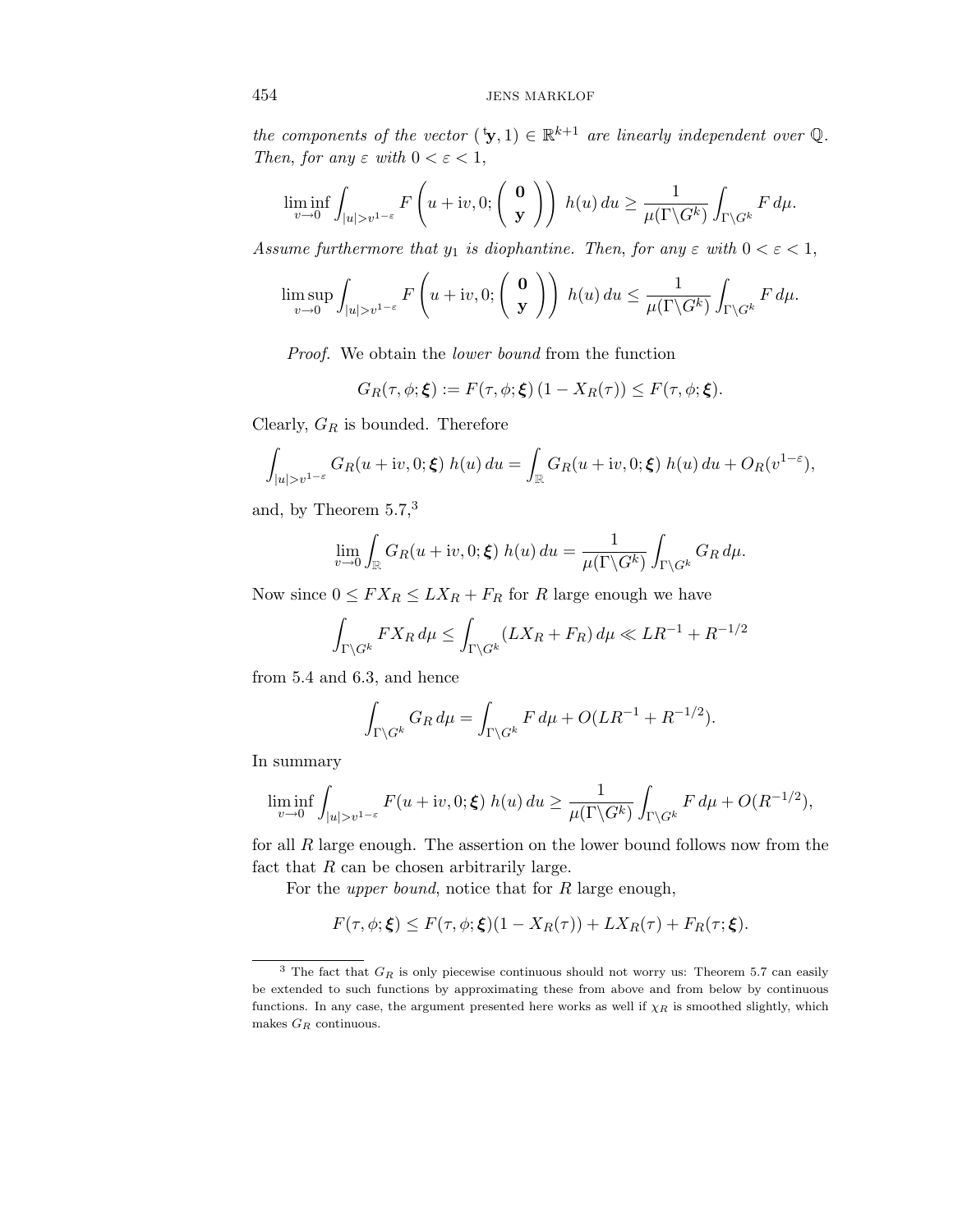By virtue of the bound obtained in the previous paragraph, and by Proposition 6.5, we find that

$$
\limsup_{v \to 0} \int_{|u| > v^{1-\varepsilon}} F(u + iv, 0; \xi) h(u) du
$$
  
\n
$$
\leq \frac{1}{\mu(\Gamma \backslash G^k)} \int_{\Gamma \backslash G^k} F d\mu + O(R^{-1/2}) + O(R^{-\eta})
$$

for some small constant  $\eta > 0$ . This holds again for arbitrarily large R, and the statement is proved.  $\Box$ 

7.4. COROLLARY. Let  $\Gamma$ , h, **y** be as in Theorem 7.3, and  $F : \Gamma \backslash G^k \to \mathbb{C}$ be a continuous function which is dominated by  $F_R$ . If  $y_1$  is diophantine, then, for any  $\varepsilon$  with  $0 < \varepsilon < 1$ ,

$$
\lim_{v \to 0} \int_{|u| > v^{1-\varepsilon}} F\left(u + iv, 0; \begin{pmatrix} \mathbf{0} \\ \mathbf{y} \end{pmatrix} \right) h(u) du = \frac{1}{\mu(\Gamma \backslash G^k)} \int_{\Gamma \backslash G^k} F d\mu.
$$

Proof. Define

$$
\operatorname{Re}_{+} F(\tau, \phi; \boldsymbol{\xi}) = \begin{cases} \operatorname{Re} F(\tau, \phi; \boldsymbol{\xi}) & \text{if } \operatorname{Re} F(\tau, \phi; \boldsymbol{\xi}) > 0, \\ 0 & \text{if } \operatorname{Re} F(\tau, \phi; \boldsymbol{\xi}) \le 0, \end{cases}
$$

and Re<sub>−</sub>  $F = \text{Re}_+ F - \text{Re } F$ . We similarly define Im<sub>+</sub> F as the positive/negative part of  $\text{Im } F$ . Then

$$
F = \text{Re}_{+} F - \text{Re}_{-} F + \text{i} \text{Im}_{+} F - \text{i} \text{Im}_{-} F
$$

with

$$
0 \le \text{Re}_+ FX_R \le L + F_R, \quad 0 \le \text{Re}_- FX_R \le L + F_R,
$$
  

$$
0 \le \text{Im}_+ FX_R \le L + F_R, \quad 0 \le \text{Im}_- FX_R \le L + F_R.
$$

We can thus apply Theorem 7.3 to each term separately,

$$
\lim_{v \to 0} \int_{|u| > v^{1-\varepsilon}} \text{Re}_{\pm} F\left(u + iv, 0; \begin{pmatrix} \mathbf{0} \\ \mathbf{y} \end{pmatrix} \right) h(u) du = \frac{1}{\mu(\Gamma \backslash G^k)} \int_{\Gamma \backslash G^k} \text{Re}_{\pm} F d\mu
$$
  
and likewise for  $\text{Im}_{\pm} F$ .

7.5. Since in our main application  $\Gamma = \Gamma^k$ , which is a subgroup of finite index in  $SL(2, \mathbb{Z}) \ltimes (\frac{1}{2}\mathbb{Z})^{2k}$  rather than in  $SL(2, \mathbb{Z}) \ltimes \mathbb{Z}^{2k}$  (Lemma 4.12), we restate Corollary 7.4 in the following equivalent way. Define the dominating function  $\hat{F}_R$  on  $\Gamma \backslash G^k$  by  $\hat{F}_R(\tau; \boldsymbol{\xi}) = F_R(\tau; 2\boldsymbol{\xi})$ , with  $F_R$  as in 7.2.

7.6. COROLLARY. Let  $\Gamma$  be a subgroup of  $SL(2, \mathbb{Z}) \ltimes (\frac{1}{2}\mathbb{Z})^{2k}$  of finite index, h, **y** be as in Theorem 7.3, and  $F : \Gamma \backslash G^k \to \mathbb{C}$  a continuous function which is dominated by  $\hat{F}_R$ . If  $y_1$  is diophantine, then, for any  $\varepsilon$  with  $0 < \varepsilon < 1$ ,

$$
\lim_{v \to 0} \int_{|u| > v^{1-\varepsilon}} F\left(u + iv, 0; \begin{pmatrix} \mathbf{0} \\ \mathbf{y} \end{pmatrix} \right) h(u) du = \frac{1}{\mu(\Gamma \backslash G^k)} \int_{\Gamma \backslash G^k} F d\mu.
$$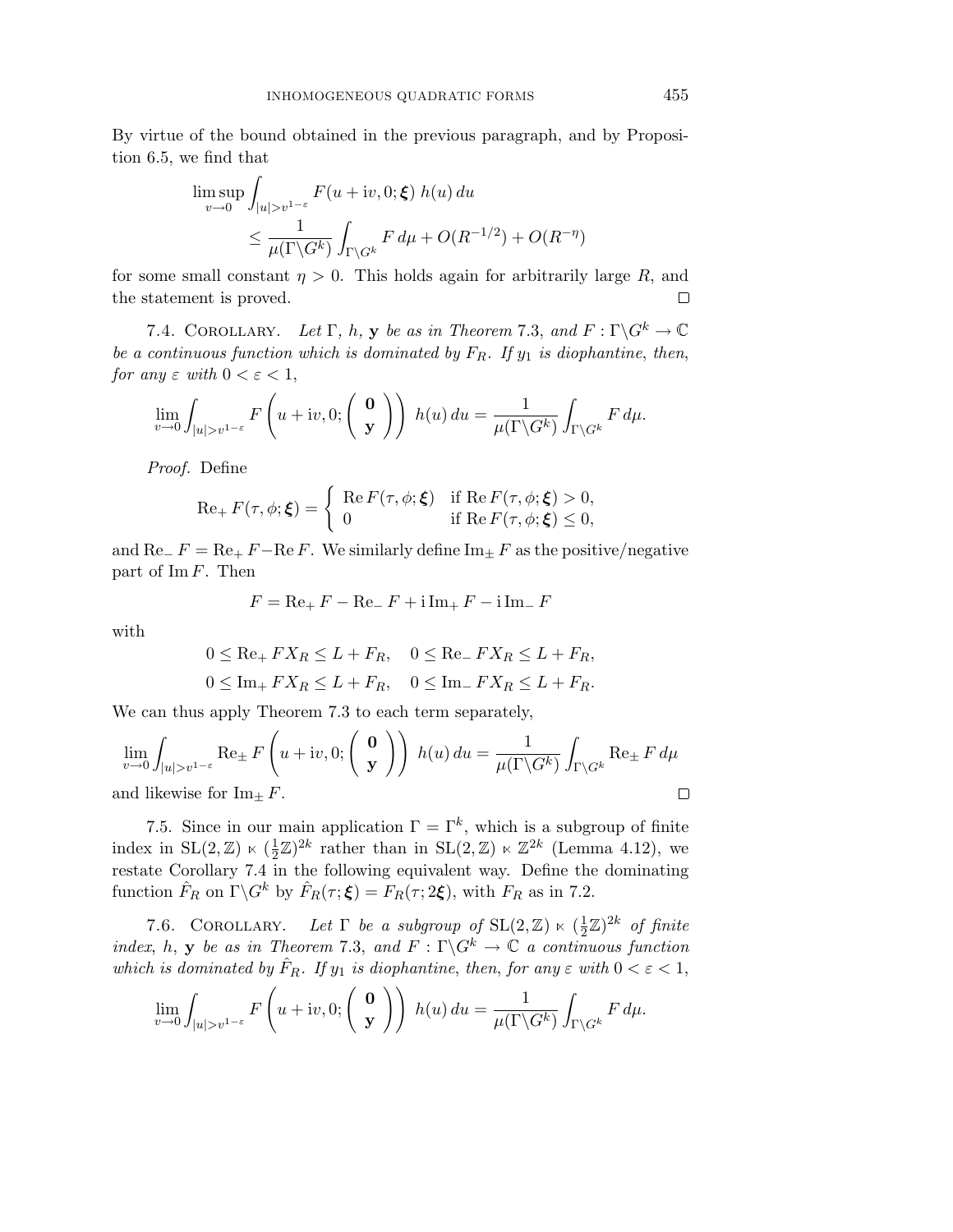*Proof.* Apply Corollary 7.4 with the test function  $\tilde{F} : \tilde{\Gamma} \backslash G^k \to \mathbb{C}$  defined by

$$
\tilde{F}(\tau,\phi;\boldsymbol{\xi})=F(\tau,\phi;\tfrac{1}{2}\boldsymbol{\xi})
$$

where

$$
\tilde{\Gamma} = \left( \left( \begin{array}{cc} 2 & 0 \\ 0 & 2 \end{array} \right); \mathbf{0} \right) \Gamma \left( \left( \begin{array}{cc} \frac{1}{2} & 0 \\ 0 & \frac{1}{2} \end{array} \right); \mathbf{0} \right)
$$

is a subgroup of finite index in  $SL(2, \mathbb{Z}) \ltimes \mathbb{Z}^{2k}$  (compare Remark 4.13).  $\Box$ 

## **8. The main theorem**

8.1. MAIN THEOREM. Suppose  $f(w_1, w_2) = \psi_1(w_1^2 + w_2^2)$  and  $g(w_1, w_2) =$  $\psi_2(w_1^2+w_2^2)$  with  $\psi_1, \psi_2 \in \mathcal{S}(\mathbb{R}_+)$ . Let h be a continuous function  $\mathbb{R} \to \mathbb{C}$  with compact support. Assume that  $y_1, y_2, 1$  are linearly independent over  $\mathbb Q$  and that  $y_1$  is diophantine. Then, with  $\xi = \zeta(0, 0, y_1, y_2)$ ,

$$
\lim_{v \to 0} \int_{\mathbb{R}} \Theta_f(u + iv, 0; \xi) \overline{\Theta_g(u + iv, 0; \xi)} h(u) du
$$
  
=  $\pi \left\{ 2\pi h(0) + \int_{\mathbb{R}} h(u) du \right\} \int_0^\infty \psi_1(r) \overline{\psi_2(r)} dr.$ 

The proof of the main theorem requires the following two lemmas.

8.2. LEMMA. If 
$$
f, g \in \mathcal{S}(\mathbb{R}^2)
$$
,  
\n
$$
\frac{1}{\mu(\Gamma^2 \setminus G^2)} \int_{\Gamma^2 \setminus G^2} \Theta_f(\tau, \phi; \xi) \overline{\Theta_g(\tau, \phi; \xi)} d\mu = \iint f(w_1, w_2) \overline{g(w_1, w_2)} dw_1 dw_2.
$$

Note that if  $f(w_1, w_2) = \psi_1(w_1^2 + w_2^2)$  and  $g(w_1, w_2) = \psi_2(w_1^2 + w_2^2)$ , then

$$
\iint f(w_1, w_2) \overline{g(w_1, w_2)} \, dw_1 \, dw_2 = \pi \int_0^\infty \psi_1(r) \overline{\psi_2(r)} \, dr.
$$

Proof. A short calculation shows that

$$
\int_{\mathbb{T}^4} \Theta_f(\tau, \phi; \boldsymbol{\xi}) \overline{\Theta_g(\tau, \phi; \boldsymbol{\xi})} d\boldsymbol{\xi} = \iint f_{\phi}(w_1, w_2) \overline{g_{\phi}(w_1, w_2)} dw_1 dw_2.
$$

Since  $f_{\phi} = \tilde{R}(i, \phi) f$  with  $\tilde{R}(i, \phi)$  unitary, we have

$$
\iint f_{\phi}(w_1, w_2) \overline{g_{\phi}(w_1, w_2)} dw_1 dw_2 = \iint f(w_1, w_2) \overline{g(w_1, w_2)} dw_1 dw_2. \quad \Box
$$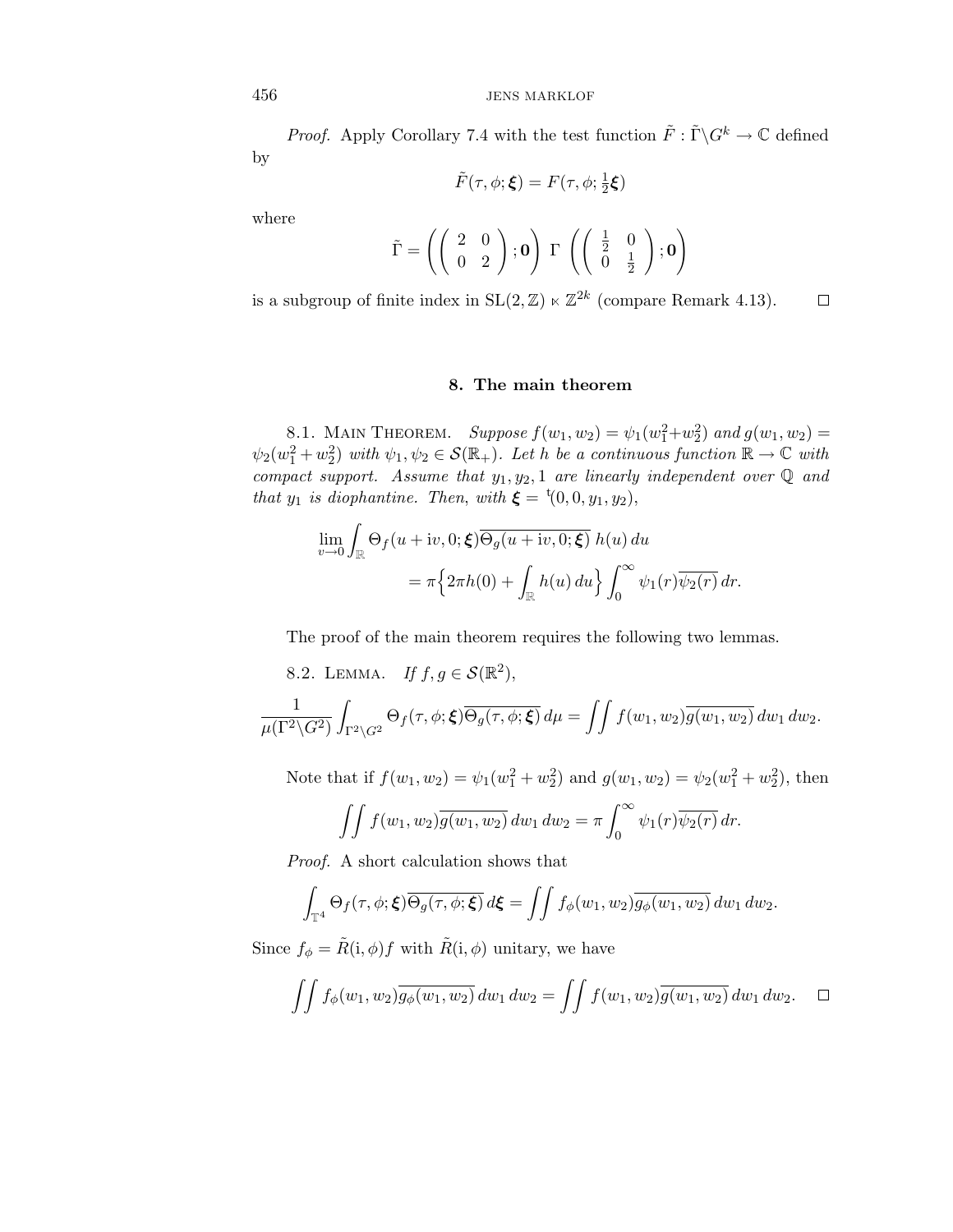8.3. LEMMA. Suppose  $f(w_1, w_2) = \psi_1(w_1^2 + w_2^2)$  and  $g(w_1, w_2) =$  $\psi_2(w_1^2+w_2^2)$ , with  $\psi_1, \psi_2 \in \mathcal{S}(\mathbb{R}_+)$ . For any  $\frac{1}{2} < \gamma < 1$ ,

$$
\lim_{v \to 0} \int_{|u| < v^{\gamma}} \Theta_f \left( u + iv, 0; \begin{pmatrix} \mathbf{0} \\ \mathbf{y} \end{pmatrix} \right) \overline{\Theta_g \left( u + iv, 0; \begin{pmatrix} \mathbf{0} \\ \mathbf{y} \end{pmatrix} \right)} h(u) du
$$

$$
= 2\pi^2 h(0) \int_0^\infty \psi_1(r) \overline{\psi_2(r)} dr.
$$

Proof. Proposition 4.11 tells us that

$$
\Theta_f\left(-\frac{1}{\tau}, \arg \tau; \begin{pmatrix} -\mathbf{y} \\ \mathbf{0} \end{pmatrix}\right) \Theta_g\left(-\frac{1}{\tau}, \arg \tau; \begin{pmatrix} -\mathbf{y} \\ \mathbf{0} \end{pmatrix}\right)
$$

$$
= \frac{v}{|\tau|^2} f_{\arg \tau}(0, 0) \overline{g_{\arg \tau}(0, 0)} + O_R\left(\left(\frac{v}{|\tau|^2}\right)^{-R}\right)
$$

holds uniformly for  $\text{Im}(-\tau^{-1}) = v|\tau|^{-2} > \frac{1}{2}$ . This condition is met, e.g., when  $|u| < v^{1/2} < 1$ . For  $|u| < v^{\gamma} < 1$ , with  $\frac{1}{2} < \gamma < 1$ , the error term is bounded by

$$
O_R\left(\left(\frac{v}{|\tau|^2}\right)^{-R}\right) = O_R(v^{R(2\gamma-1)}).
$$

Now replacing  $(w_1, w_2)$  by polar coordinates  $(r \cos \zeta, r \sin \zeta)$  yields

$$
f_{\arg \tau}(0,0)\overline{g_{\arg \tau}(0,0)} = \frac{|\tau|^2}{v^2} \left\{ \iint e\left(\frac{1}{2}(w_1^2 + w_2^2)\frac{u}{v}\right) f(w_1, w_2) dw_1 dw_2 \right\}
$$
  

$$
\times \left\{ \iint e\left(\frac{1}{2}(w_1^2 + w_2^2)\frac{u}{v}\right) g(w_1, w_2) dw_1 dw_2 \right\}
$$
  

$$
= \frac{|\tau|^2}{v^2} \pi^2 \iint_0^\infty e\left(\frac{(r_1 - r_2)u}{2v}\right) \psi_1(r_1) \overline{\psi_2(r_2)} dr_1 dr_2
$$
  

$$
= \frac{|\tau|^2}{v^2} \pi^2 \hat{\psi}_1\left(\frac{u}{2v}\right) \overline{\hat{\psi}_2\left(\frac{u}{2v}\right)},
$$

where  $\hat{\psi}$  denotes the Fourier transform

$$
\hat{\psi}(u) = \int_0^\infty e(ur)\psi(r) dr.
$$

Clearly  $\hat{\psi} \in L^2(\mathbb{R})$  for  $\psi \in \mathcal{S}(\mathbb{R}_+) \subset L^2(\mathbb{R}_+)$ . Thus,

$$
\int_{|u|  
\n
$$
= \frac{\pi^2}{v} \int_{|u|  
\n
$$
= 2\pi^2 \int_{2|u|
$$
$$
$$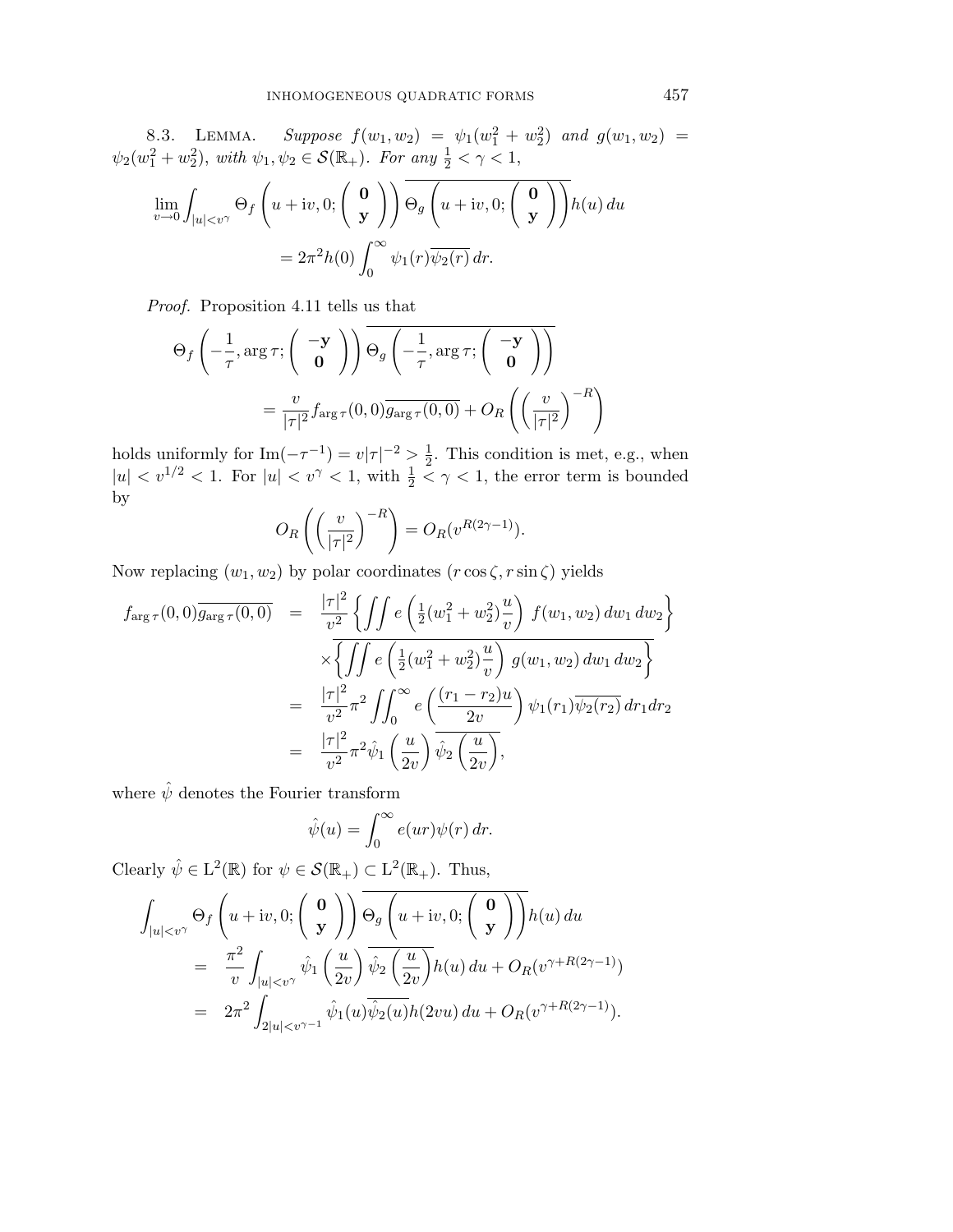Since h is continuous, for any given  $\varepsilon > 0$  we find a  $v_0 > 0$ , such that

 $|h(2vu) - h(0)| < \varepsilon$ , uniformly for all  $2|u| < v^{\gamma-1}$ ,  $0 < v < v_0$ . Thus for any  $\varepsilon > 0$ 

$$
\lim_{v \to 0} \int_{|u| < v^{\gamma}} \Theta_f \left( u + iv, 0; \begin{pmatrix} \mathbf{0} \\ \mathbf{y} \end{pmatrix} \right) \overline{\Theta_g \left( u + iv, 0; \begin{pmatrix} \mathbf{0} \\ \mathbf{y} \end{pmatrix} \right)} h(u) du
$$
\n
$$
= \lim_{v \to 0} 2\pi^2 \{h(0) + O(\varepsilon)\} \int_{2|u| < v^{\gamma - 1}} \hat{\psi}_1(u) \overline{\hat{\psi}_2(u)} du
$$
\n
$$
= 2\pi^2 \{h(0) + O(\varepsilon)\} \int_{\mathbb{R}} \hat{\psi}_1(u) \overline{\hat{\psi}_2(u)} du
$$
\n
$$
= 2\pi^2 \{h(0) + O(\varepsilon)\} \int_0^\infty \psi_1(r) \overline{\psi_2(r)} dr
$$

by Parseval's equality. Because  $\varepsilon > 0$  can be arbitrarily small, the claim is proved.  $\Box$ 

8.4. Proof of the main theorem.

8.4.1. Due to the linearity in  $h$  of the integrals in 8.1, we may assume without loss of generality that (i)  $h$  is positive (compare the argument used in the proof of Corollary 7.4) and (ii) that  $h$  is normalized as a probability density.

8.4.2. Let us split the integration on the left-hand side of 8.1 into

$$
\int_{\mathbb{R}} = \int_{|u| < v^{1-\varepsilon}} + \int_{|u| > v^{1-\varepsilon}},
$$

for some small  $\varepsilon > 0$ . The first integral gives, by virtue of Lemma 8.3, the contribution

$$
2\pi^2 h(0) \int_0^\infty \psi_1(r) \overline{\psi_2(r)}\, dr.
$$

8.4.3. In order to apply Corollary 7.6, we need to construct a function  $F_R$ of the form studied in 7.2, which dominates  $|F|$ . Let us define

$$
f^*(w_1) = \sup_{w_2 \in \mathbb{R}} \sup_{\phi \in \mathbb{R}} |f_{\phi}(w_1, w_2) g_{\phi}(w_1, w_2)|,
$$

which is clearly rapidly decreasing at  $\pm \infty$  since, for every  $T > 1$ , there is a constant  $c_T > 0$  such that

$$
f^*(w_1) \le \sup_{w_2 \in \mathbb{R}} c_T \left( 1 + \sqrt{w_1^2 + w_2^2} \right)^{-2T} \le c_T (1 + |w_1|)^{-2T},
$$

holds (cf. Lemma 4.3).

Choosing (compare 7.2)

$$
F_R(\tau;\boldsymbol{\xi}) = \sum_{\gamma \in \Gamma_{\infty} \backslash \mathrm{SL}(2,\mathbb{Z})} \sum_{m \in \mathbb{Z}} f^* \left( -\frac{1}{2} (y_{1,\gamma} + m) v_{\gamma}^{1/2} \right) v_{\gamma} \chi_R(v_{\gamma}),
$$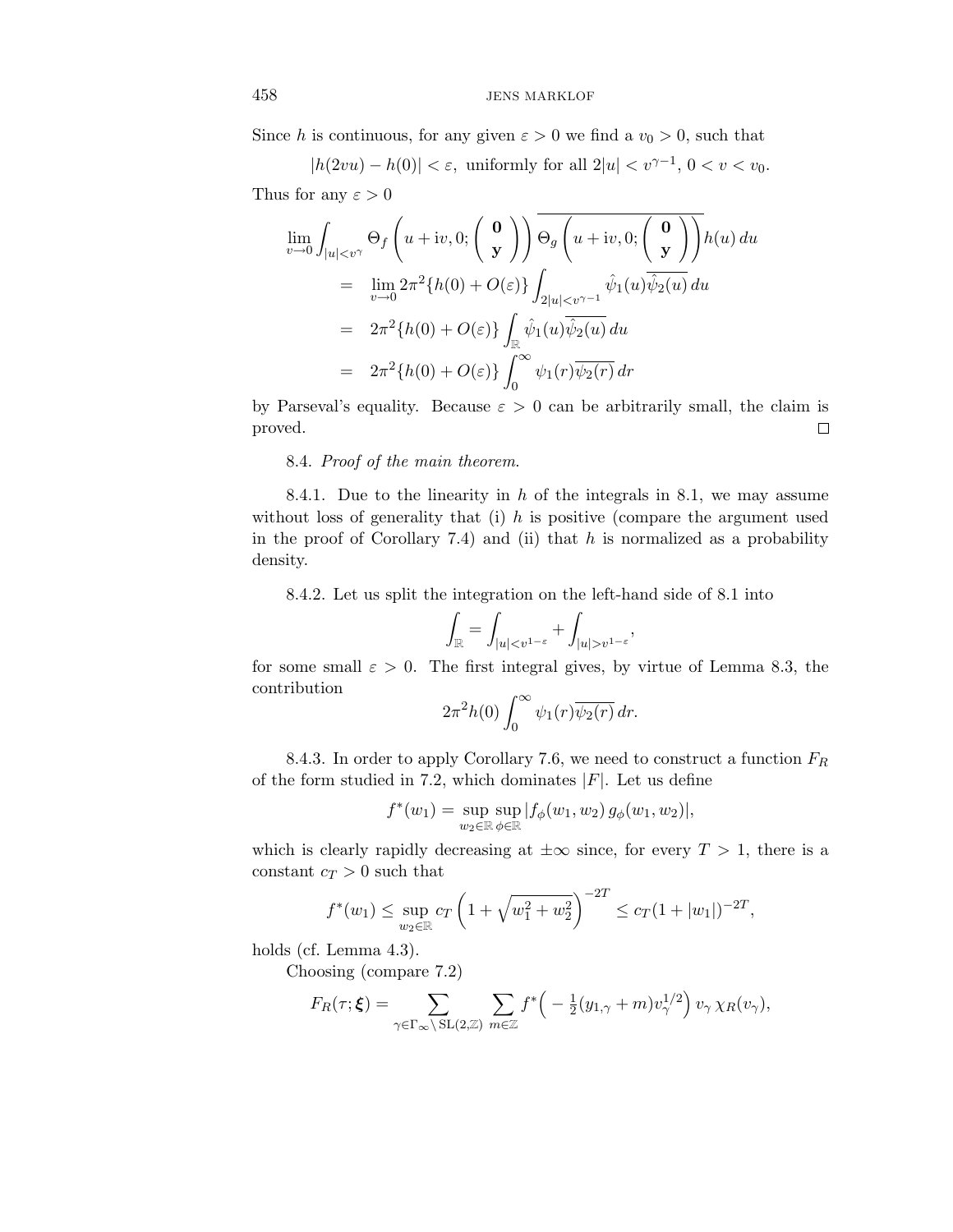we have for all  $v > R$ 

$$
\hat{F}_R(\tau;\boldsymbol{\xi}) = F_R(\tau;2\boldsymbol{\xi}) = v \sum_{m \in \mathbb{Z}} \left\{ f^* \left( \left( \frac{m}{2} - y_1 \right) v^{1/2} \right) + f^* \left( \left( \frac{m}{2} + y_1 \right) v^{1/2} \right) \right\};
$$

that is,

$$
\hat{F}_R(\tau; \xi) = v \left\{ f^* \left( \left( \frac{n}{2} - y_1 \right) v^{1/2} \right) + f^* \left( \left( -\frac{n}{2} + y_1 \right) v^{1/2} \right) \right\} + O(v^{-T}),
$$

for all  $y_1 \in \frac{n}{2} + [-\frac{1}{4}, \frac{1}{4}], n \in \mathbb{Z}$ . By construction, for  $\mathbf{n} = {}^{t}(n_1, n_2)$ ,

$$
\left| f_{\phi} \left( (\mathbf{n} - \mathbf{y}) v^{1/2} \right) g_{\phi} \left( (\mathbf{n} - \mathbf{y}) v^{1/2} \right) \right| \le f^* \left( (n_1 - y_1) v^{1/2} \right)
$$

which implies that, for all  $v > R$ , R large enough,

$$
v \bigg| \sum_{\mathbf{m} \in \mathbb{Z}^2} f_{\phi} \left( (\mathbf{m} - \mathbf{y}) v^{1/2} \right) g_{\phi} \left( (\mathbf{m} - \mathbf{y}) v^{1/2} \right) \bigg|
$$
  
=  $v \bigg| f_{\phi} \left( (\mathbf{n} - \mathbf{y}) v^{1/2} \right) g_{\phi} \left( (\mathbf{n} - \mathbf{y}) v^{1/2} \right) \bigg| + O(v^{-T})$   
 $\leq v f^* \left( (n_1 - y_1) v^{1/2} \right) + O(v^{-T}) = v \sum_{m_1 \in \mathbb{Z}} f^* \left( (m_1 - y_1) v^{1/2} \right) + O(v^{-T}),$ 

uniformly for  $y = {}^{t}(y_1, y_2) \in \mathbf{n} + [\frac{1}{2}, \frac{1}{2}]^2$ ,  $\mathbf{n} \in \mathbb{Z}^2$ .

Therefore, by virtue of Proposition 4.10, we have, for all sufficiently large  $R$ ,

$$
|\Theta_f(\tau,\phi;\boldsymbol{\xi})\Theta_g(\tau,\phi;\boldsymbol{\xi})| \le 1 + v \sum_{\substack{m \in \mathbb{Z} \\ m \text{ even}}} f^* \left( \left( \frac{m}{2} - y_1 \right) v^{1/2} \right) \le 1 + \hat{F}_R(\tau;\boldsymbol{\xi})
$$

for  $v \ge R$ , and so  $|\Theta_f \Theta_g| X_R \le 1 + \hat{F}_R$ . We can now apply Corollary 7.6, and thus obtain the second term on the right-hand side of 8.1 (recall Lemma 8.2).

 $\Box$ 

 $\Box$ 

8.5. Proof of Theorem 2.2. Recall that

$$
\int_{\mathbb{R}} \Theta_f \left( u + i \frac{1}{\lambda}, 0; {}^{t}(0, 0, \alpha, \beta) \right) \overline{\Theta_g \left( u + i \frac{1}{\lambda}, 0; {}^{t}(0, 0, \alpha, \beta) \right)} h(u) du
$$
  
=  $\pi R_2(\psi_1, \psi_2, h, \lambda).$ 

We have furthermore

$$
\hat{h}(s) = \int_{\mathbb{R}} h(u)e\left(\frac{1}{2}us\right) du, \quad h(u) = \frac{1}{2} \int_{\mathbb{R}} \hat{h}(s)e\left(-\frac{1}{2}us\right) ds;
$$
  
hence  $2h(0) = \int \hat{h}(s)ds$  and  $\int h(u)du = \hat{h}(0)$ .

8.6. Proof of Theorem 1.8.

8.6.1. Let  $\chi[a, b]$  be the characteristic function of the interval  $[a, b]$ . Given any  $\varepsilon > 0$ , we approximate  $\chi[a, b]$  from above and below by functions  $\chi_{\pm} \in$  $C^{\infty}(\mathbb{R})$  with compact support so that

$$
\chi_{-}(s) \leq \chi[a,b](s) \leq \chi_{+}(s), \qquad \int_{\mathbb{R}} (\chi_{+}(s) - \chi_{-}(s)) ds < \varepsilon.
$$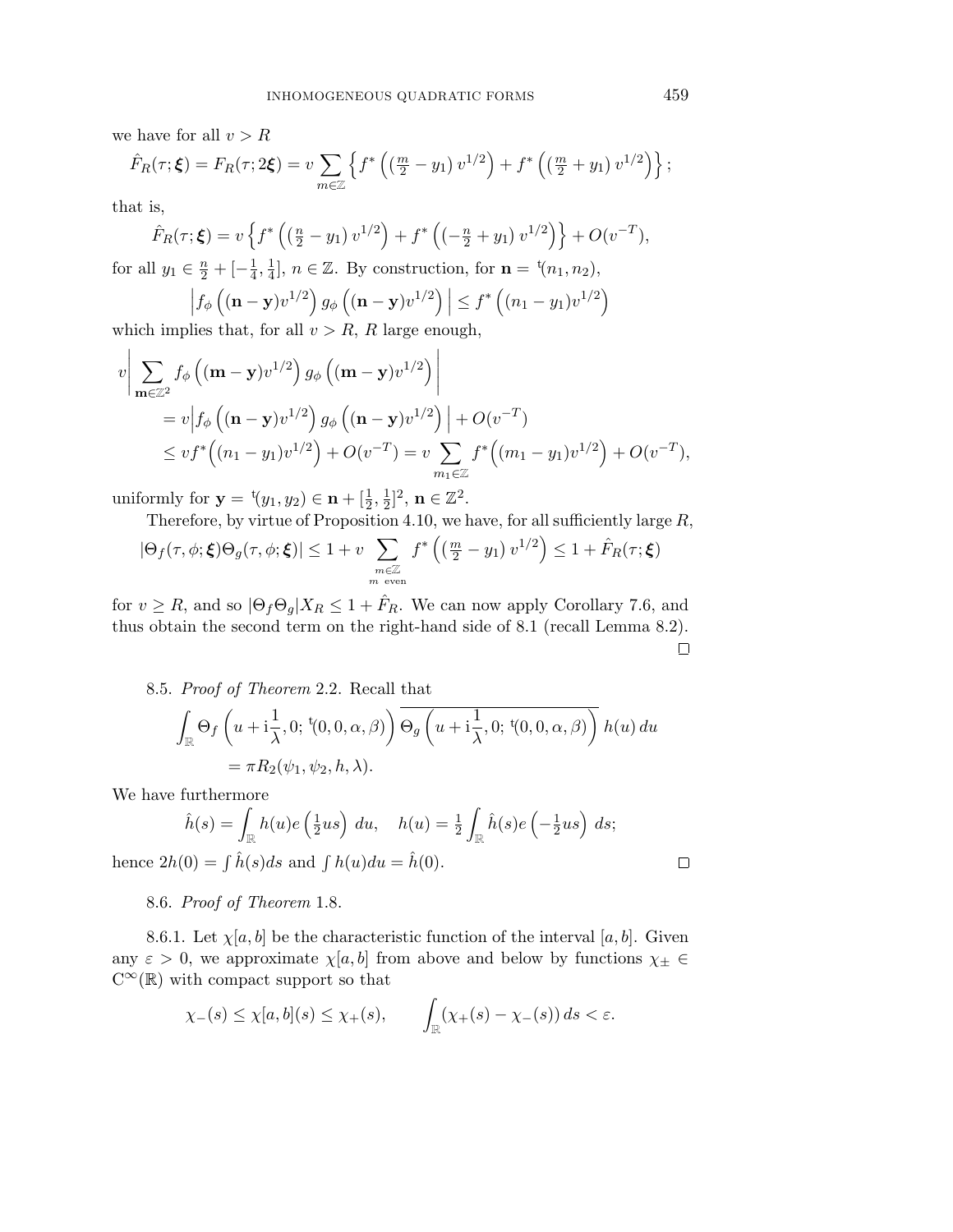Put

$$
\hat{h}_{\pm}(s) = \chi_{\pm}(s) \pm \frac{\delta}{1+s^2},
$$

where  $\delta > 0$  is chosen such that

$$
\int_{\mathbb{R}} \frac{4\delta}{1+s^2} \, ds < \varepsilon.
$$

Then

$$
\hat{h}_{-}(s) + \frac{\delta}{1+s^2} \le \chi[a, b](s) \le \hat{h}_{+}(s) - \frac{\delta}{1+s^2},
$$

$$
\int_{\mathbb{R}} \left(\hat{h}_{+}(s) - \hat{h}_{-}(s) + \frac{2\delta}{1+s^2}\right) ds < 2\varepsilon.
$$

The inverse Fourier transform

$$
h_{\pm}(u) = \frac{1}{2} \int_{\mathbb{R}} \hat{h}_{\pm}(s) e\left(-\frac{1}{2}us\right) ds
$$

is continuous on  $\mathbb{R}$ , infinitely differentiable on  $\mathbb{R} - \{0\}$  and decreases, together with its derivatives, rapidly at  $\pm \infty$ .

8.6.2. We fix a smoothed characteristic function  $\chi \in C^{\infty}(\mathbb{R})$  of compact support in  $[-2, 2]$ , with  $0 \le \chi \le 1$  and  $\chi(u) = 1$  if  $u \in [-1, 1]$ . Define

$$
h_{T,\pm}(u) = h_{\pm}(u) \chi\left(\frac{u}{T}\right),\,
$$

which is continuous and has compact support in  $[-2T, 2T]$ . For the Fourier transform

$$
\hat{h}_{T,\pm}(s) = \int_{\mathbb{R}} h_{T,\pm}(u)e\left(\frac{1}{2}us\right) du
$$

we have, for some constant  $C$ ,

$$
|\hat{h}_{\pm}(s) - \hat{h}_{T,\pm}(s)| \leq \int_{\mathbb{R}} |h_{\pm}(u)| \left| 1 - \chi\left(\frac{u}{T}\right) \right| du \leq \int_{|u| > T} |h_{\pm}(u)| du \leq \frac{C}{T},
$$

and (integrate by parts twice)

$$
\begin{aligned}\n|\hat{h}_{\pm}(s) - \hat{h}_{T,\pm}(s)| &\leq \frac{1}{(\pi s)^2} \left\{ \int_{|u|>T} |h_{\pm}'(u)| \, du + \frac{2}{T} \int_{\mathbb{R}} \left| h_{\pm}'(u) \chi' \left( \frac{u}{T} \right) \right| \, du \right. \\
&\quad \left. + \frac{1}{T^2} \int_{\mathbb{R}} \left| h_{\pm}(u) \chi'' \left( \frac{u}{T} \right) \right| \, du \right\} \\
&\leq \frac{C}{Ts^2}.\n\end{aligned}
$$

Therefore we find some  $T > 1$  such that

$$
|\hat{h}_{\pm}(s) - \hat{h}_{T,\pm}(s)| < \frac{\delta}{1+s^2}.
$$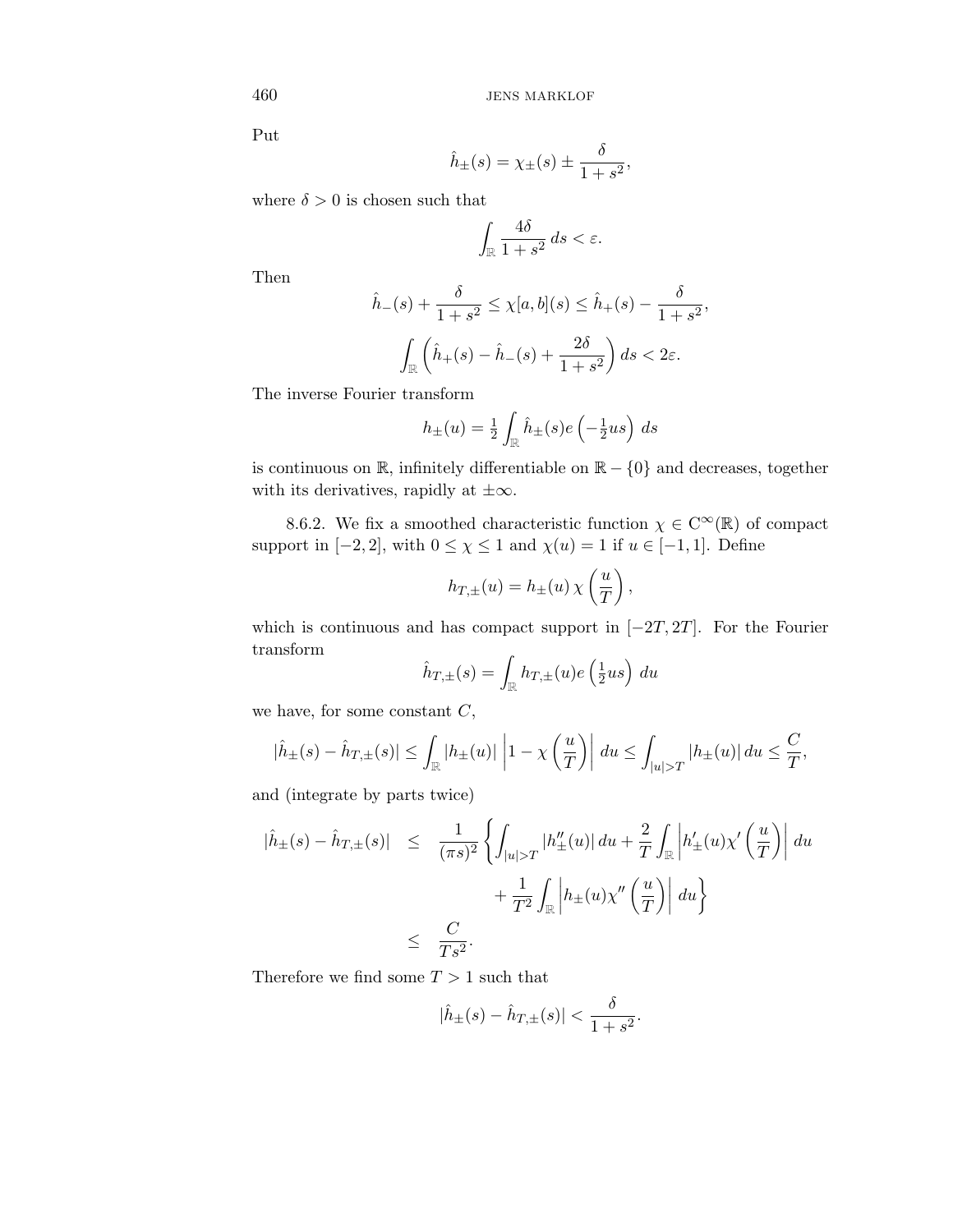Hence

$$
\hat{h}_{T,-}(s) \leq \chi[a,b](s) \leq \hat{h}_{T,+}(s), \qquad \int_{\mathbb{R}} (\hat{h}_{T,+}(s) - \hat{h}_{T,-}(s)) ds < 2\varepsilon.
$$

8.6.3. We will assume in the following that  $\psi_1, \psi_2 \geq 0$ . Then

$$
\frac{1}{\pi\lambda} \sum_{j\neq k} \psi_1 \left(\frac{\lambda_j}{\lambda}\right) \psi_2 \left(\frac{\lambda_k}{\lambda}\right) \hat{h}_{T,-} (\lambda_j - \lambda_k)
$$
\n
$$
\leq \frac{1}{\pi\lambda} \sum_{j\neq k} \psi_1 \left(\frac{\lambda_j}{\lambda}\right) \psi_2 \left(\frac{\lambda_k}{\lambda}\right) \chi[a, b](\lambda_j - \lambda_k)
$$
\n
$$
\leq \frac{1}{\pi\lambda} \sum_{j\neq k} \psi_1 \left(\frac{\lambda_j}{\lambda}\right) \psi_2 \left(\frac{\lambda_k}{\lambda}\right) \hat{h}_{T,+} (\lambda_j - \lambda_k).
$$

The functions  $h_{T,\pm}$  satisfy the assumptions in Theorem 2.2, so the limits of left- and right-hand sides exist, and differ by less than

$$
2\pi\varepsilon \Big| \int_0^\infty \psi_1(r)\psi_2(r)dr \Big|
$$

for arbitrarily small  $\varepsilon > 0$ . Hence

$$
\lim_{\lambda \to \infty} \frac{1}{\pi \lambda} \sum_{j \neq k} \psi_1 \left( \frac{\lambda_j}{\lambda} \right) \psi_2 \left( \frac{\lambda_k}{\lambda} \right) \chi[a, b](\lambda_j - \lambda_k) = \pi(b - a) \int \psi_1(r) \psi_2(r) dr.
$$

8.6.4. Analogous arguments allow us to replace first  $\psi_1$  and then  $\psi_2$  by characteristic functions.  $\Box$ 

For detailed discussions of approximation functions of the type used above, see [29] and references therein.

#### **9. Counterexamples**

9.1. Put

$$
Q_{\alpha,\beta}(m,n) = (m-\alpha)^2 + (n-\beta)^2.
$$

For  $(\alpha, \beta) \in \mathbb{Q}^2$  we find (see Appendix A.10 for details) for  $\lambda \to \infty$ ,

$$
R^{(\alpha,\beta)}[0,0] = \frac{1}{\pi\lambda} \# \{ (m_1, m_2, n_1, n_2) \in \mathbb{Z}^4 : (m_1, n_1) \neq (m_2, n_2),
$$
  

$$
Q_{\alpha,\beta}(m_1, n_1) \leq \lambda, \ Q_{\alpha,\beta}(m_1, n_1) = Q_{\alpha,\beta}(m_2, n_2) \} \sim c_{\alpha,\beta} \log \lambda,
$$

for some constant  $c_{\alpha,\beta} > 0$ . This fact will be the key in proving the first half of Theorem 1.13.

9.2. Proof of Theorem 1.13 (i). Enumerate the rational forms  $Q_{\alpha_j,\beta_j}$  with  $(\alpha_j, \beta_j) \in \mathbb{Q}^2$  as  $P_1, P_2, P_3, \ldots$ . Because of the asymptotics 9.1, given any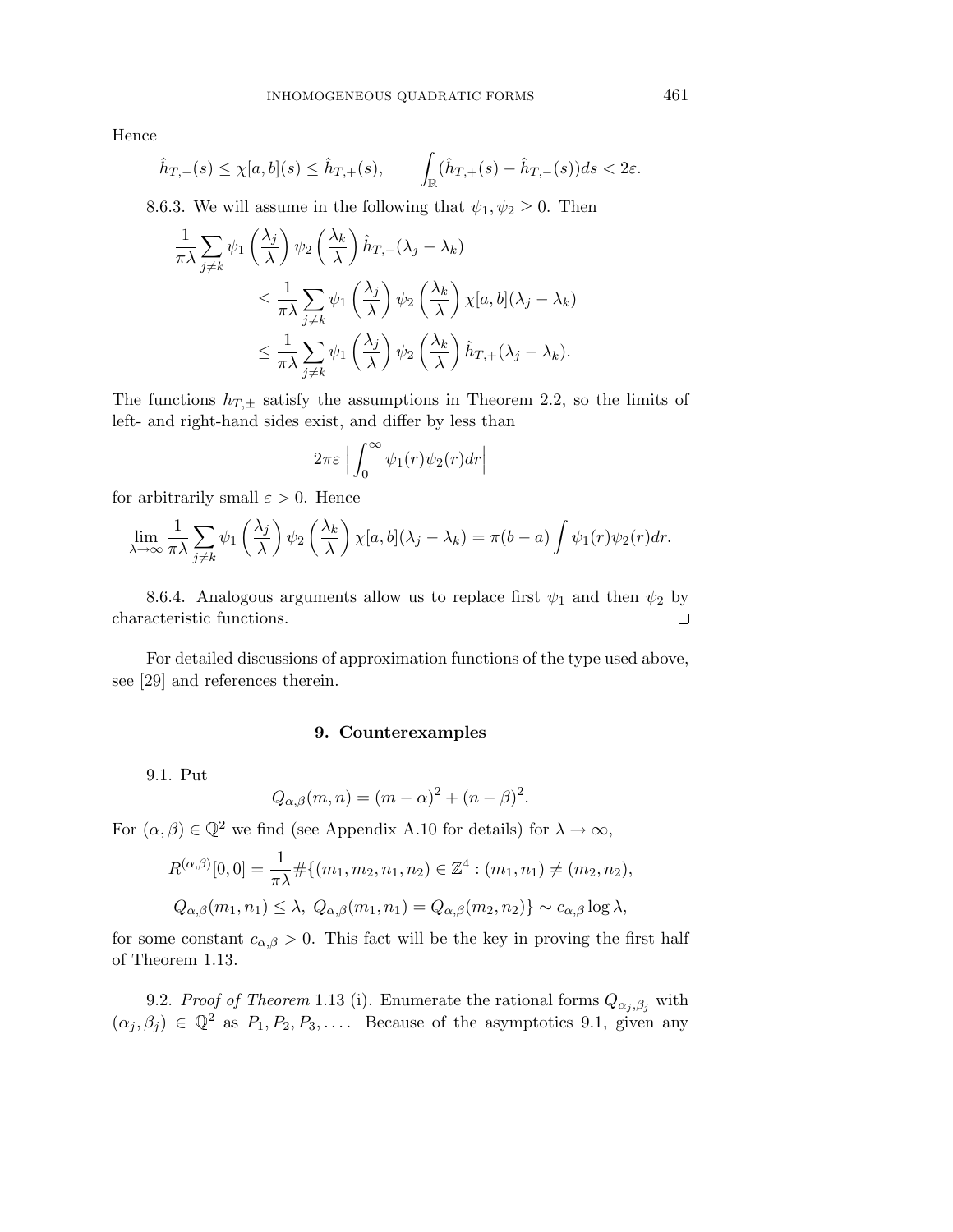$\lambda > 1$ , there exists an  $M_i > \lambda$  such that

$$
\frac{1}{\pi M_j} \# \{ (m_1, m_2, n_1, n_2) \in \mathbb{Z}^4 : (m_1, n_1) \neq (m_2, n_2),
$$
  

$$
P_j(m_1, n_1) \leq M_j, \ P_j(m_1, n_1) = P_j(m_2, n_2) \} \geq \frac{\log M_j}{\log \log \log M_j}.
$$

Now since

$$
Q_{\alpha,\beta}(m_1,n_1) - Q_{\alpha,\beta}(m_2,n_2) = Q_{\alpha_j,\beta_j}(m_1,n_1) - Q_{\alpha_j,\beta_j}(m_2,n_2) + 2(\alpha_j - \alpha)(m_1 - m_2) + 2(\beta_j - \beta)(n_1 - n_2),
$$

we have that

$$
R_2^{(\alpha,\beta)}[-a,a](M_j) \ge R_2^{(\alpha_j,\beta_j)}[0,0](M_j)
$$

when  $|\alpha - \alpha_j| < \frac{a}{8(\sqrt{M_j}+1)}$  and  $|\beta - \beta_j| < \frac{a}{8(\sqrt{M_j}+1)}$ . Denote by  $B_j \subset \mathbb{T}^2$  the open set of such  $(\alpha, \beta)$ .

To summarize, given any  $\lambda > 1$ , there exists an  $M_i > \lambda$  such that

$$
R_2^{(\alpha,\beta)}[-a,a](M_j) \ge \frac{\log M_j}{\log\log\log M_j}
$$

for all  $(\alpha, \beta) \in B_j$ . Individually, the sets  $B_j$  shrink to a point as  $\lambda \to \infty$ . Note, however, that for every fixed  $\lambda$  the union

$$
\bigcup_{j:M_j\geq\lambda}B_j
$$

is open and dense in  $\mathbb{T}^2$ , and therefore

$$
B=\bigcap_{\lambda=1}^\infty\bigcup_{j:M_j\geq\lambda}B_j
$$

is of second Baire category.

So if  $(\alpha, \beta) \in B$ , then, given any  $\lambda > 1$ , there exists some  $M > \lambda$ , such that

$$
R_2^{(\alpha,\beta)}[-a,a](M) \ge \frac{\log M}{\log \log \log M}.
$$

Note that the proof remains valid if log log log is replaced by any slowly increasing positive function  $\nu \leq \log \log \log$  with  $\nu(M) \to \infty$   $(M \to \infty)$ .

9.3. Proof of Theorem 1.13 (ii). By virtue of Theorem 1.8, there exists a countable dense set  $\{(\xi_j, \zeta_j) \in \mathbb{T}^2 : j \in \mathbb{N}\}\)$  for which the pair correlation density of the forms  $O_j := Q_{\xi_j, \zeta_j}$  is uniform. That is, for any  $\lambda > 1$ , we find some  $L_j > \lambda$  such that

$$
2\pi a - \frac{1}{\lambda} < R_2^{(\xi_j, \zeta_j)}[-a, a](L_j) < 2\pi a + \frac{1}{\lambda}.
$$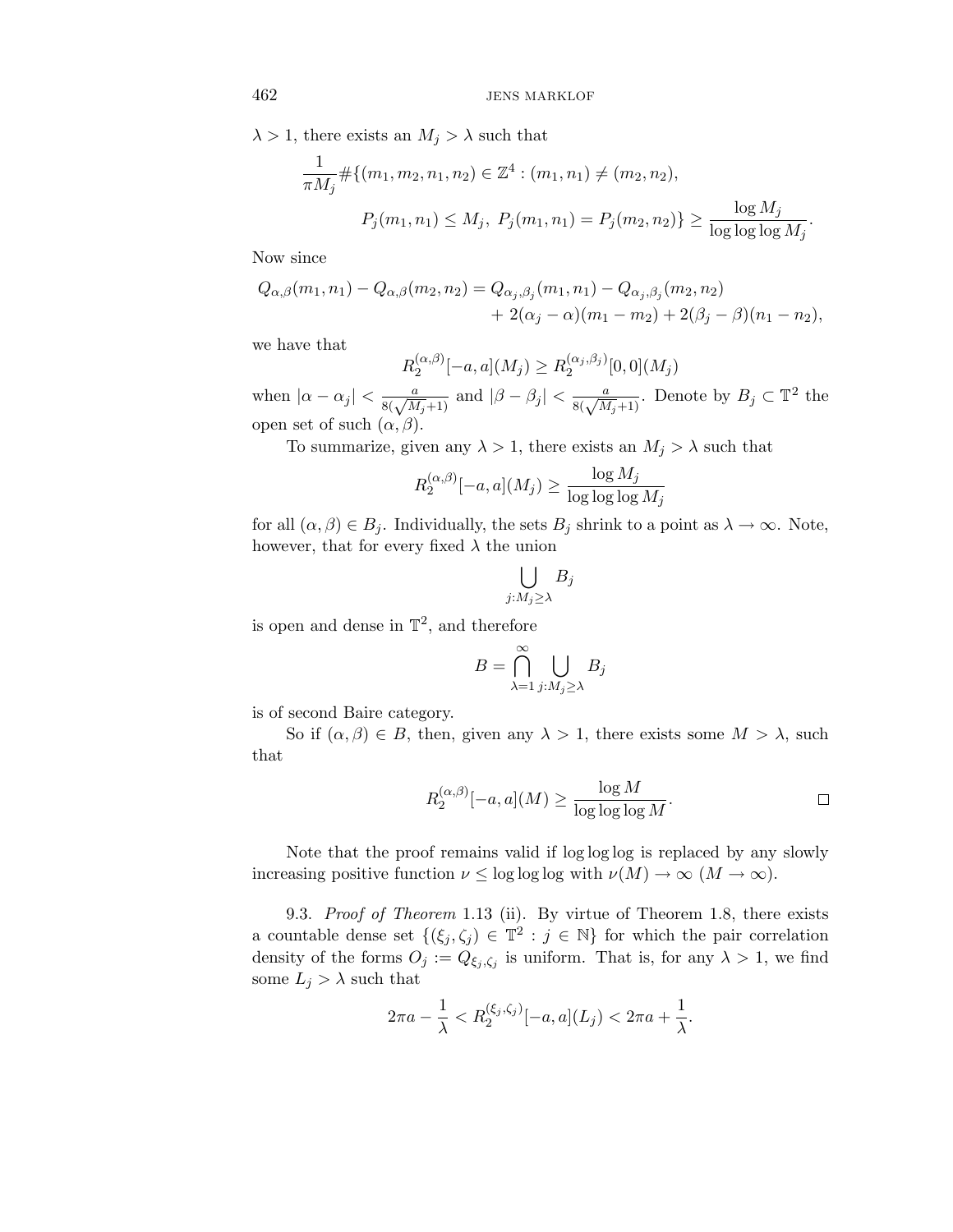Let  $A_i \subset \mathbb{T}^2$  be the open set of  $(\alpha, \beta)$ , which satisfy  $|\alpha - \xi_i| < \varepsilon_i$  and  $|\beta - \zeta_i|$  $\langle \varepsilon_i, \text{ where } \varepsilon_i > 0 \text{ can be chosen in such a way that }$ 

$$
2\pi a - \frac{2}{\lambda} < R_2^{(\alpha,\beta)}[-a,a](L_j) < 2\pi a + \frac{2}{\lambda}
$$

for all  $(\alpha, \beta) \in A_i$ . Now,

$$
A = \bigcap_{\lambda=1}^{\infty} \bigcup_{j:L_j \ge \lambda} A_j
$$

is again of second category. We conclude that if  $(\alpha, \beta) \in A$ , then, given any  $\lambda > 1$ , there exists some  $L > \lambda$ , such that

$$
2\pi a - \frac{2}{\lambda} < R_2^{(\alpha,\beta)}[-a,a](L) < 2\pi a + \frac{2}{\lambda}.\tag{}
$$

9.4. Conclusion of the proof of Theorem 1.13. Since A and B are of second Baire category, so is the intersection  $C = A \cap B$ .  $\Box$ 

### **Appendix A. Symmetries**

A.1. We have seen in Section 5 that in the case when  $\alpha, \beta, 1$  are linearly independent over Q,

$$
\int_{\mathbb{R}} F(u+iv,0; \, {}^{\rm t}(0,0,\alpha,\beta))h(u)du
$$

converges for all suitably nice test functions F on  $\Gamma^2 \backslash G^2$  to the average of F over  $\Gamma^2 \backslash G^2$ , as  $v \to 0$ . This is no longer true when  $\alpha, \beta, 1$  are linearly dependent over  $\mathbb{Q}$ , i.e., if we find integers  $(k, l, m) \in \mathbb{Z}^3 - \{(0, 0, 0)\}\$  such that  $k\alpha + l\beta + m = 0$ . One of k, l must be nonzero, and we will assume in the following (without loss of generality) that  $l \neq 0$ , i.e.,  $\beta = -\frac{1}{l}(k\alpha + m)$ .

A.2. Suppose  $\alpha \notin \mathbb{Q}$ . For any given function  $F \in C(G^2)$  which is invariant under the left action of  $\Gamma^2$ , we define a function  $\tilde{F} \in C(G^1)$  by

$$
\tilde{F}\left(\tau,\phi;\left(\begin{array}{c}x\\y\end{array}\right)\right)=F\left(\tau,\phi;\left(\begin{array}{c}-\frac{1}{l}(kx+m)\\y\\-\frac{1}{l}(ky+m)\end{array}\right)\right).
$$

Since  $\tilde{F}$  is invariant under the left action of the subgroup

$$
\Gamma_{2l}^1 = \left\{ (\gamma, \mathbf{n}) \in SL(2, \mathbb{Z}) \ltimes \mathbb{Z}^2 : \gamma = \left( \begin{array}{cc} 1 & 0 \\ 0 & 1 \end{array} \right) \text{ mod } 2l, \ \mathbf{n} = \mathbf{0} \text{ mod } 2l \right\} \subset \Gamma^1,
$$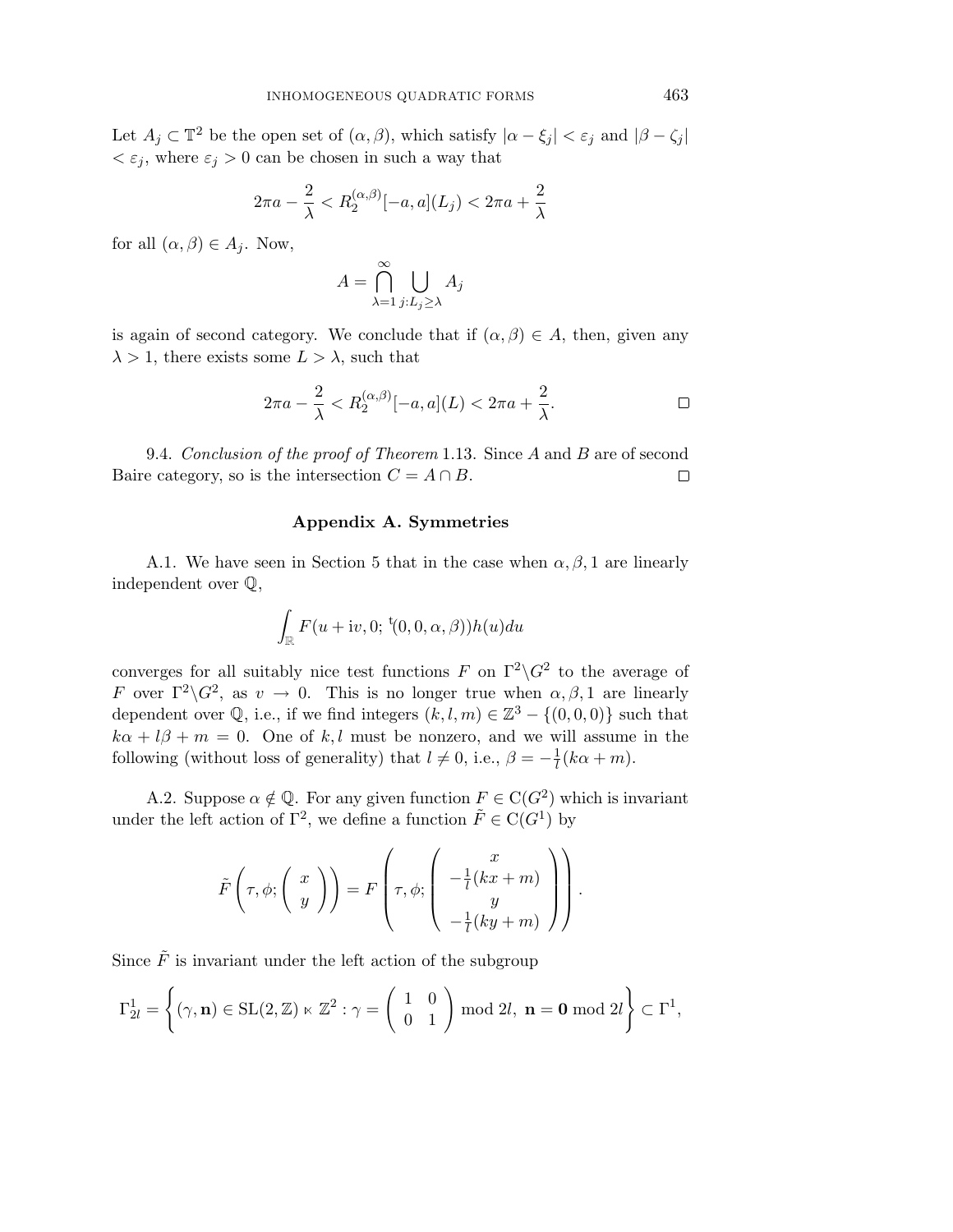we can identify  $\tilde{F}$  as a function on  $\Gamma^1_{2l} \backslash G^1$ . The congruence group  $\Gamma^1_{2l}$  is of finite index in  $SL(2, \mathbb{Z}) \ltimes \mathbb{Z}^2$ , and hence  $\Gamma^1_{2l} \backslash G^1$  has finite volume with respect to Haar measure.

A.3. If  $\alpha = \frac{p}{q}$  and  $\beta = \frac{r}{s}$  are rational, we define instead

$$
\tilde{F}(\tau,\phi) = F(\tau,\phi;\,{}^t\! (0,0,\tfrac{p}{q},\tfrac{r}{s}))
$$

which is a function on  $G^0$  invariant under the left action of the subgroup

$$
\Gamma_{2qs}^{0} = \left\{ \gamma \in \Gamma_{\theta} : \gamma = \left( \begin{array}{cc} 1 & 0 \\ 0 & 1 \end{array} \right) \bmod 2qs \right\}.
$$

Again,  $\Gamma^0_{2qs}\backslash G^0$  has finite measure.

A.4. Example 1. Consider the case  $\alpha = \beta \notin \mathbb{Q}$ . In order to remove the two-fold degeneracy we consider the symmetry-reduced set

$$
\{(m - \alpha)^2 + (n - \alpha)^2 : (m, n) \in \mathbb{Z}^2, m \ge n\}
$$

whose elements we label by  $\lambda_1 < \lambda_2 < \cdots$ . The pair correlation function of this sequence is now again Poissonian:

A.5. THEOREM. Assume  $\alpha = \beta$  is diophantine. Then

$$
\lim_{\lambda \to \infty} R_2[a, b](\lambda) = \frac{\pi}{2}(b - a).
$$

Notice that the mean density is now  $\frac{\pi}{2}$  since we count only distinct elements.

A.6. Sketch of the proof. The smoothed correlation function is

$$
R_2(\psi_1, \psi_2, h, \lambda) = \frac{2}{\pi \lambda} \sum_{\substack{(m_1, n_1) \in \mathbb{Z}^2 \ (m_2, n_2) \in \mathbb{Z}^2}} \sum_{\substack{m_1 \ge n_1 \\ m_1 \ge n_1}} \sum_{\substack{(m_2, n_2) \in \mathbb{Z}^2 \ n_2 \ge n_2}} \times \psi_1 \left( \frac{(m_1 - \alpha)^2 + (n_1 - \alpha)^2}{\lambda} \right) \times \psi_2 \left( \frac{(m_2 - \alpha)^2 + (n_2 - \alpha)^2}{\lambda} \right) \times \hat{h}((m_1 - \alpha)^2 + (n_1 - \alpha)^2 - (m_2 - \alpha)^2 - (n_2 - \alpha)^2).
$$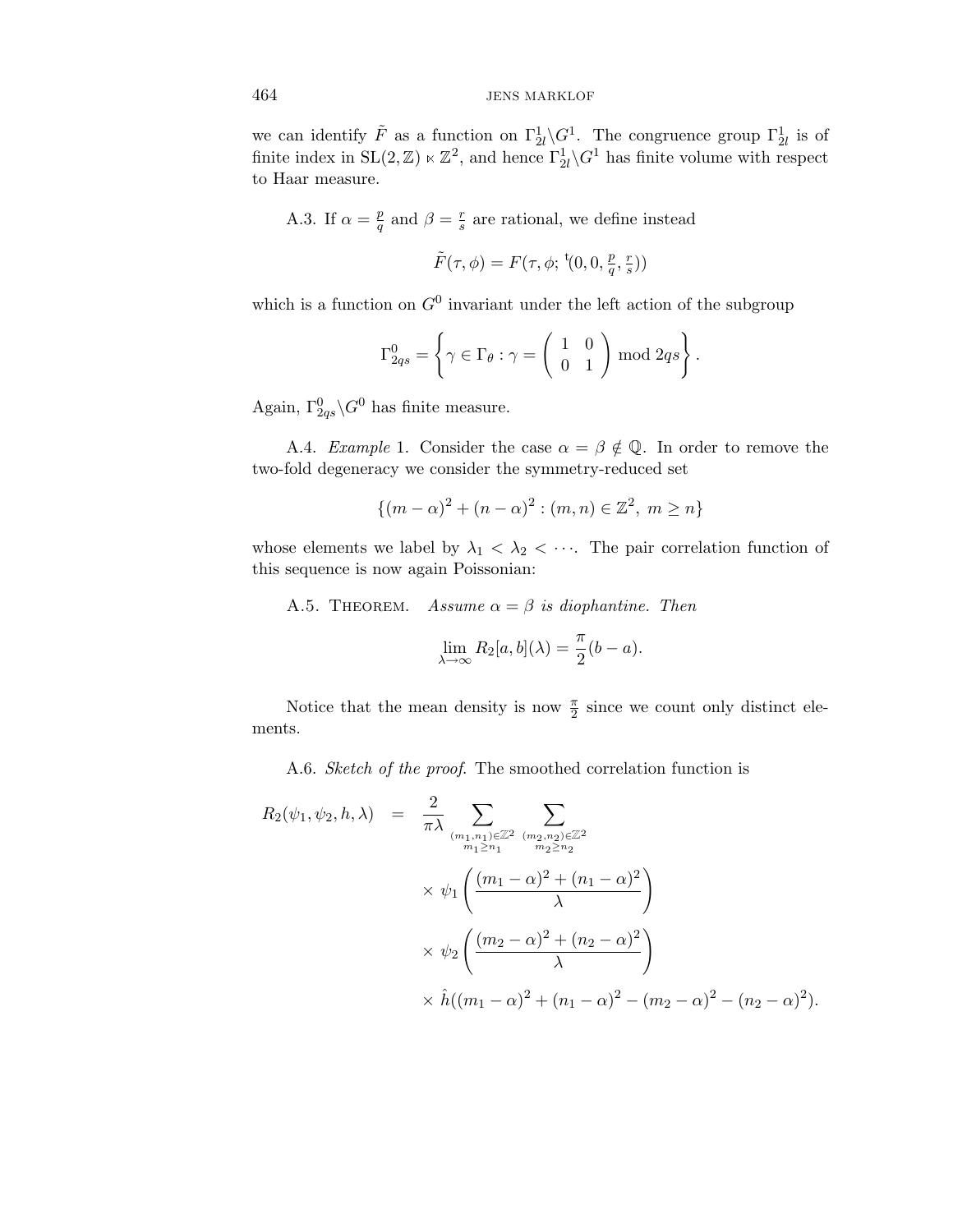This is asymptotic for large  $\lambda$ :

$$
R_2(\psi_1, \psi_2, h, \lambda) \sim \frac{1}{2\pi\lambda} \sum_{(m_1, n_1) \in \mathbb{Z}^2} \sum_{(m_2, n_2) \in \mathbb{Z}^2} \psi_1 \left( \frac{(m_1 - \alpha)^2 + (n_1 - \alpha)^2}{\lambda} \right)
$$

$$
\times \psi_2 \left( \frac{(m_2 - \alpha)^2 + (n_2 - \alpha)^2}{\lambda} \right)
$$

$$
\times \hat{h}((m_1 - \alpha)^2 + (n_1 - \alpha)^2 - (m_2 - \alpha)^2 - (n_2 - \alpha)^2),
$$

since the diagonal terms  $m_1 = n_1$  or  $m_2 = n_2$  give lower order contributions. The right-hand side of the above expression is equal to

$$
\frac{1}{2\pi} \int_{\mathbb{R}} \Theta_f\left(u + i\frac{1}{\lambda}, 0; {}^{t}(0,0,\alpha,\alpha)\right) \overline{\Theta_g\left(u + i\frac{1}{\lambda}, 0; {}^{t}(0,0,\alpha,\alpha)\right)} h(u) du.
$$

The corresponding test function

$$
\tilde{F}(\tau,\phi;\,^t(x,y)) = \Theta_f(\tau,\phi;\,^t(x,x,y,y))\overline{\Theta_g(\tau,\phi;\,^t(x,x,y,y))}
$$

is a function on  $\Gamma^1 \backslash G^1$ ; compare A.2. Starting from Theorem 7.3 we can apply the same string of arguments as before. The only main difference is that Lemma 8.2 has to be replaced by the one given below. This yields (compare the main Theorem 8.1; we assume here that  $\psi_1, \psi_2$  are real-valued)

$$
\lim_{v \to 0} \int_{\mathbb{R}} \Theta_f(u + iv, 0; t(0, 0, y, y)) \overline{\Theta_g(u + iv, 0; t(0, 0, y, y))} h(u) du
$$
  
=  $2\pi \left\{ \pi h(0) + \int_{\mathbb{R}} h(u) du \right\} \int_0^\infty \psi_1(r) \psi_2(r) dr,$ 

and hence

$$
\lim_{\lambda \to \infty} R_2(\psi_1, \psi_2, h, \lambda) = \left\{ \hat{h}(0) + \frac{\pi}{2} \int_{\mathbb{R}} \hat{h}(s) ds \right\} \int \psi_1(r) \psi_2(r) dr,
$$

as needed.

A.7. LEMMA. If 
$$
f, g \in \mathcal{S}(\mathbb{R}^2)
$$
,  
\n
$$
\frac{1}{\mu(\Gamma^1 \backslash G^1)} \int_{\Gamma^1 \backslash G^1} \Theta_f(\tau, \phi; {}^{\mathfrak{t}}(x, x, y, y)) \overline{\Theta_g(\tau, \phi; {}^{\mathfrak{t}}(x, x, y, y))} d\mu
$$
\n
$$
= \iint \left\{ f(w_1, w_2) \overline{g(w_1, w_2)} + f(w_1, w_2) \overline{g(w_2, w_1)} \right\} dw_1 dw_2.
$$

When  $f(w_1, w_2) = \psi_1(w_1^2 + w_2^2)$  and  $g(w_1, w_2) = \psi_2(w_1^2 + w_2^2)$ , this yields  $\int \int \int \{f(w_1, w_2) \overline{g(w_1, w_2)} + f(w_1, w_2) \overline{g(w_2, w_1)}\} dw_1 dw_2 = 2\pi \int_{-\infty}^{\infty}$  $\psi_1(r)\psi_2(r)\,dr;$ compare 8.2.

 $\Box$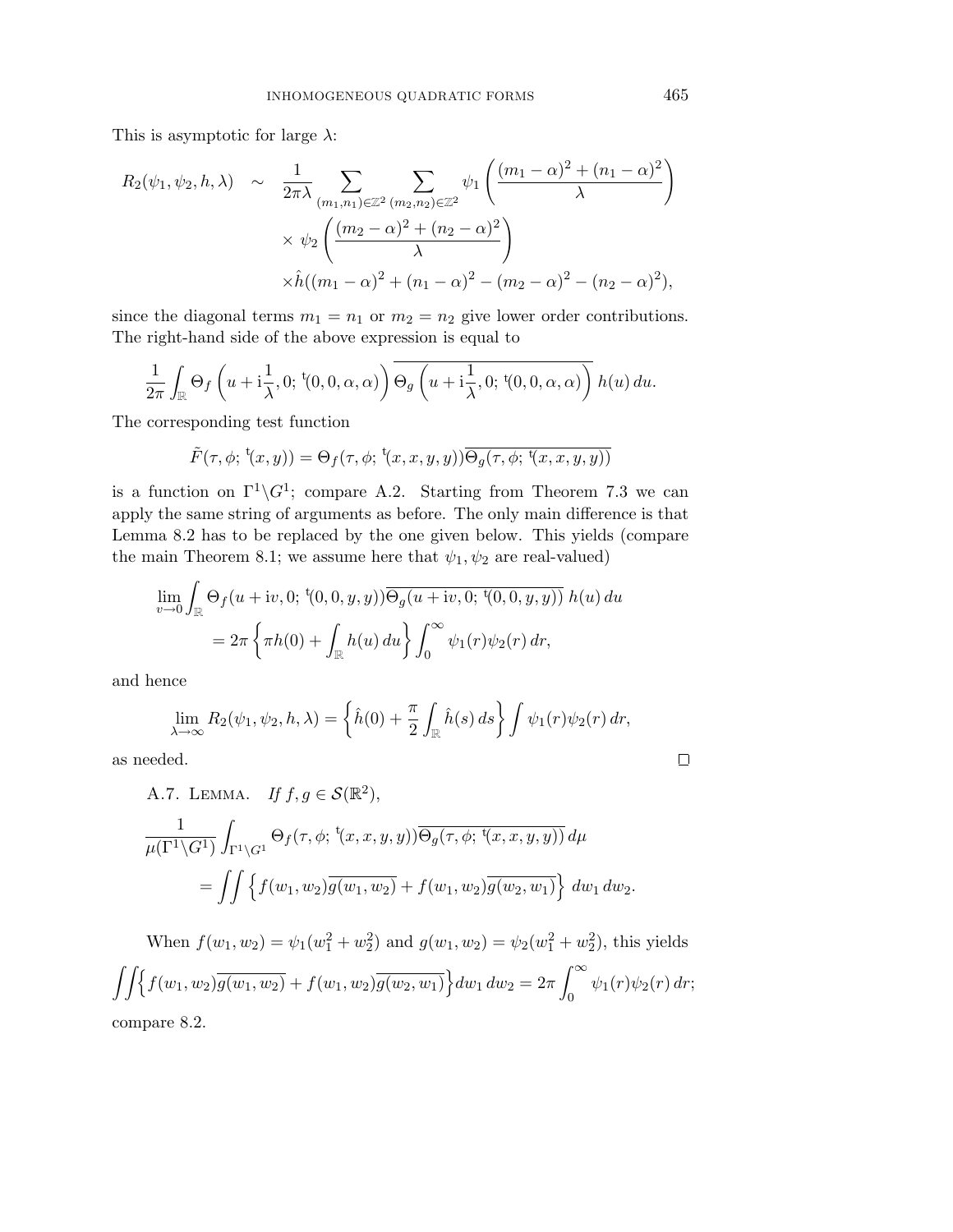Proof. Consider the function

$$
F(\tau,\phi) = \iint_{\mathbb{T}^2} \Theta_f(\tau,\phi; {}^{\mathfrak{t}}(x,x,y,y)) \overline{\Theta_g(\tau,\phi; {}^{\mathfrak{t}}(x,x,y,y))} dx dy.
$$

This function may be viewed as a function on  $SL(2,\mathbb{Z})\backslash SL(2,\mathbb{R})$ . By virtue of Proposition 4.10 one finds that asymptotically in the cusp  $(v \to \infty)$  we have

$$
F(\tau,\phi) = v^{1/2} \int f_{\phi}(w,w) \overline{g_{\phi}(w,w)} dw + O_R(v^{-R}).
$$

It follows from the classical equidistribution of closed horocycles [24], [6] in the case of unbounded test functions (cf. Proposition 4.3 in [13]) that as  $v \to 0$ 

$$
\int_0^1 F(u+iv,0) du
$$
  
= 
$$
\int_0^1 \iint_{\mathbb{T}^2} \Theta_f(u+iv,\phi;\,^t(x,x,y,y)) \overline{\Theta_g(\tau,\phi;\,^t(x,x,y,y))} dx dy du
$$

converges to the left-hand side in Lemma A.7. The right-hand side of the above equation can, however, be worked out straightforwardly: The series representation of  $\Theta_f$  gives a natural Fourier expansion with respect to x and u. The zeroth Fourier coefficient, which we want to calculate, is given by those summands for which

$$
\begin{cases}\nm_1 + n_1 = m_2 + n_2 \\
m_1^2 + n_1^2 = m_2^2 + n_2^2.\n\end{cases}
$$

This set of equations is equivalent to

$$
\begin{cases}\nm_1 - m_2 = n_2 - n_1 \\
m_1^2 - m_2^2 = n_2^2 - n_1^2,\n\end{cases}
$$

whose only solutions are obviously  $(m_1 = m_2, n_1 = n_2)$  or  $(m_1 = n_2, m_2 = n_1)$ . In the limit  $v \to 0$ , the zeroth Fourier coefficient is now easily seen to converge to the right-hand side in Lemma A.7.  $\Box$ 

A further special case of interest is the following.

A.8. Example 2. When  $\beta = 0$  or  $\beta = \frac{1}{2}$  we consider the symmetry-reduced sequences  $\lambda_1 < \lambda_2 < \cdots$  given by the sets

$$
\{(m - \alpha)^2 + n^2 : (m, n) \in \mathbb{Z}^2, n \ge 0\}
$$

or

$$
\{(m-\alpha)^2 + (n-\frac{1}{2})^2 : (m,n) \in \mathbb{Z}^2, n > \frac{1}{2}\},\
$$

respectively.

A.9. THEOREM. Assume  $\alpha$  is diophantine. Then

$$
\lim_{\lambda \to \infty} R_2[a, b](\lambda) = \frac{\pi}{2}(b - a).
$$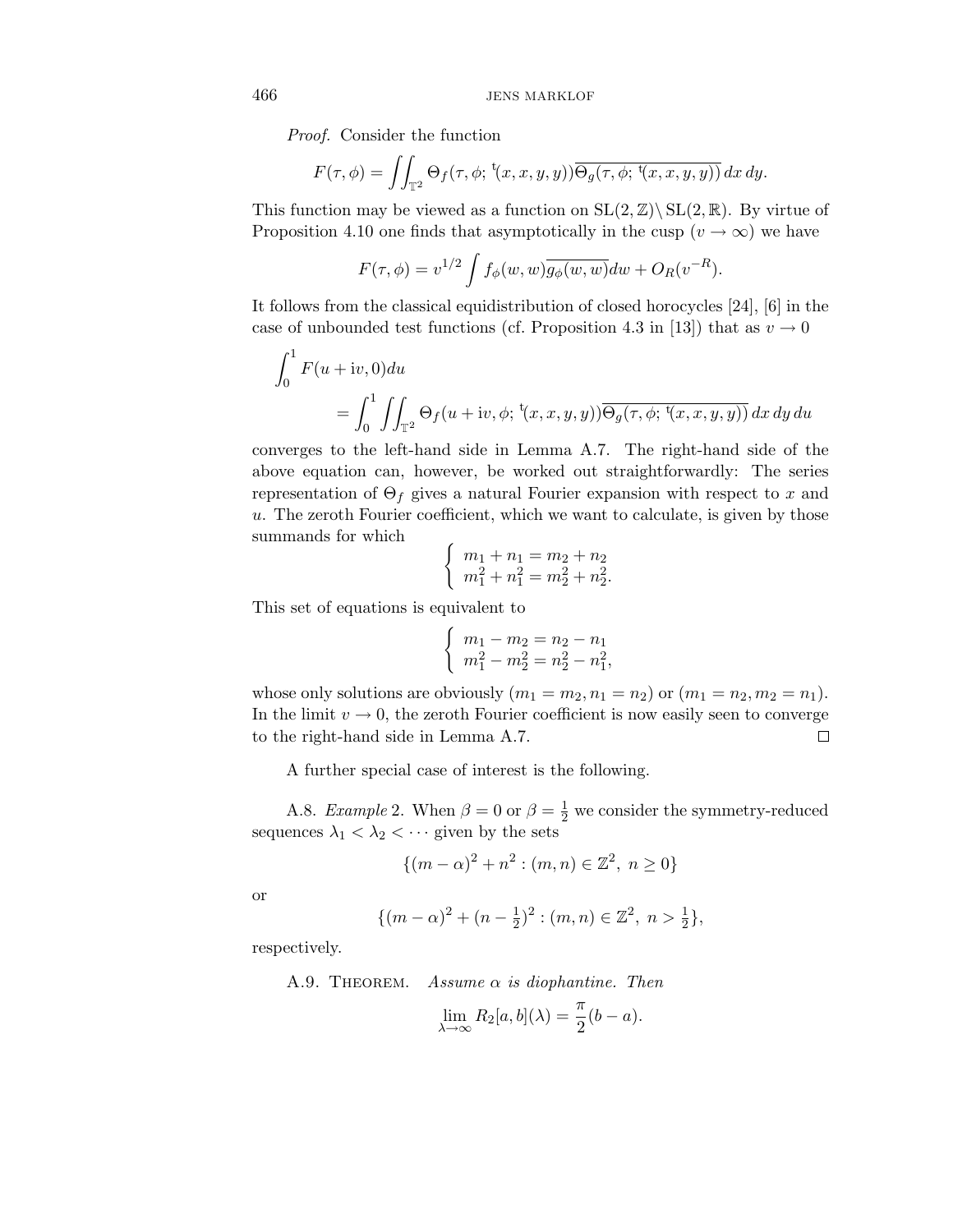The proof of this theorem is analogous to that of Theorem A.5.

A.10. Example 3. If  $\alpha = \frac{p}{q}$ ,  $\beta = \frac{r}{s}$  are both rational, the integral i.

$$
\int_{\mathbb{R}}\tilde{F}(u+{\rm i}v,0)h(u)du
$$

of the corresponding test function

$$
\tilde{F}(\tau,\phi) = \Theta_f(\tau,\phi; {}^{\mathsf{t}}(0,0,\tfrac{p}{q},\tfrac{r}{s})) \overline{\Theta_g(\tau,\phi; {}^{\mathsf{t}}(0,0,\tfrac{p}{q},\tfrac{r}{s}))}
$$

is diverging as  $v \to 0$ ; one finds in particular that in this limit

$$
\frac{1}{2qs} \int_0^{2qs} \tilde{F}(u+iv,0) du \sim b_{\alpha,\beta} \log v^{-1}
$$

for some constant  $b_{\alpha,\beta} > 0$ . This follows from arguments analogous to those given in [13, Th. 6.1].

Therefore, for  $\lambda \to \infty$ ,

$$
R_2[0,0](\lambda) = \frac{1}{\pi\lambda} \# \{ (m_1, m_2, n_1, n_2) \in \mathbb{Z}^4 : (m_1 - \alpha)^2 + (n_1 - \beta)^2 \le \lambda, (m_1 - \alpha)^2 + (n_1 - \beta)^2 = (m_2 - \alpha)^2 + (n_2 - \beta)^2 \} \sim c_{\alpha,\beta} \log \lambda,
$$

for some constant  $c_{\alpha,\beta} > 0$ . In the case  $\alpha = \beta = 0$  this yields, of course, Landau's well known result on the asymptotic number of ways of writing an integer as a sum of two squares.

## **Appendix B. Closed connected subgroups of**  $\text{SL}(2,\mathbb{R}) \ltimes \mathbb{R}^{2k}$

B.1. Suppose H is a subgroup of  $G^k = SL(2, \mathbb{R}) \ltimes \mathbb{R}^{2k}$ . Then

$$
H = \{ (M; \xi) \in G^k : M \in L, \xi \in C(M) \}
$$

where L is a subgroup of  $SL(2,\mathbb{R})$  and  $\mathcal{C}(M)$  is a family of sets, which are suitably chosen such that  $H$  is a group, but are otherwise arbitrary.

B.2. Clearly  $\Omega = \mathcal{C}(1)$  is a subgroup of  $\mathbb{R}^{2k}$ , because  $(1;\xi)(1;\xi')^{\pm 1} =$  $(1; \xi \pm \xi')$  for all  $\xi, \xi' \in \Omega$  implies  $\xi \pm \xi' \in \Omega$ .

Moreover,

$$
(M; \xi)(1; \xi')(M; \xi)^{-1} = (1; M\xi'),
$$
 for any  $(M; \xi) \in H$ ,

says that if  $\xi' \in \Omega$ , then  $M\xi' \in \Omega$ ; hence  $\Omega$  is invariant under the action of L. This means also that  $\{1\} \ltimes \Omega$  is a normal subgroup of H. Thus if  $(M; \zeta(M))$ is a set of representatives from the coset  $({1} \times \Omega) \backslash H$ ,

$$
(M;\boldsymbol{\zeta}(M))(M';\boldsymbol{\zeta}(M'))=(1,\boldsymbol{\sigma}(M,M'))(MM';\boldsymbol{\zeta}(MM'))
$$

with cocycle

$$
\sigma(M, M') = \zeta(M) + M\zeta(M') - \zeta(MM') \in \Omega.
$$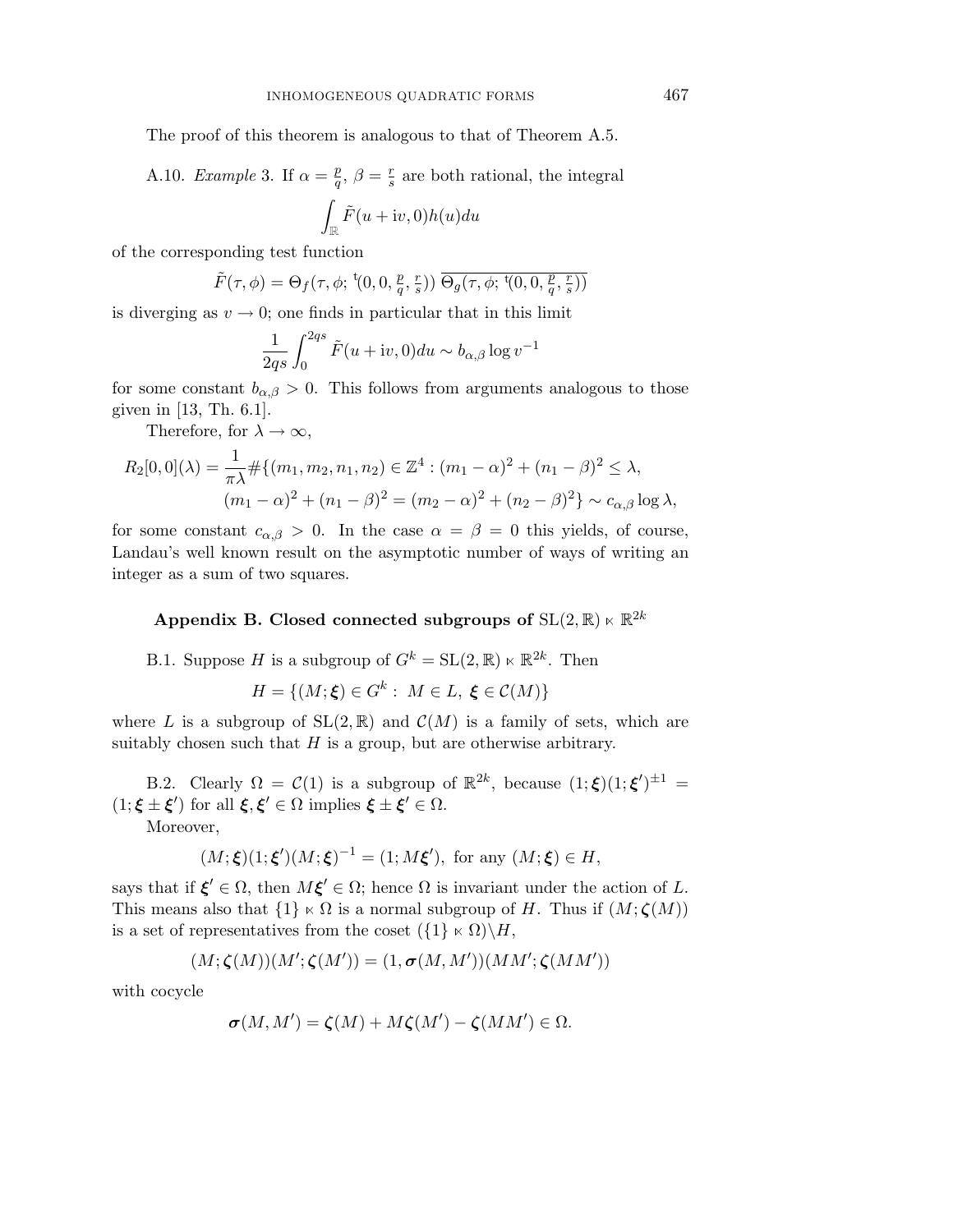We choose  $\zeta(M)$  in such a way that  $\zeta(1) = 0$ .

B.3. If H is a closed connected subgroup of  $G^k$ , then L is a connected Lie subgroup of  $SL(2, \mathbb{R})$ . Since all such subgroups are closed in  $SL(2, \mathbb{R})$ , L is a closed connected subgroup of  $SL(2, \mathbb{R})$ .

B.4. Let us assume in the following that the subgroup

$$
\Psi_0^{\mathbb{R}} = \left( \left( \begin{array}{cc} 1 & \mathbb{R} \\ 0 & 1 \end{array} \right); \mathbf{0} \right).
$$

is contained in H, and that  $L = SL(2, \mathbb{R})$ . Then

$$
R = \left(\begin{array}{cc} 0 & -1 \\ 1 & 0 \end{array}\right) \in L
$$

and thus  $(R; \xi_0) \in H$  for some vector

$$
\boldsymbol{\xi}_0 = \left(\begin{array}{c} \mathbf{x}_0 \\ \mathbf{y}_0 \end{array}\right).
$$

Since conjugation by

$$
g = \left(1; \frac{1}{2} \left( \begin{array}{c} \mathbf{x}_0 - \mathbf{y}_0 \\ \mathbf{0} \end{array} \right) \right)
$$

yields

$$
g^{-1}\left(R; \left(\begin{array}{c} \mathbf{x}_0 \\ \mathbf{y}_0 \end{array}\right)\right)g = \left(R; \frac{1}{2}\left(\begin{array}{c} \mathbf{x}_0 + \mathbf{y}_0 \\ \mathbf{x}_0 + \mathbf{y}_0 \end{array}\right)\right)
$$

and

$$
g^{-1} \Psi_0^t g = \Psi_0^t
$$

for any  $t \in \mathbb{R}$ , we may assume without loss of generality that  $\mathbf{x}_0 = \mathbf{y}_0$  (replace H with  $g^{-1}Hg$ ).

Note that

$$
\left(R; \left(\begin{array}{c} \mathbf{x}_0 \\ \mathbf{x}_0 \end{array}\right)\right)^2 = \left(-1; \left(\begin{array}{c} \mathbf{0} \\ 2\mathbf{x}_0 \end{array}\right)\right)
$$

is in  $H$ , and so is the conjugate

$$
\left(-1;\left(\begin{array}{c}\mathbf{0}\\2\mathbf{x}_0\end{array}\right)\right)\left(\left(\begin{array}{cc}1&t\\0&1\end{array}\right);\mathbf{0}\right)\left(-1;\left(\begin{array}{c}\mathbf{0}\\2\mathbf{x}_0\end{array}\right)\right)=\left(\left(\begin{array}{cc}1&t\\0&1\end{array}\right);\left(\begin{array}{c}-2t\mathbf{x}_0\\0\end{array}\right)\right).
$$

This implies, however, that

$$
\left(1, \left(\begin{array}{c} -2t\mathbf{x}_0 \\ \mathbf{0} \end{array}\right)\right) \in H
$$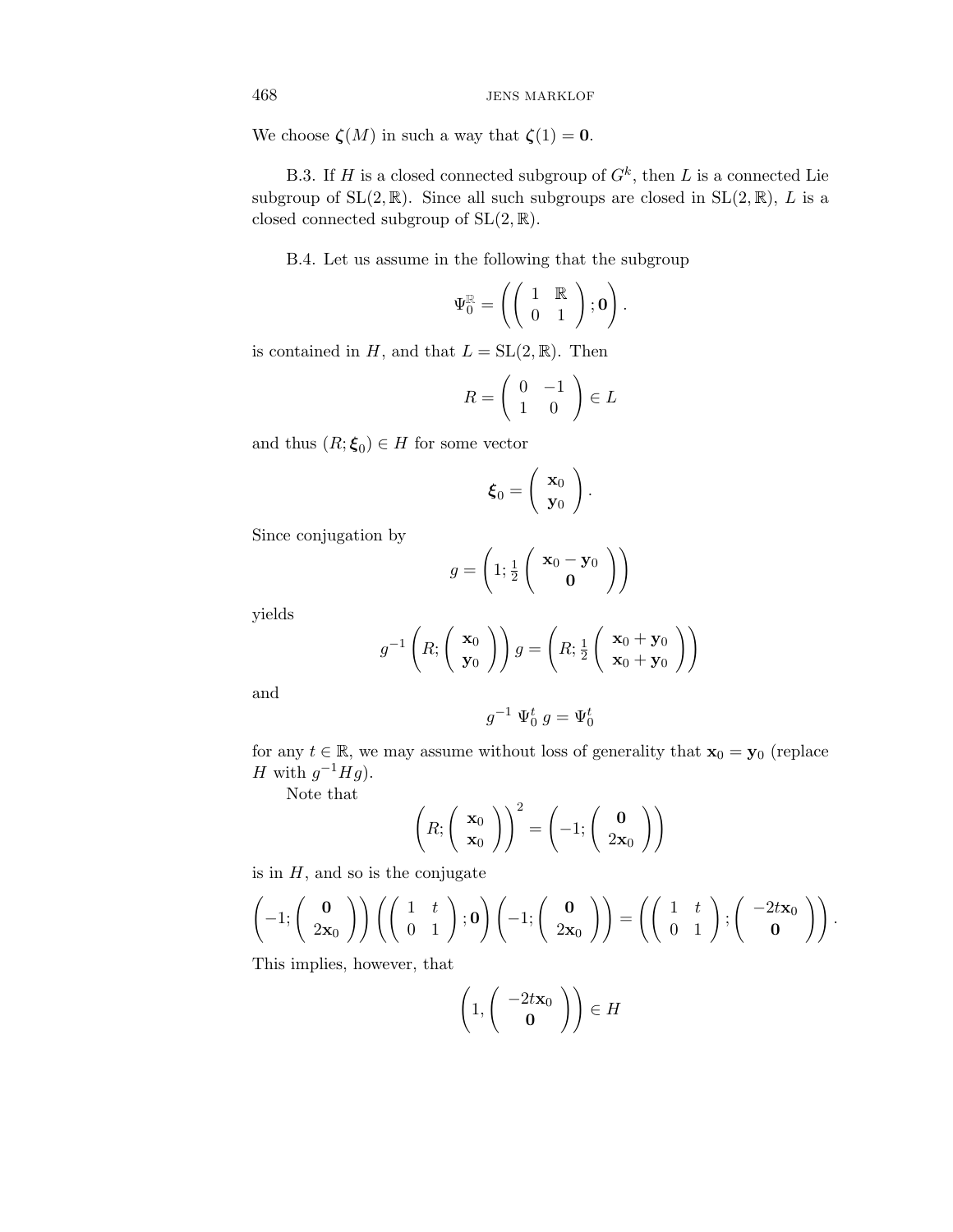for all  $t \in \mathbb{R}$ , and so

$$
\left(1; \begin{pmatrix} -\mathbf{x}_0 \\ \mathbf{0} \end{pmatrix}\right) \left(R; \begin{pmatrix} \mathbf{x}_0 \\ \mathbf{x}_0 \end{pmatrix}\right) \left(1; \begin{pmatrix} -\mathbf{x}_0 \\ \mathbf{0} \end{pmatrix}\right) = (R; \mathbf{0}) \in H.
$$

Because the elements

$$
\left(\begin{array}{cc} 1 & t \\ 0 & 1 \end{array}\right) (t \in \mathbb{R}), \quad \left(\begin{array}{cc} 0 & -1 \\ 1 & 0 \end{array}\right)
$$

generate  $SL(2, \mathbb{R})$ , we find trivially that  $\Psi_0^t$  and  $(R; 0)$  generate  $SL(2, \mathbb{R}) \ltimes \{0\}$ , and thus  $H = SL(2, \mathbb{R}) \ltimes \Omega$ .

B.5. Since  $\Omega$  is invariant under the action of  $SL(2,\mathbb{R})$  and H is closed and connected, it is a closed connected subgroup of  $\mathbb{R}^{2k}$ , i.e.,  $\Omega$  is a closed linear subspace.

B.6. We conclude that any closed connected subgroup  $H$  of  $G<sup>k</sup>$ , for which  $L = SL(2, \mathbb{R})$  and which contains a conjugate of  $\Psi_0^{\mathbb{R}}$ , is conjugate to  $SL(2, \mathbb{R})$   $\ltimes$  $Ω$ , where  $Ω$  is a closed connected subgroup of  $\mathbb{R}^{2k}$ . That is,

$$
H = g_0 \left( \mathrm{SL}(2, \mathbb{R}) \ltimes \Omega \right) g_0^{-1},
$$

for some  $g_0 = (M_0; \boldsymbol{\xi}_0) \in G^k$ . Because

$$
(M_0, \mathbf{0})(\mathrm{SL}(2,\mathbb{R}) \ltimes \Omega)(M_0, \mathbf{0})^{-1} = \mathrm{SL}(2,\mathbb{R}) \ltimes \Omega
$$

we may take  $M_0 = 1$  without loss of generality, and hence

$$
H = (1; \xi_0)(\mathrm{SL}(2, \mathbb{R}) \ltimes \Omega)(1; -\xi_0).
$$

SCHOOL OF MATHEMATICS, UNIVERSITY OF BRISTOL, BRISTOL, UNITED KINGDOM E-mail address: j.marklof@bristol.ac.uk

#### **REFERENCES**

- [1] R. Berndt and R. Schmidt, *Elements of the Representation Theory of the Jacobi Group*, Progr. Math. **163**, Birkhäuser Verlag, Basel, 1998.
- [2] M. V. Berry and M. Tabor, Level clustering in the regular spectrum, *Proc. Royal Soc. A* **356** (1977), 375–394.
- [3] Z. Cheng and J. L. Lebowitz, Statistics of energy levels in integrable quantum systems, *Phys. Rev. A* **44** (1991), 3399–3402.
- [4] Z. Cheng, J. L. Lebowitz, and P. Major, On the number of lattice points between two enlarged and randomly shifted copies of an oval, *Probab. Theory Related Fields* **100** (1994), 253–268.
- [5] H. Davenport, *Analytic Methods for Diophantine Equations and Diophantine Inequalities*, Ann Arbor, Publishers, Ann Arbor, MI, 1963.
- [6] A. Eskin and C. McMullen, Mixing, counting, and equidistribution in Lie groups, *Duke Math. J* . **71** (1993), 181–209.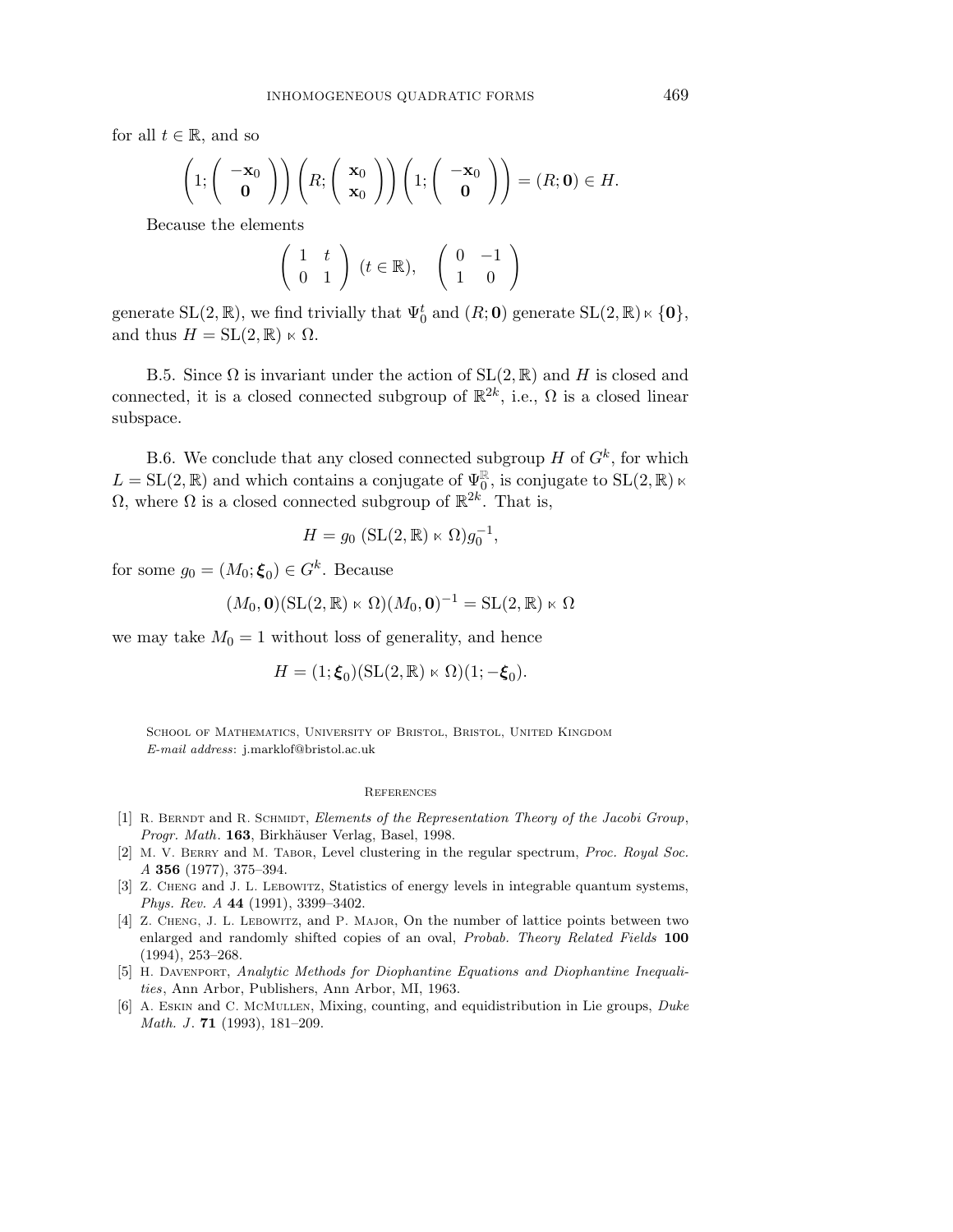- [7] A. Eskin, G. Margulis, and S. Mozes, Upper bounds and asymptotics in a quantitative version of the Oppenheim conjecture, *Ann. of Math*. **147** (1998), 93–141.
- $[8]$  , Quadratic forms of signature  $(2, 2)$  and eigenvalue spacings on rectangular 2-tori, preprint.
- [9] D. Hejhal, *The Selberg Trace Formula for* PSL(2,R), *Vol*. 2, *Lecture Notes in Math*. **1001**, Springer-Verlag, New York, 1983.
- [10] , On value distribution properties of automorphic functions along closed horocycles, *XVIth Rolf Nevanlinna Colloquium* (Joensuu, 1995), 39–52, de Gruyter, Berlin, 1996.
- [11] D. G. Kendall, On the number of lattice points inside a random oval, *Quart. J. Math. Oxford Ser*. **19** (1948), 1–26.
- [12] G. Lion and M. Vergne, *The Weil Representation, Maslov Index and Theta Series*, *Progr. Math.* **6**, Birkhäuser, Boston, MA, 1980.
- [13] J. MARKLOF, Limit theorems for theta sums, *Duke Math. J.* **97** (1999), 127–153.
- [14] , Theta sums, Eisenstein series, and the semiclassical dynamics of a precessing spin, in *Emerging Applications of Number Theory* (D. Hejhal et al., eds.), *IMA Vol. Math. Appl*. **109**, 405–450, Springer-Verlag, New York, 1995.
- [15] , Spectral form factors of rectangle billiards, *Comm. Math. Phys*. **199** (1998), 169–202.
- [16] J. Marklof, Pair correlation densities of inhomogeneous quadratic forms II, *Duke Math. J* . **115** (2002), 409–434.
- [17] S. Mozes and N. Shah, On the space of ergodic invariant measures of unipotent flows, *Ergodic Theory Dynam. Systems* **15** (1995), 149–159.
- [18] M. Ratner, On Raghunathan's measure conjecture, *Ann. of Math*. **134** (1991), 545–607.
- [19] , Raghunathan's topological conjecture and distributions of unipotent flows, *Duke Math. J* . **63** (1991), 235–280.
- [20] Z. RUDNICK and P. SARNAK, The pair correlation function for fractional parts of polynomials, *Comm. Math. Phys*. **194** (1998), 61–70.
- [21] Z. Rudnick, P. Sarnak, and A. Zaharescu, The distribution of spacings between the fractional parts of  $n^2\alpha$ , *Invent. Math.* **145** (2001), 37–57.
- [22] Z. RUDNICK and A. ZAHARESCU, A metric result on the pair correlation of fractional parts of sequences, *Acta Arith.* **89** (1999), 283–293.
- [23]  $\_\_\_\_\$  The distribution of spacings between fractional parts of lacunary sequences, *Forum Math*. **14** (2002), 691–712.
- [24] P. Sarnak, Asymptotic behavior of periodic orbits of the horocycle flow and Eisenstein series, *Comm. Pure Appl. Math*. **34** (1981), 719–739.
- [25] , Values at integers of binary quadratic forms, in *Harmonic Analysis and Number Theory* (Montreal, PQ, 1996), 181–203, *CMS Conf. Proc*. **21**, A. M. S., Providence, RI, 1997.
- [26] W. M. SCHMIDT, Approximation to algebraic numbers, Série des Conférences de l'Union Math´ematique Internationale, No. 2. Monographie No. 19 de l'Enseign. Math., Geneva, 1972. (Also in *Enseign. Math*. **17** (1971), 187–253.)
- [27] N. A. Shah, Limit distributions of expanding translates of certain orbits on homogeneous spaces, *Proc. Indian Acad. Sci., Math. Sci*. **106** (1996), 105–125.
- [28] A. N. Shiryaev, *Probability*, Springer-Verlag, New York, 1995.
- [29] J. D. Vaaler, Some extremal functions in Fourier analysis, *Bull. Amer. Math. Soc*. **12** (1985), 183–216.
- [30] J. M. VanderKam, Values at integers of homogeneous polynomials, *Duke Math. J* . **97** (1999), 379–412.
- [31] , Pair correlation of four-dimensional flat tori, *Duke Math. J* . **97** (1999), 413–438.
- [32] , Correlations of eigenvalues on multi-dimensional flat tori, *Comm. Math. Phys.* **210** (2000), 203–223.